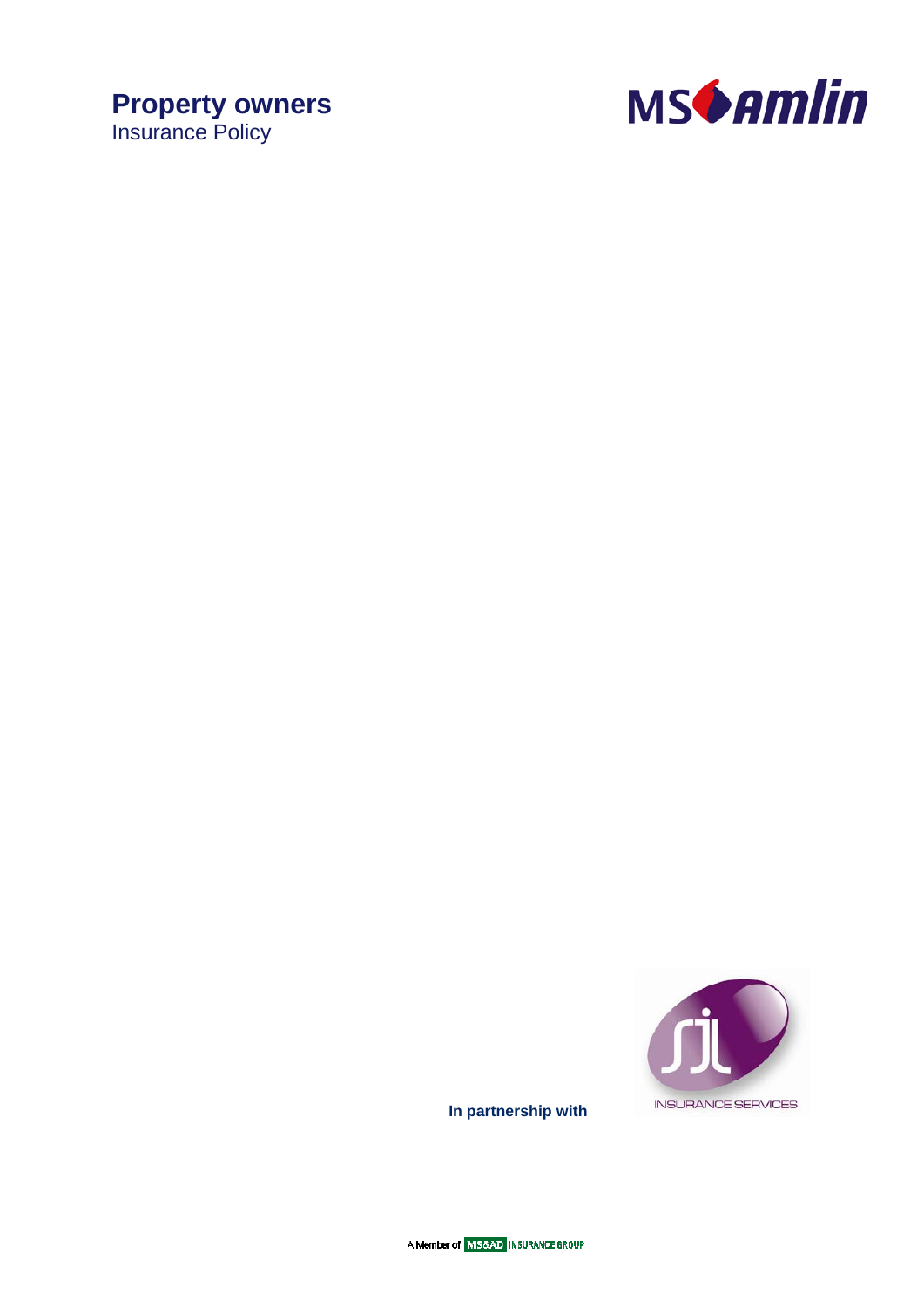## **Thank you for choosing MS Amlin plc.**

**We** are a specialty insurer and reinsurer with over a hundred years' experience in the insurance markets. **Our** strong foundations and superior financial strength show that **we** are here for the longterm.

## **The contract of insurance**

This is **your** unoccupied property owners' insurance policy. It sets out the details of **your** insurance contract with **us**.

This document, any endorsements, certificates and the schedule must be read together as one contract as they form **your** policy.

In return for payment of the premium shown in the schedule, **we** agree to insure **you** against

- loss or damage **you** sustain;
- legal liability you incur for accidents happening

during the **period of insurance** and in accordance with the terms and conditions contained in or endorsed on this policy.

Please read the whole document carefully and keep it in a safe place. **You** should take the time to read all its terms, especially the conditions which **you** have to fulfil to ensure **your** insurance remains valid and what **you** have to do when making a claim.

It is important that **you**

- check that the sections **you** have requested are included in the schedule;
- check that the information **you** have given **us** is accurate;
- comply with **your** duties under each section and under the insurance as a whole.

If this policy does not meet **your** requirements, or if **your** requirements change, **you** should contact **your** insurance advisor at **your** earliest opportunity.

## **Renewal of this insurance**

When **your** policy is due for renewal, **we** may offer to renew it for **you** automatically. This means **you** do not need to confirm **your** intention to renew before the policy ends. If **we** offer to do this for **you**, **we** will write to **your** insurance advisor at least 21 days before the **period of insurance** ends with full details of **your** next year's premium and policy terms and conditions. If **you** do not want to renew the policy, please contact **your** insurance advisor. Occasionally, **we** may not be able to offer to renew **your** policy. If this happens, **we** will write to **your** insurance advisor at least 21 days before the expiry of **your** policy to allow enough time for **you** to make alternative insurance arrangements.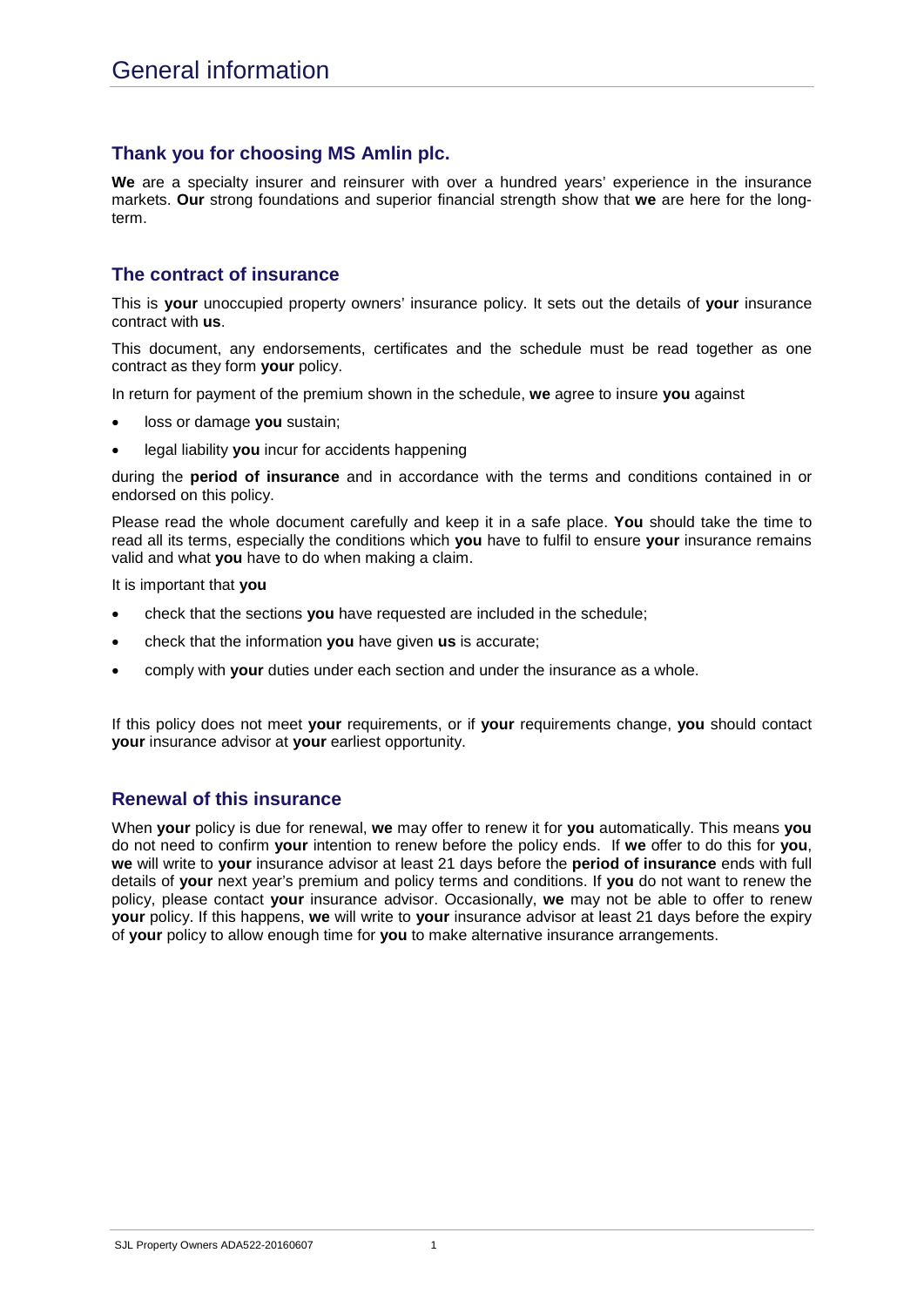# **INDEX**

| If you need to make a claim                                                                                                                                                                                                                                                                                          | 3                                                  |  |
|----------------------------------------------------------------------------------------------------------------------------------------------------------------------------------------------------------------------------------------------------------------------------------------------------------------------|----------------------------------------------------|--|
| <b>General information</b>                                                                                                                                                                                                                                                                                           |                                                    |  |
| - How to make a complaint<br>- How to cancel your policy<br>- Privacy notice<br>- Employers' Liability Tracing Office<br>- Registration and Regulatory information<br>- Financial Services Compensation Scheme<br>- Contract (Rights of third parties) Act 1999<br>- Sanction limitation<br>- Tax<br>- Choice of law | 4<br>5<br>6<br>9<br>9<br>9<br>10<br>10<br>10<br>10 |  |
| <b>General definitions</b>                                                                                                                                                                                                                                                                                           | $11 - 13$                                          |  |
| General conditions applicable to all sections                                                                                                                                                                                                                                                                        | $14 - 17$                                          |  |
| Claims conditions applicable to all sections                                                                                                                                                                                                                                                                         |                                                    |  |
| Exclusions applicable to all sections                                                                                                                                                                                                                                                                                |                                                    |  |
| Section 1 – Property damage                                                                                                                                                                                                                                                                                          |                                                    |  |
| Section 2 – Business interruption                                                                                                                                                                                                                                                                                    |                                                    |  |
| Section 3 – Property owners' liability                                                                                                                                                                                                                                                                               |                                                    |  |
| Section 4 - Employers' liability                                                                                                                                                                                                                                                                                     | $70 - 73$                                          |  |
| <b>Prosecution defence costs</b>                                                                                                                                                                                                                                                                                     | $74 - 77$                                          |  |
| Section 5 – Eviction of squatters legal costs                                                                                                                                                                                                                                                                        | 78 - 80                                            |  |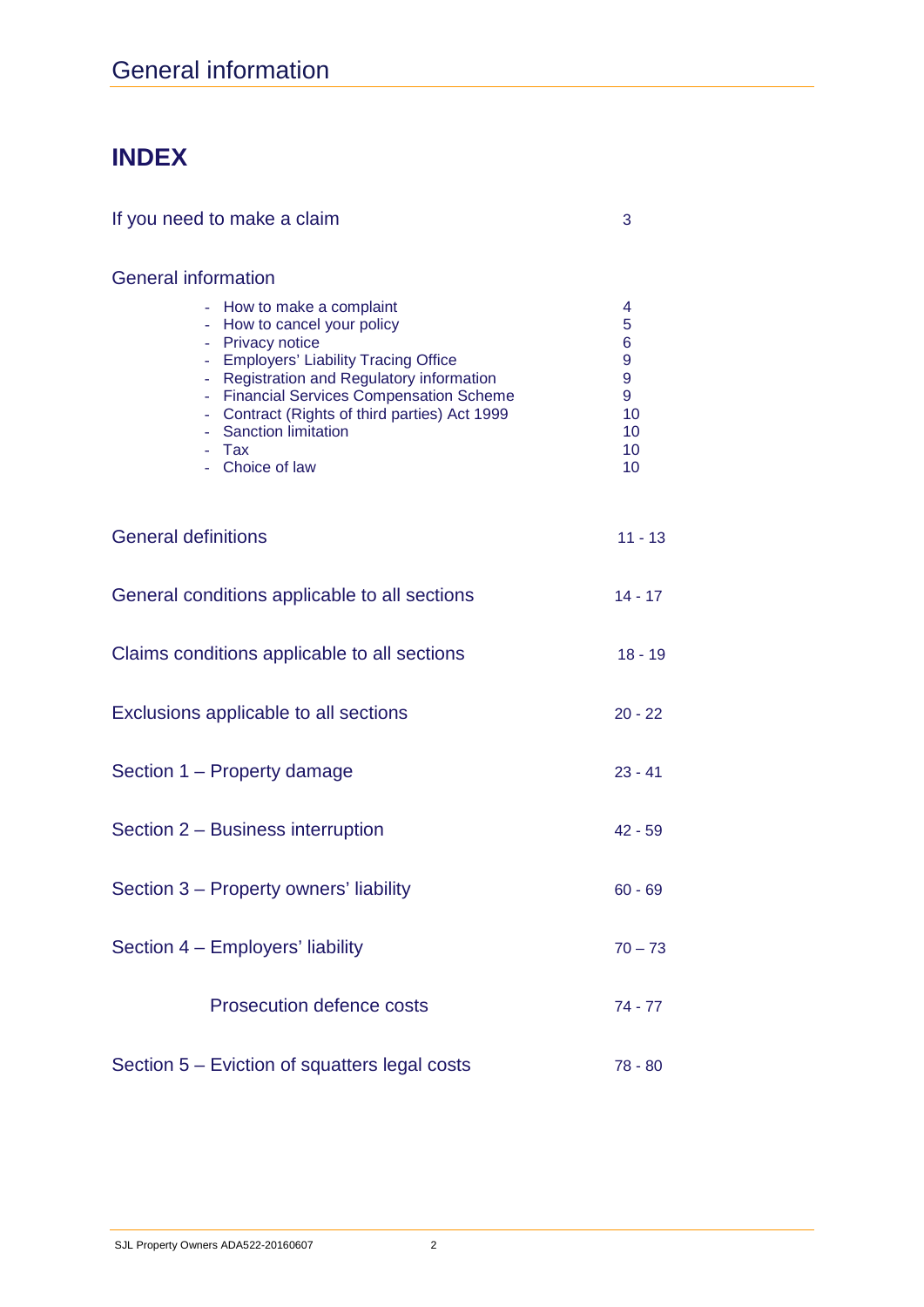## **If you need to make a claim**

#### **All sections other than section 5 - Eviction of squatters legal costs**

Please telephone **us** on **01245 396688** and **we** will be pleased to advise **you** of the steps to take. It will assist if **you** have details of **your** policy and cover available when telephoning.

**We** would refer **you** also to the claims conditions of the policy set out on pages 18 - 29.

#### **Section 5 - Eviction of squatters legal costs**

Claims are handled on **our** behalf by ARAG plc (ARAG). If squatters occupy **your premises** ARAG must be contacted to obtain a claim form as shown below. Reference to **we**, **us** or **our** in this section in relation to the control and handling of any claim **you** make under this section may refer to either **us** or ARAG acting on **our** behalf.

Telephone: **0117 917 1698** (between 9am and 5pm Monday to Friday)

Download a claim form at: http://www.arag.co.uk/newclaims; or

E-mail your request to: [newclaims@arag.co.uk](mailto:newclaims@arag.co.uk) or

Write to: **9 Whiteladies Road, Clifton, Bristol BS8 1NN**

In all communications with **us** please quote **your** policy number.

**We** would refer **you** also to the claim condition 1 of the policy set out on page 18.

## **Legal and Tax Advice Service**  Telephone: 0344 571 7978

#### *Applicable under section 5 - Eviction of squatters legal costs*

This service is provided by ARAG plc. through its legal advice telephone helpline, which is available at any time, every day of the year.

ARAG will give **you** confidential legal advice over the phone on any commercial legal problem affecting the **business** under the laws of the member countries of the European Union, the Channel Islands, the Isle of Man, Switzerland and Norway. UK tax advice is available between 9am and 5pm from Monday to Friday (except bank holidays).

ARAG will not accept responsibility if the legal advice helpline fails for reasons outside its control.

In order to check and improve service standards **your** call will be recorded.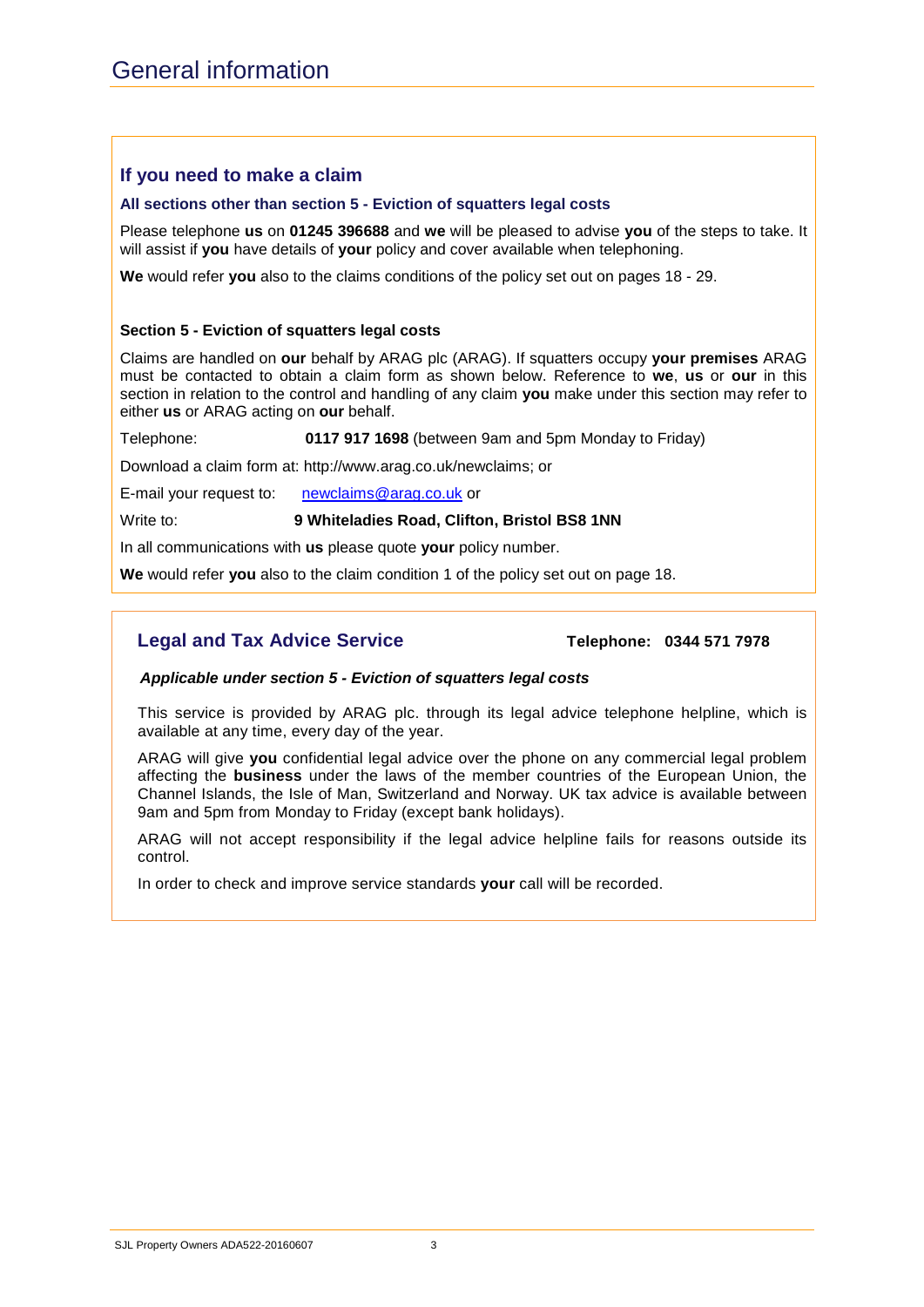## **How to make a complaint**

SJL Insurance Services' aim is to ensure that all aspects of **your** insurance are dealt with promptly, efficiently and fairly. At all times SJL Insurance Services are committed to providing **you** with the highest standard of service.

If **you** have any questions or concerns about **your** policy or the handling of a claim **you** should, in the first instance, contact SJL Insurance Services or **your** insurance agent. In the event that **you** remain dissatisfied and wish to make a complaint, **you** can do so at any time. Making a complaint does not affect any of **your** legal rights. Please contact:

| For sections 1-4 | Post:      | SJL Insurance Services, Suite C, The Kays Building, The<br>Tything, Worcester. WR1 1HD.                     |
|------------------|------------|-------------------------------------------------------------------------------------------------------------|
|                  | Telephone: | 01905 27775                                                                                                 |
|                  | Email:     | s.lancaster@sjlins.co.uk                                                                                    |
| For section 5    | Post:      | Customer Relations Department, ARAG plc, 9 Whiteladies                                                      |
|                  |            | Road, Clifton, Bristol BS8 1NN                                                                              |
|                  | Telephone: | +44 (0) 117 917 1561 (hours of operation are 9.00 am to<br>5.00pm) Monday to Friday excluding bank holidays |
|                  | Email:     | customer relations @arag.co.uk                                                                              |
|                  | Website:   | www.arag.co.uk                                                                                              |

If **your** complaint cannot be resolved within two weeks, or if **you** have not received a response within two weeks **you** are entitled to refer the matter to Lloyd's. Lloyd's will then conduct a full investigation of **your** complaint and provide **you** with a written final response.

Lloyd's contact details are:

| Post:      | Complaints, Lloyd's, One Lime Street, London EC3M 7HA |
|------------|-------------------------------------------------------|
| Telephone: | +44 (0) 20 7327 5693 Fax: +44 (0) 20 7327 5225        |
| Email:     | complaints@lloyds.com                                 |

Details of Lloyd's complaints procedures are set out in a leaflet "Your Complaint – How We Can Help" available at [www.lloyds.com/complaints](http://www.lloyds.com/complaints) and are also available from the above address.

If **you** remain dissatisfied after Lloyd's has considered **your** complaint, or if **you** have not received a written final response within eight weeks from the date SJL Insurance Services received **your** complaint, **you** may be entitled to refer **your** complaint to the Financial Ombudsman Service who will independently consider **your** complaint free of charge. Their contact details are:

| Post:      | The Financial Ombudsman Service, Exchange Tower, London E14 9SR  |
|------------|------------------------------------------------------------------|
| Telephone: | (Fixed): 0800 0234567 Tel (Mobile): 0300 1239123                 |
|            | Tel (Outside UK): +44 (0) 20 7964 0500 Fax: +44 (0) 20 7964 1001 |
| Email:     | complaint.info@financial-ombudsman.org.uk                        |
| Website:   | www.financial-ombudsman.org.uk                                   |

Please note:

- **You** must refer **your** complaint to the Financial Ombudsman Service within six months of the date of the final response.
- The Financial Ombudsman Service will normally only consider a complaint from private individuals or from a business that has an annual turnover of less than 2 million Euros and fewer than 10 employees.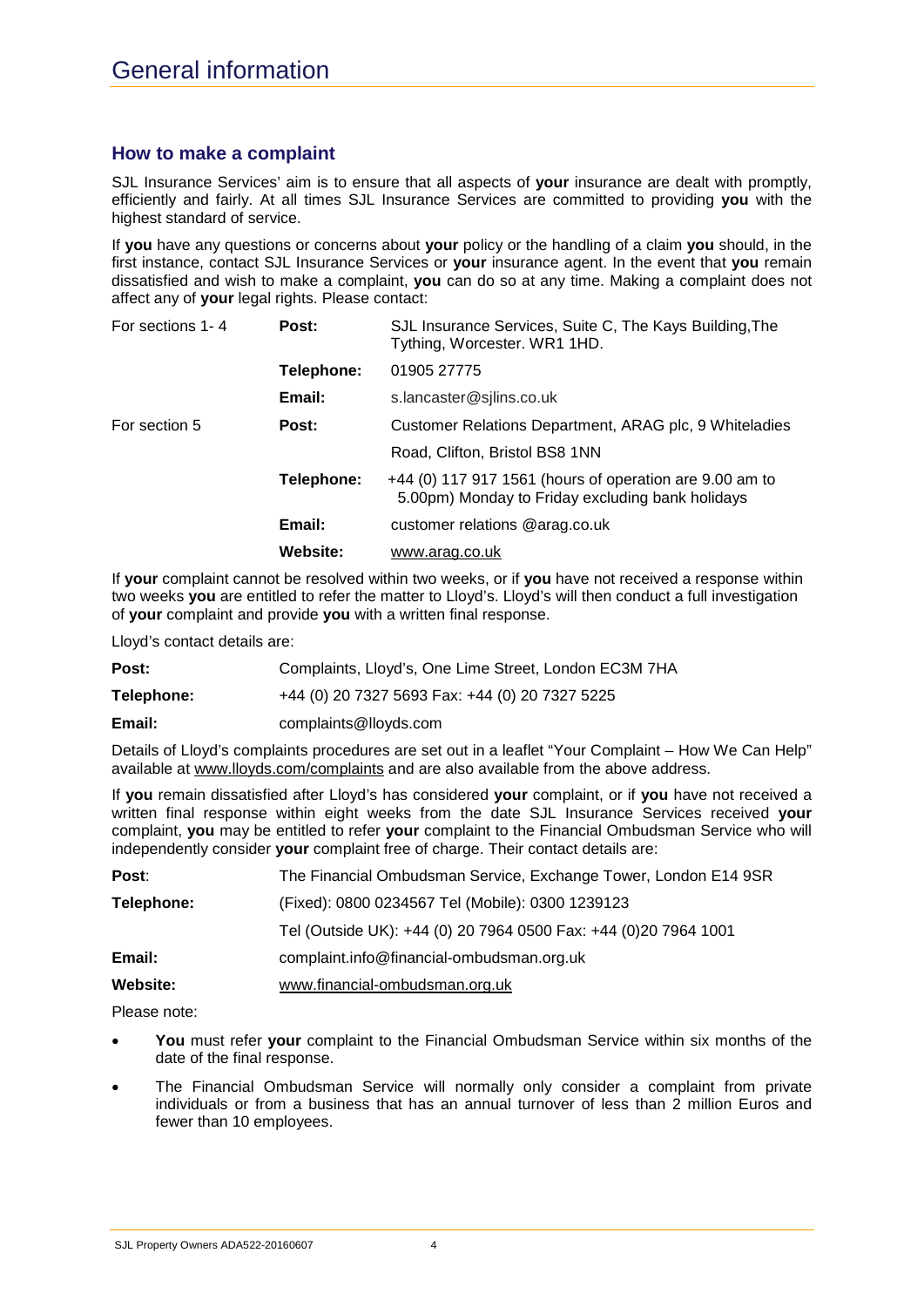## **How to cancel your policy**

**You** have a statutory right to cancel **your** policy within 14 days from the day of purchase or renewal of the contract or the day on which **you** receive **your** policy or the renewal documentation, whichever is the later.

If **you** wish to cancel and the insurance cover has not yet commenced, **you** will be entitled to a full refund of the premium paid. Alternatively, if **you** wish to cancel and the insurance cover has already commenced, provided **you** have not made a claim, **you** will be entitled to a refund of the premium paid, less a proportional deduction for the time **we** have provided cover.

If **you** do not exercise **your** right to cancel **your** policy, it will continue in force and **you** will be required to pay the premium.

For cancellation outside of this statutory cooling off period **you** can cancel this insurance at any time by telephoning **us** on 01303 247047 or by writing (by e-mail, fax or letter) to SJL Insurance Services, Suite C, The Kays Building,The Tything, Worcester. WR1 1HD.

If this insurance is cancelled outside the statutory cooling off period, provided **you** have not made a claim and there hasn't been an incident that could give rise to a claim, **you** will be entitled to a refund of any premium paid, less a deduction for any time for which **you** have been covered. This will be calculated on a proportional basis. For example, if **you** have been covered for 6 months, the deduction for the time **you** have been covered will be half the annual premium.

If **we** pay any claim, in whole or in part, then no refund of premium will be allowed.

## **Cancellation – instalment payments**

Time is of the essence in relation to **your** payment of the premium. If **you** pay **your** premium by direct debit and there is any default in payment, **we** will contact **you** to request payment by a given date, which will be 14 days from the date **we** contact **you**. If payment is still not received by this date, **we**  may then cancel this policy. No refund or credit of premium will be due when cancellation takes place in these circumstances.

For **our** rights to cancel **your** policy please refer to General conditions on page 14.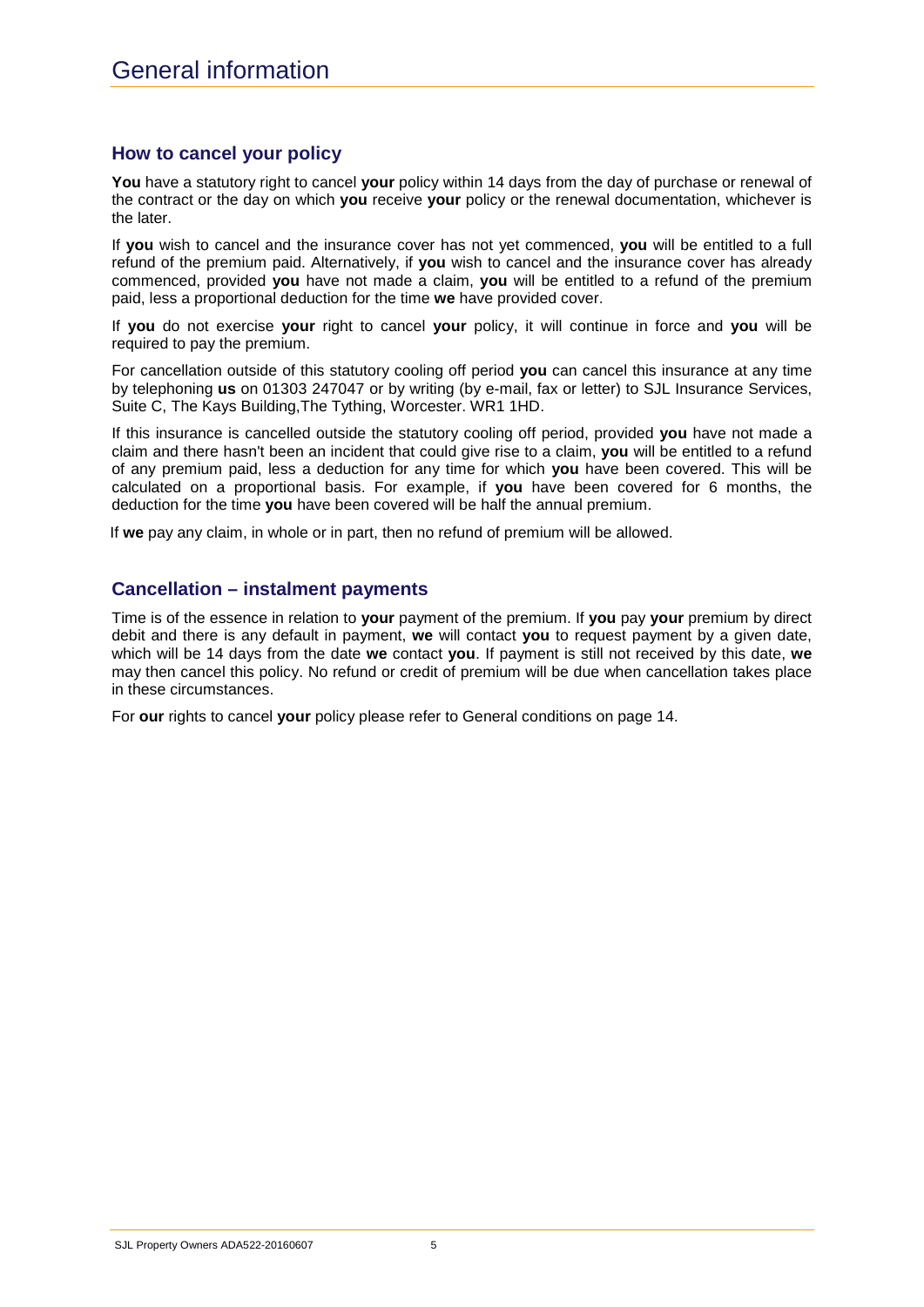## **Privacy Notice**

#### **Information we process**

You should understand that information you provide, have provided and may provide in future will be processed by **us**, in compliance with UK data privacy laws for the purpose of providing insurance, handling claims and/or responding to complaints.

#### **Information containing personal and sensitive personal information**

Information **we** process may be defined as personal and/or sensitive personal information. Personal information is information that can be used to identify a living individual e.g. name, address, driving licence or national insurance number. Personal information is also information that can identify an individual through a work function or their title.

In addition, personal information may contain sensitive personal information; this can be information about **your** health and/or any criminal convictions.

**We** will not use personal and/or sensitive personal information except for the specific purpose for which **you** provide it and to carry out the services as set out within this notice.

#### **Collecting electronic information**

If **you** contact **us** via an electronic method, **we** may record **your** Internet electronic identifier i.e. **your** internet protocol (IP) address. **Your** telephone company may also provide **us** with **your** telephone number.

#### **How we use your information**

**Your** personal and/or sensitive personal information may be used by **us** in a number of ways, including to:

- arrange and administer an application for insurance;
- manage and administer the insurance:
- investigate, process and manage claims; and/or
- prevent fraud.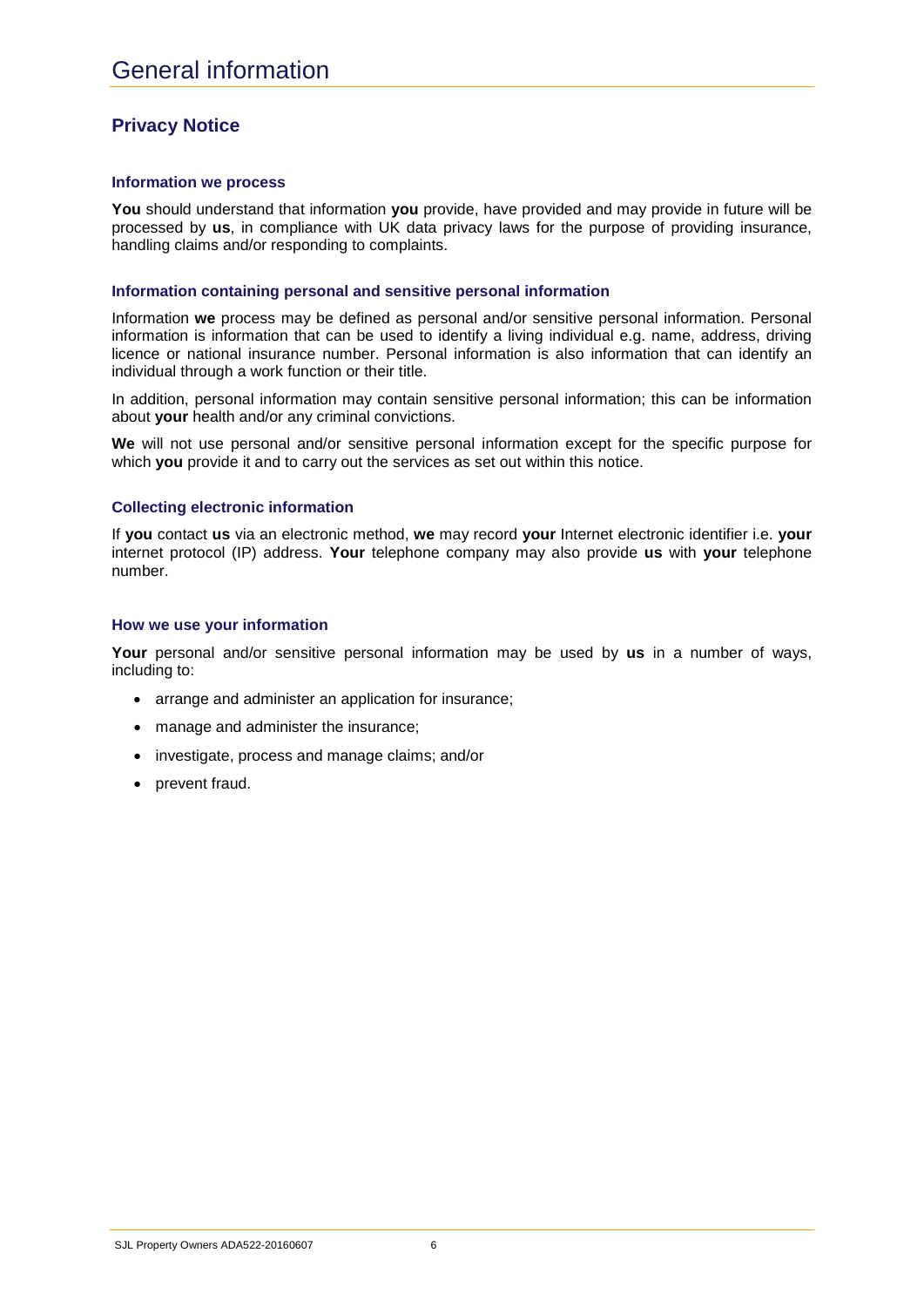#### **Who we share your information with**

**We** may pass **your** personal and/or sensitive personal information to industry related third parties, including authorised agents; service providers; reinsurers; other insurers; legal advisers; loss adjusters and claims handlers.

**We** may also share **your** personal and/or sensitive personal information with law enforcement, fraud detection, credit reference and debt collection agencies and within the MS Amlin Group of companies to:

- assess financial and insurance risks;
- recover debt;
- to prevent and detect crime; and/or
- develop products and services.

**We** will not disclose **your** personal and/or sensitive personal information to anyone outside the MS Amlin Group of companies except:

- where **we** have **your** permission;
- where **we** are required or permitted to do so by law;
- to other companies who provide a service to **us** or **you;** and/or
- where **we** may transfer rights and obligations under the insurance.

#### **Why it is necessary to share information**

Insurance companies share claims data to

- ensure that more than one claim cannot be made for the same personal injury or property **damage**;
- check that claims information matches what was provided when the insurance was taken out;
- act as a basis for investigating claims when **we** suspect that fraud is being attempted; and/or
- respond to requests for information from law enforcement agencies.

#### **The transferring of information outside the European Economic Area**

In providing insurance services, **we** may transfer **your** personal and/or sensitive personal information to other countries including countries outside the European Economic Area. If this happens **we** will ensure that appropriate measures are taken to safeguard **your** personal and/or sensitive personal information.

#### **Access to your information**

**You** have a right to know what personal and/or sensitive personal information **we** hold about **you**. If **you** would like to know what information **we** hold, please contact the Data Protection Officer at the address listed within this notice, stating the reason for **your** enquiry. **We** may write back requesting **you** to confirm **your** identity, **we** may also charge a fee of £10 for processing **your** enquiry. If **we** do hold information about **you, we** will:

- give **you** a description of it:
- tell **you** why **we** are holding it;
- tell **you** who it could be disclosed to; and
- let **you** have a copy of the information in an intelligible form.

If some of **your** information is inaccurate, **you** can ask **us** to correct any mistakes by contacting **our** Data Privacy Officer.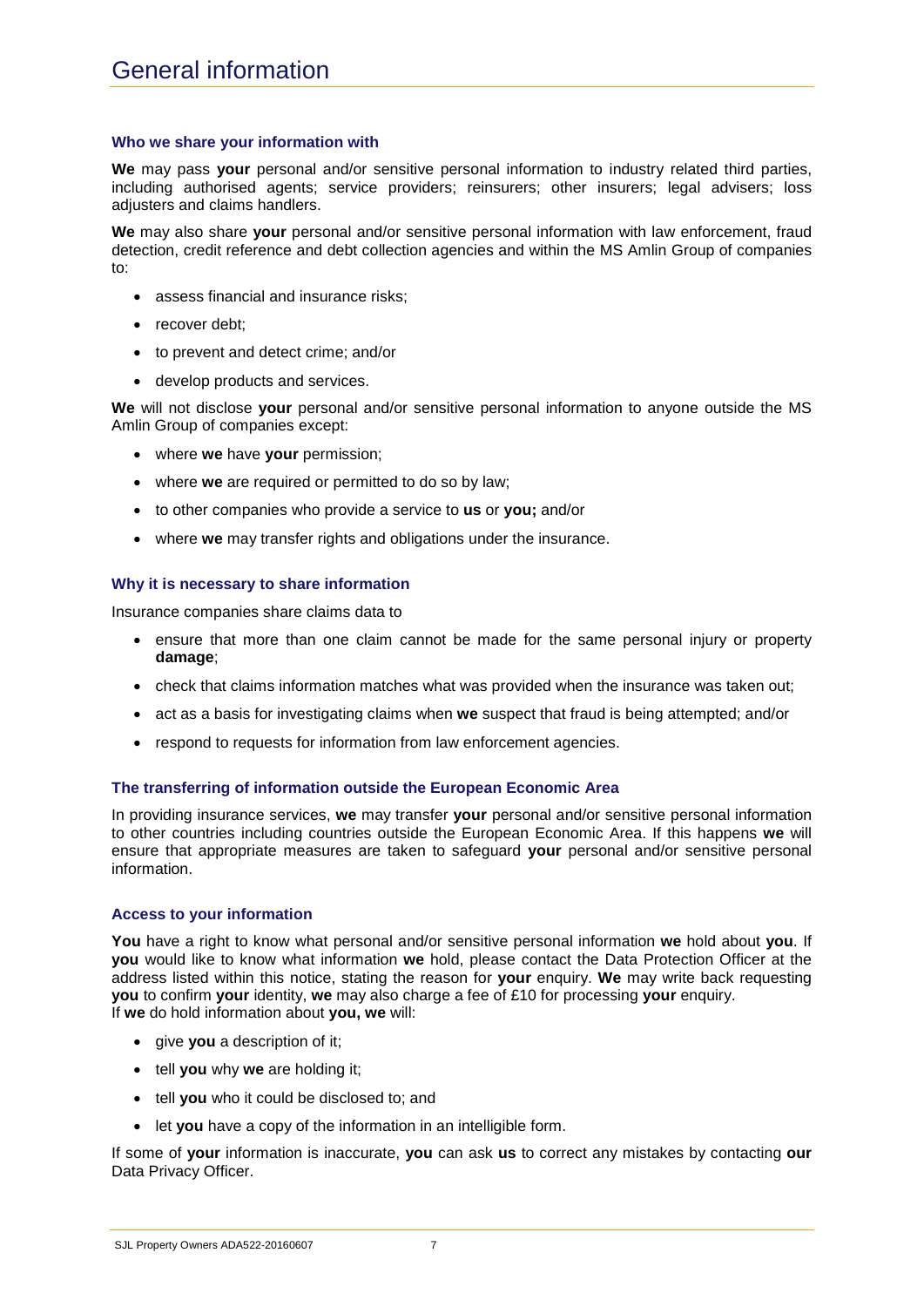#### **Providing consent to process your information**

By providing **us** with **your** personal and/or sensitive personal information, **you** consent to **your** information being used, processed, disclosed, transferred and retained for the purposes set out within this notice.

If **you** supply **us** with personal information and/or sensitive personal information of other people, please ensure that **you** have fairly and fully obtained their consent for the processing of their information. **You** should also show this notice to the other people.

**You** should understand that if **you** do not consent to the processing of **your** information or **you** withdraw consent, **we** may be unable to provide **you** with insurance services.

#### **Changes to this Notice**

We keep our privacy notice under regular review. This notice was last updated on the 20<sup>th</sup> October 2015.

#### **Contacting us**

If **you** have any questions relating to the processing of **your** information, please write to

The MS Amlin Data Privacy Officer, The Leadenhall Building, 122 Leadenhall Street, London EC3V 4AG.

**You** can also email **us** at: [dataprivacyofficer@amlin.com](mailto:dataprivacyofficer@amlin.com)

For information about the MS Amlin Group of companies please visit [www.amlin.com](http://www.amlin.com/)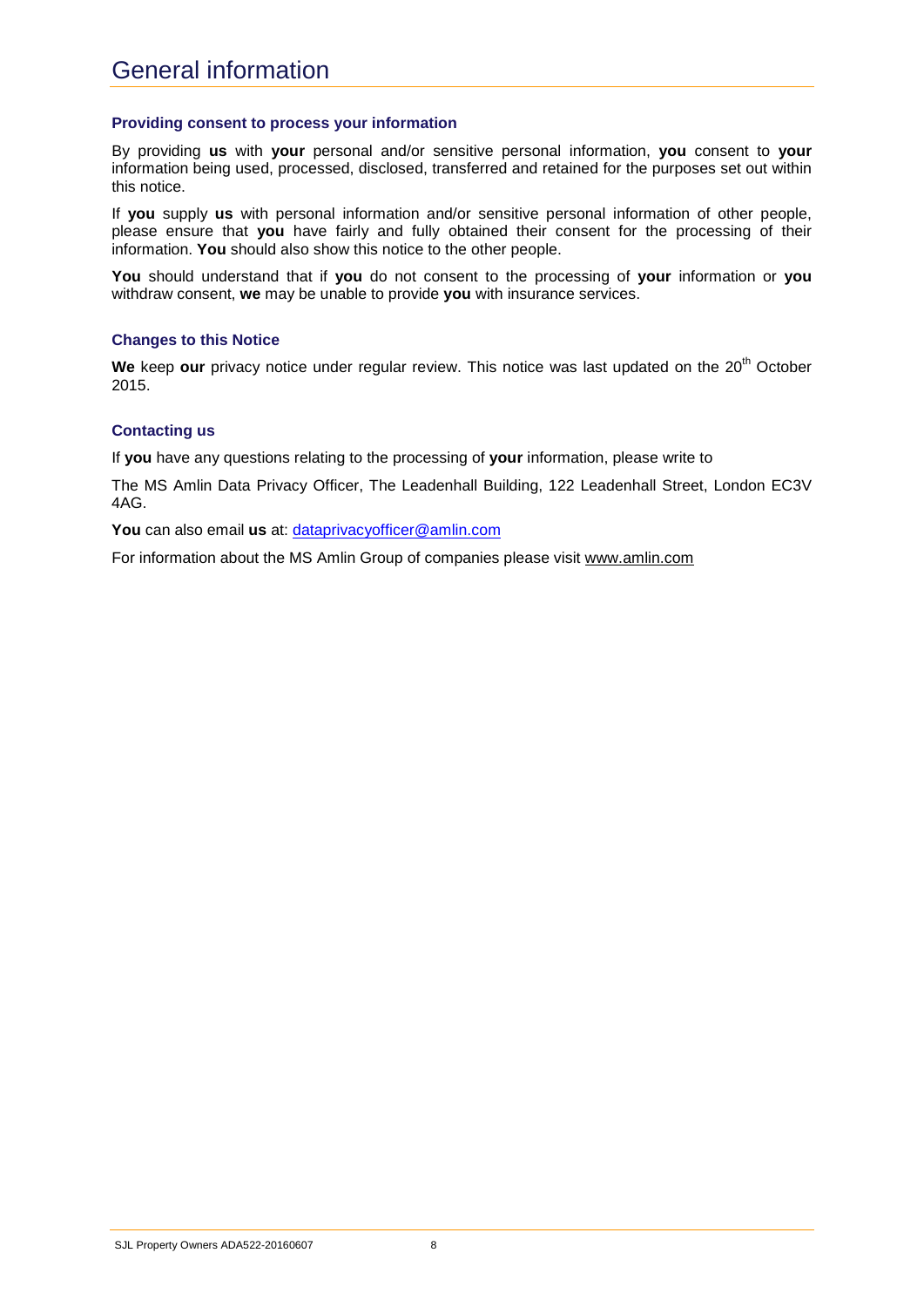## **Employers' Liability Tracing Office**

By entering into this insurance policy **you** will be deemed to specifically consent to the use of **your** insurance policy data in the following way and for the following purposes.

- 1. Certain information relating to **your** insurance policy including, without limitation
	- a) the policy number(s);
	- b) employers' names and addresses (including subsidiaries and any relevant changes of name);
	- c) dates of cover;
	- d) employer's reference numbers provided by Her Majesty's Revenue and Customs; and
	- e) Companies House reference numbers (if relevant)

will be provided to the Employers' Liability Tracing Office (**ELTO**) and added to an electronic

#### database (**database**).

- 2. This information will be made available by **us** to **ELTO** in a specified and readily accessible form as required by the Employers' Liability Insurance: Disclosure by Insurers Instrument 2011. This information will have regular periodic updating and certification and will be audited on an annual basis.
- 3. The **database** will assist individual consumer claimants who have suffered an employment related injury or disease arising out of their course of employment in the UK for employers carrying on or who carried on business in the UK and who are covered by the employers' liability insurance of their employers (**claimants**):
	- a) to identify which insurer (or insurers) provided employers' liability cover during the relevant periods of employment; and
	- b) to identify the relevant employers' liability insurance policies.
- 4. The **database** will be managed by **ELTO**.
- 5. The **database** and the data stored on it may be accessed and used by **claimants**, their appointed representatives, insurers with potential liability for UK commercial lines employers' liability insurance cover and any other persons or entities permitted by law.

### **Registration and Regulatory Information**

Amlin UK is a trading name of Amlin UK Limited. Amlin UK Limited is wholly owned by and an Appointed Representative of MS Amlin Underwriting Limited which is authorised by the Prudential Regulation Authority and regulated by the Financial Conduct Authority and the Prudential Regulation Authority under reference number 204918. Amlin UK Limited is registered in England No. 2739220. Registered office: The Leadenhall Building, 122 Leadenhall Street, EC3V 4AG.

SJL Insurance Limited are authorised to underwrite and administer this policy on behalf of Amlin UK Limited. SJL Insurance Limited are authorised and regulated by the Financial Conduct Authority (Reg No. 304827). Registered office: Suite C, The Kays Building,The Tything, Worcester. WR1 1HD

## **Financial Services Compensation Scheme (FSCS)**

Lloyd's is covered by the Financial Services Compensation Scheme. **You** may be entitled to compensation from the scheme if MS Amlin Underwriting Limited cannot pay a claim to **you** under this contract. If **you** are entitled to compensation under the scheme, how much compensation **you** would receive would depend on the nature of this contract. **You** can get more information about the scheme from the Financial Services Compensation Scheme (10th Floor, Beaufort House, 15 St Botolph Street, London, EC3A 7QU and on their website a[t www.fscs.org.uk\)](http://www.fscs.org.uk/).

SJL Property Owners ADA522-20160607 9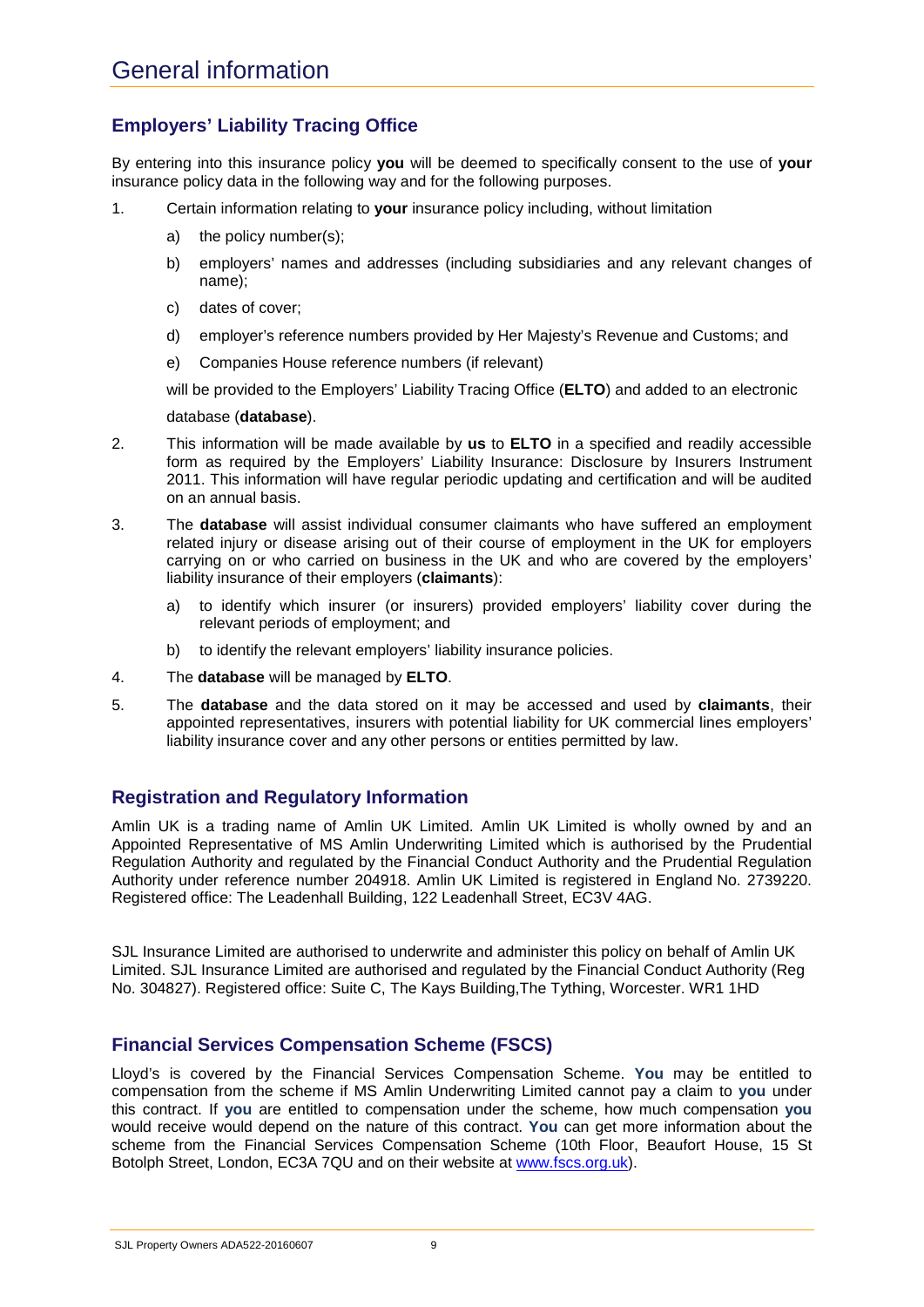## **Contracts (Rights of Third Parties) Act 1999**

A person or company who is not party to this policy has no right under the Contracts (Rights of Third Parties) Act 1999 to enforce any term of this policy but this condition does not affect any right or remedy of a third party which exists or is available other than by virtue of this Act and any subsequent amendment to it.

## **Sanctions limitation**

This policy will not provide any insurance cover or benefit and **we** will not pay any sum if doing so would mean that **we** are in breach of any sanction, prohibition or restriction imposed by any law or regulation applicable to **us**.

### **Tax**

There may be circumstances where taxes may be due that are not paid via **us**. If this occurs then it is **your** responsibility to ensure that these are paid direct to the appropriate authority.

## **Choice of Law**

In the absence of any agreement to the contrary, the laws of England and Wales will apply and this policy will be limited to the exclusive jurisdiction of the courts of England unless, at the commencement of the **period of insurance**, **you** are either

- a) a resident of; or
- b) a business with its registered office or principal place of business is situated in

Scotland, Northern Ireland, the Channel Islands or the Isle of Man, in which case (in the absence of agreement to the contrary) the law of that country, crown protectorate or dependency will apply and this policy will be limited to the exclusive jurisdiction of the courts of that country, crown protectorate or dependency.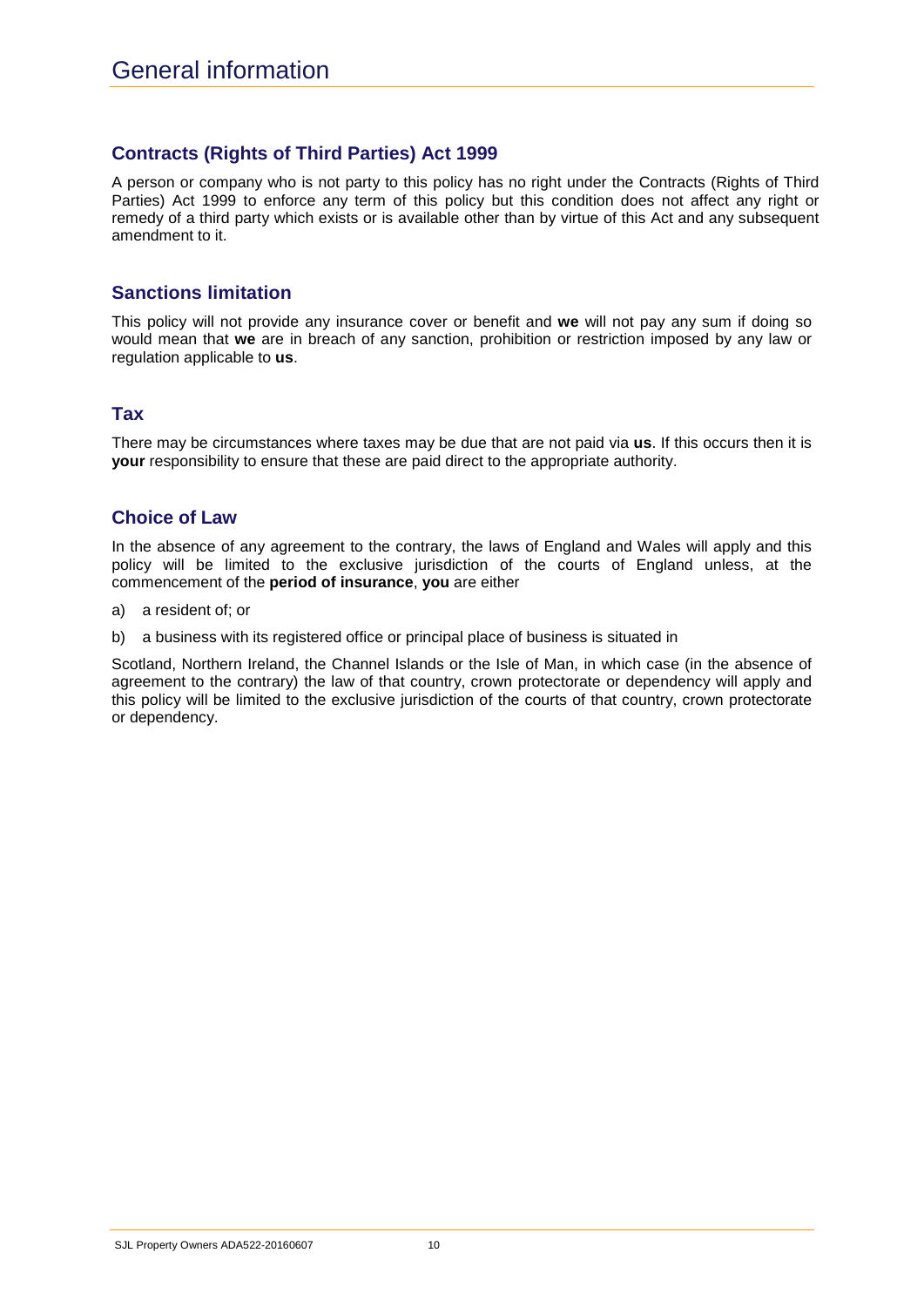*The following definitions apply in all sections of this policy unless otherwise stated. Each time one of the words below is used it will have the same meaning wherever it appears in the policy or schedule. To help identify these words they will appear in bold in the policy wording.*

#### **Buildings**

- a) Buildings (being built mainly of brick, stone, concrete or other non-combustible materials unless otherwise stated in the schedule).
- b) Landlords' fixtures and fittings (including fixed glass and fitted carpets) and tenants' improvements for which the landlord is responsible in on or around the buildings.
- c) Furnishings and other contents of common parts of the buildings including seasonal items introduced to shopping centres.
- d) Gangways, pedestrian malls and pedestrian access bridges.
- e) Small outside buildings, extensions, annexes, gangways.
- f) Walls, gates and fences, yards, car parks, roads, pathways and loading bays.
- g) **Services**.
- h) Roads, pavements, car parks and hardstanding.
- i) Landscaping excluding trees, shrubs, plants, turf and external ponds and lakes but including garden furniture, ornaments and statues.
- j) Patios, terraces, footpaths, swimming pools, tennis courts and drives.
- k) **Landlords' contents** up to a limit of GBP25,000 unless specifically insured on the schedule.

#### **Business**

The business stated in the schedule

#### **Clean up**

- a) Testing for or monitoring of **pollution**.
- b) Cleaning up, removing, containing, treating, detoxifying or neutralising **pollution**.

#### **Damage**

Loss, destruction of or damage insured by this policy.

#### **Denial of service attack**

Any actions or instructions constructed or generated with the ability to **damage**, interfere with or otherwise affect the availability of networks, network services, network connectivity or information systems. Denial of service attacks include, but are not limited to, the generation of excess traffic into network addresses, the exploitation of system or network weaknesses and the generation of excess or non-genuine traffic between and amongst networks.

#### **Excess**

This is the first part of any claim that **you** will have to pay after the application of all other terms and conditions of the insurance including average (General condition 11).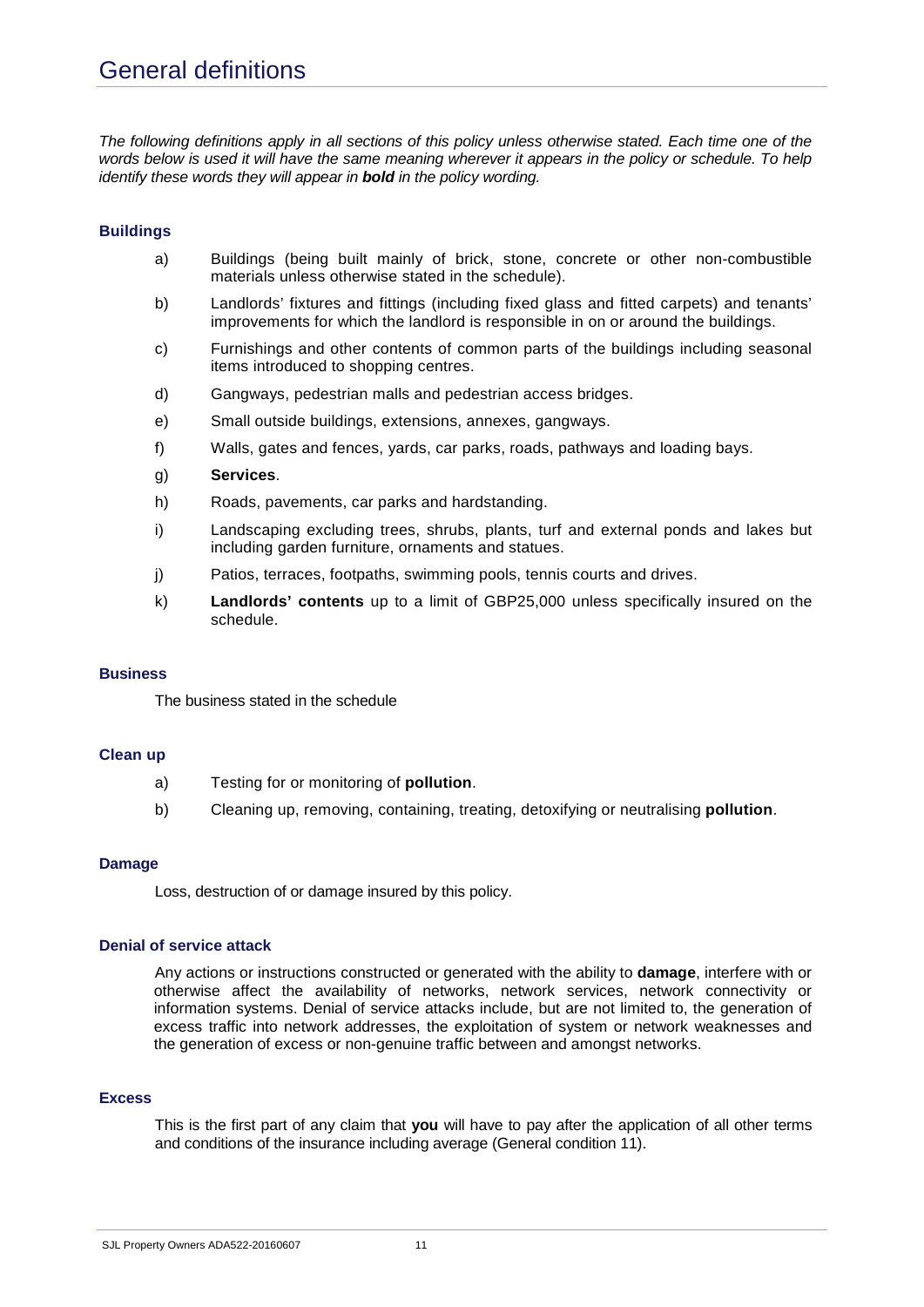#### **Employee**

Any person who is

- a) under a contract of service or apprenticeship with **you**;
- b) a labour master or supplied by a labour master;
- c) employed by labour only sub-contractors;
- d) self-employed and working for **you** and under **your** control;
- e) hired to or borrowed by **you**;
- f) supplied to **you** for the purposes of study, work or training experience;
- g) a prospective employee who is undergoing practical work experience whilst being assessed by **you** as to his or her suitability for employment;
- h) a voluntary helper while working under **your** supervision and control in connection with the **business**; or
- i) an outworker or homeworker employed under a contract to personally carry out any work in connection with the **business** while they are engaged in that work.

#### **Hacking**

Unauthorised access to any computer or other equipment or component or system or item which processes stores or retrieves data, whether **your property** or not.

#### **Money**

Coins, bank and currency notes, postal and money orders, bankers' drafts, cheques, giro cheques, giro drafts, national giro payment orders, travellers cheques, crossed warrants, bills of exchange, securities for money, postage revenue, national insurance and holiday with pay stamps, stamped national insurance and holiday with pay cards, national savings certificates, national savings stamps, war bonds, premium savings bonds, franking machine impressions, credit company sales vouchers, luncheon vouchers, trading stamps, VAT invoices, travel vouchers, travel tickets, airline tickets, uncrossed dividend warrants, consumer redemption vouchers, gift tokens, certificates of deposit and credit cards.

#### **Period of insurance**

The period from the effective date shown in the schedule until midnight on the expiry date shown in the schedule. This includes any subsequent period for which **we** may accept payment for renewal of this policy.

#### **Phishing**

Any access or attempted access to data or information made by means of misrepresentation or deception.

#### **Pollution**

Pollution or contamination by naturally occurring or man-made substances, forces, organisms or any combination of them whether permanent or transitory and all loss, **damage** or injury, directly or indirectly caused by the pollution or contamination.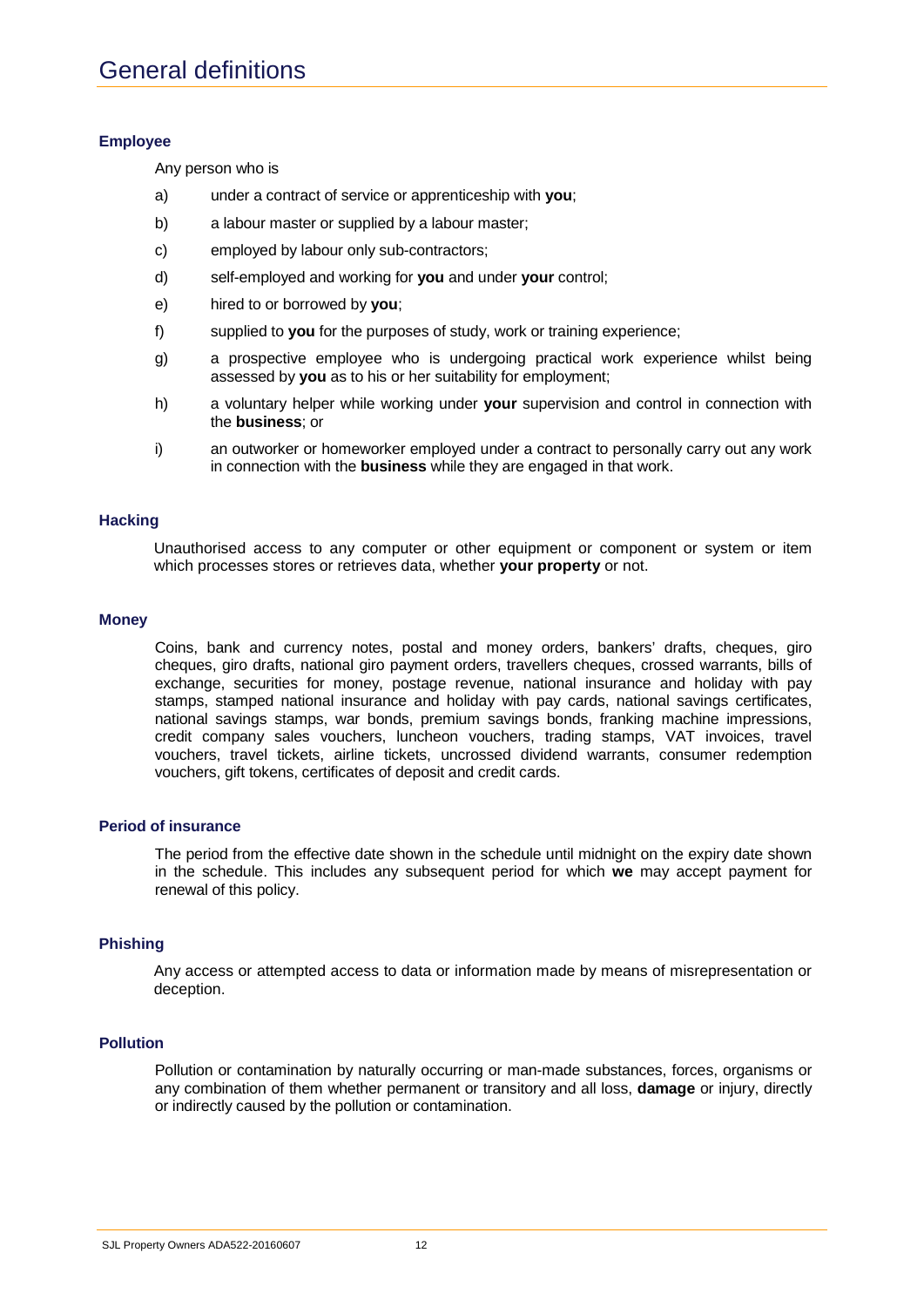#### **Premises**

The premises stated in the schedule.

#### **Remediation**

Remedying the effects of **pollution**.

#### **Terrorism**

- a) Acts of persons acting on behalf of, or in connection with, any organisation which carries out activities directed towards the overthrowing, by force or violence, of Her Majesty's government in the **United Kingdom** or any other legitimate government or accepted (illegitimate) government.
- b) any action in controlling, preventing, suppressing, retaliating against or responding to any act or preparation in respect of action or threat of action described in a) above.

#### **United Kingdom**

England, Scotland, Wales, Northern Ireland, the Channel Islands and the Isle of Man.

#### **Unoccupied**

Any **building** or part of any **building** which is empty or not in use by **you** or **your** tenant for more than 30 consecutive days.

#### **Virus or similar mechanism**

Any program code, programming instruction or any set of instructions intentionally constructed with the ability to damage, interfere with or otherwise adversely affect computer programs, data files or operations, whether involving self-replication or not. The definition of virus or similar mechanism includes but is not limited to Trojan horses, worms and logic bombs.

#### **We/us/our**

Lloyd's Syndicate 2001 managed by MS Amlin Underwriting Limited through its appointed representative Amlin UK Limited.

#### **You/your/yourselves**

The policyholder named in the schedule.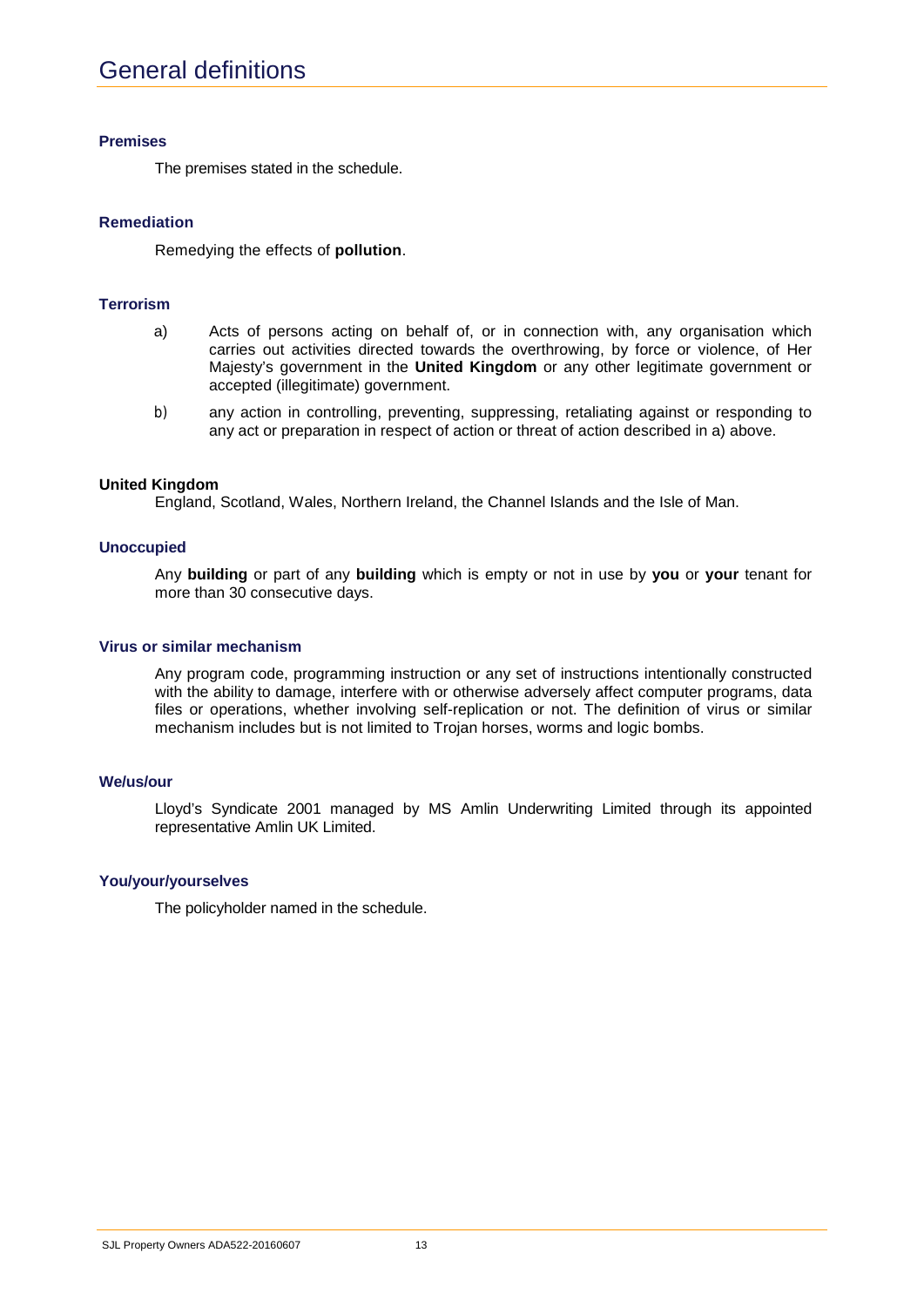These are the conditions of the cover and apply throughout **your** policy. There are addititonal conditions under each section of cover. If **you** do not comply with these condtions **you** may not receive payment for a claim or **you** may lose all right to cover under **your** policy or to receive payment for a claim.

If **you** are unsure about any of these conditions or whether **you** need to notify **us** about any matter, please contact SJL Insurance Services.

#### 1. **Adjustment of premium**

If the premium has been calculated on estimates given by **you**, **you** must keep an accurate record of all relevant particulars which will be available to **us** for inspection.

Within a reasonable time after the end of each **period of insurance**, **you** will supply to **us** an accurate statement in the form required so that the premium for that period can be calculated and the difference paid by or returned to **you**. If **you** do not supply a statement within a reasonable time after the end of the **period of insurance**, **we** will be entitled to charge an additional premium in respect of that **period of insurance**.

#### 2. **Average**

Wherever a sum insured is stated to be in accordance with average, if at the time of any **damage** the sum insured on any item of the property insured is less than the total value of the property, **you** will be considered as being **your** own insurer for the difference and will bear a rateable share of the loss accordingly.

#### 3. **Cancellation – our rights**

**We** may cancel the policy or any section by giving 30 days' notice in writing by registered letter to **you** at **your** last known address and in this case **you** will be entitled to a proportionate return of premium in respect of the unexpired term of the policy (other than in circumstances where **we** invoke the Fraudulent claims condition under this section)

Reasons **we** may decide to cancel **your** policy include if

- a) there is a material change in **your business**;
- b) there is reasonable suspicion of fraud or where there has been misrepresentation by **you** of relevant facts relating to the insurance and/or other non-disclosure;
- c) the information that forms the basis of this contract changes;
- d) **you** do not co-operate or supply information or documentation that **we** request which materially affects **our** ability to process the policy or **our** ability to defend **our** interests;
- e) following a survey at any of **your** properties or sites **we** have required **you** to make risk improvements and **you** have not completed these within a reasonable period of time advised by **us**;
- f) the premium has not been paid;
- g) threatening or abusive behaviour or the use of threatening or abusive language, intimidation or bullying of **our** staff or suppliers;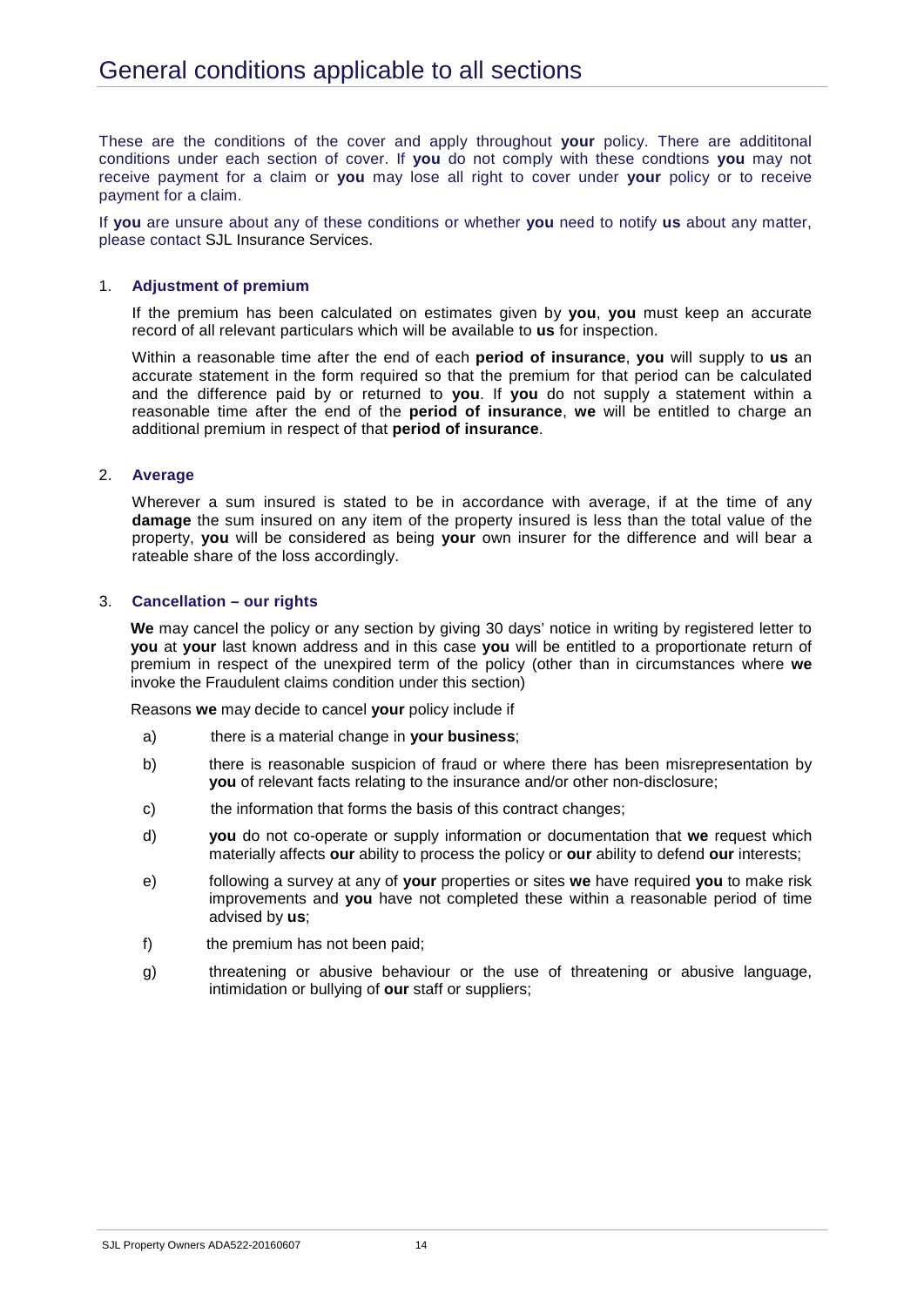#### 4. **Change in circumstances or alteration to the risk**

If **you** would like to make changes to **your** policy please contact SJL Insurance Services.

If **you** are aware of any material changes to the information provided or if **you** become aware of any material changes **you** must tell **us** about those changes. **You** must take care when answering any questions **we** ask by ensuring that all information provided is accurate and complete.

If **you** need to change the information **you** have given **us** please contact SJL Insurance Services as soon as reasonably practicable on becoming aware of that change.

Examples where **we** would need **you** to notify **us** of a change:

- If any sums insured **you** have declared to **us** have increased or decreased;
- There is a change to the business **you** undertake that **we** do not know about;
- **You** move premises or make alterations to the **premises you** occupy;
- The security and fire protections **you** have declared to **us** change;

These are just some examples and there may be other circumstances **we** would want **you** to tell **us** about. If **you** are in any doubt, please contact SJL Insurance Services directly as failure to notify **us** of any changes could lead to **your** policy being cancelled or a claim rejected or not fully paid.

If **you** are unsure whether a change to the information **you** have given **us** is material please contact SJL Insurance Services.

In addition **you** must notify **us** of any alteration to the information provided at inception or renewal occurring during the **period of insurance** at which time **we** may apply an additional premium or other additional terms or conditions.

#### 5. **Discharge of liability**

**We** may at any time pay the limit of cover or the sum insured (less any sum already paid) or any lower amount for which a claim can be settled. **We** will be under no further liability except for the payment of costs and expenses incurred before the date of payment.

#### 6. **Excess**

**We** will not be liable for the amount of the **excess** stated in the schedule in respect of each and every loss calculated after the application of all other terms and conditions of this policy.

#### 7. **Identification**

The policy, schedule, certificates and appendices will be read together as one contract. Any word or expression to which a specific meaning has been given in any part of the policy, schedule or sections will have the same meaning wherever it appears unless **we** state otherwise.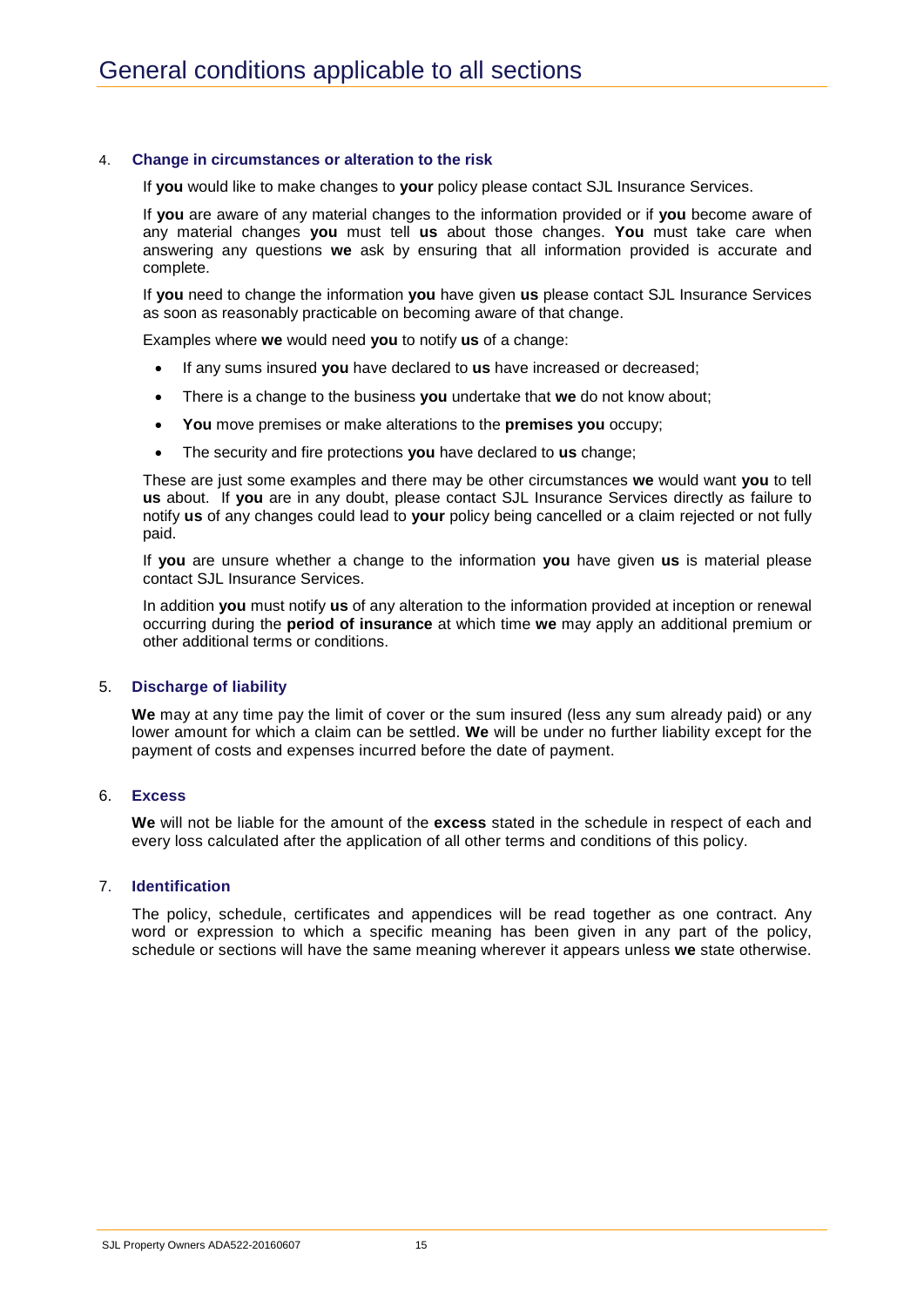#### 8. **Index linking**

*(Applies only to section 1 – Property damage and section 2 - Business interruption)*

#### **Renewal**

Where the schedule states that index linking applies, **we** will adjust the amounts insured to take into account movements in the appropriate index shown below.

#### *Building and tenants improvements items*

The General Building Cost Index issued by the Building Cost Information Service of the Royal Institute of Chartered Surveyors.

#### *Other items*

The Producer Price Index for Home Sales of Manufactured Products issued by the Department for Trade and Industry.

#### **Claims**

For claims settlement purposes (except under section 2 - Business interruption) the adjustments set out above will continue during the **period of insurance** and the period of repair, replacement or reinstatement as long as the work is carried out and completed without undue delay.

NOTE: *If either of the above indices is not available we may select a suitable alternative.*

#### 9. **Instalments**

If **you** are paying the premium through a loan taken out with a finance house and **we** cancel the policy due to non-payment of an instalment or any other reason, any refund of premium will be made directly to the finance house.

In the event of a default, the cancellation will be effective from the day the finance house advises **us** of the default.

#### 10. **Non vitiation**

This policy will not be cancelled or avoided

- a) so far as the facility agent is concerned, as a result of any misrepresentation, act or neglect of failure to disclose on the part of any insured party or any circumstance beyond an insured party's control; and
- b) so far as any finance party is concerned, for failure to pay any premium due without **us**  first giving to the facility agent at least 14 days' notice in writing.

#### 11. **Observance**

It is a condition of this policy that **you** comply with all the terms, conditions and endorsements of this policy and the truth of the statements and answers in the proposal except where it is necessary to comply with the requirements of any legislation enacted in the **United Kingdom** relating to compulsory insurance.

#### 12. **Policy voidable**

This policy will be voidable if there has been any misrepresentation, misdescription or nondisclosure of any facts or information which are relevant to **our** decision to provide this insurance and the terms and conditions on which **we** provided it.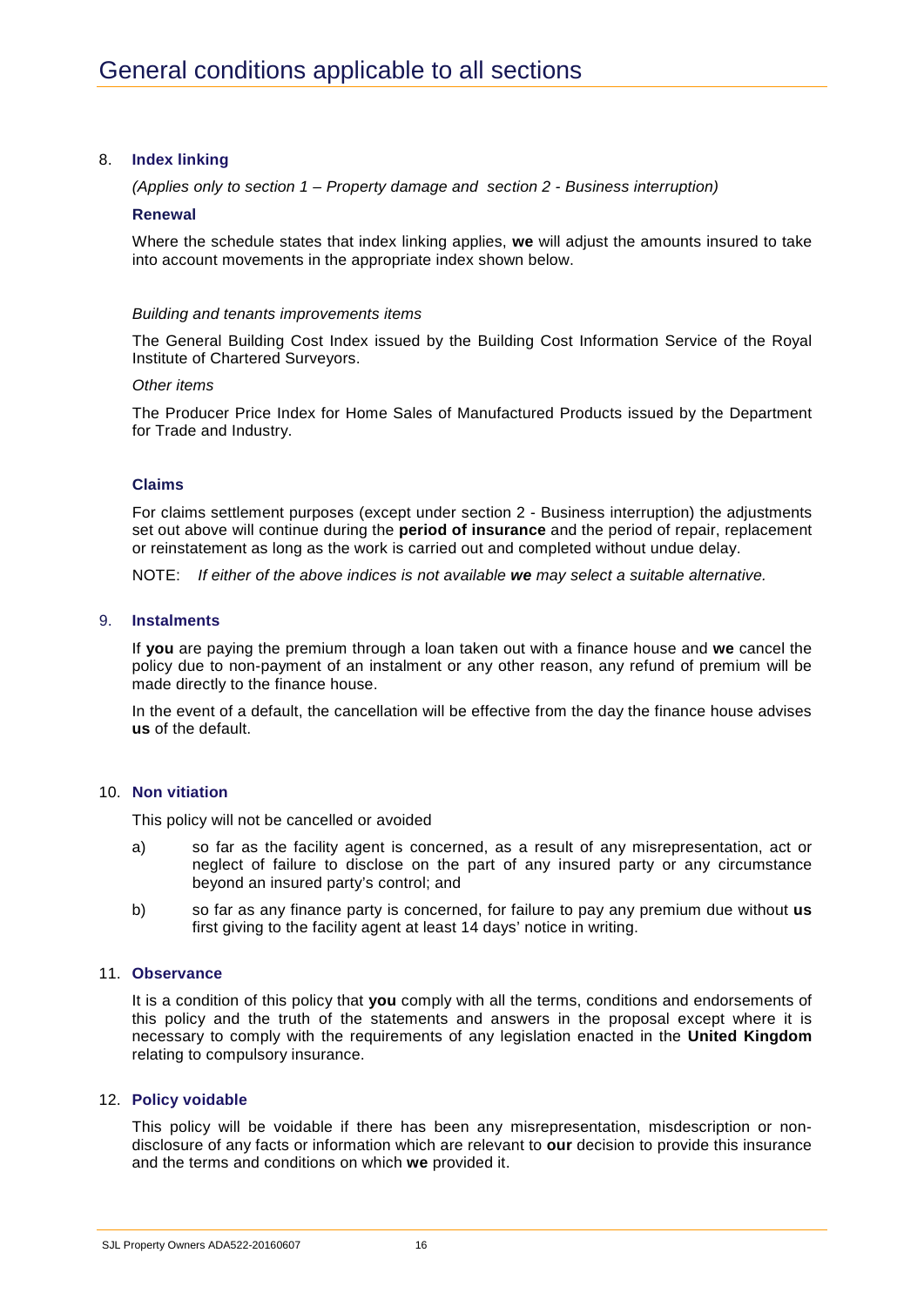#### 13. **Security of unoccupied property**

It is a condition of this policy that in respect of property unoccupied for more than 30 days

- a) the gas, electricity (other than power required for an intruder or fire alarm system) and water supplies are turned off at the mains and all water pipes, apparatus and tanks are drained down (unless the central heating system is kept running to maintain a temperature of 15 degrees centigrade) during the period  $1<sup>st</sup>$  October to  $31<sup>st</sup>$  March..
- b) all devices for preventing access to the **buildings** are in full and effective operation at all times.
- c) the **premises** and yards are clear of all waste materials and redundant contents.
- d) all accessible windows and doors are securely boarded over.
- e) the letter box is permanently sealed shut or a non combustible receptacle is permanently fixed to the letter box.
- f) the **premises** are inspected at least once a week by a responsible person to ensure that there is no deterioration in the fabric of the **building**s and that compliance with conditions a) - e) continues.

#### 14. **Statutory requirements, maintenance and reasonable precautions**

**You** will at **your** own expense

- a) take all reasonable precautions to prevent or reduce **damage**;
- b) cease any activity which may give rise to liability under this policy;
- c) maintain all **buildings**, furnishings, ways, works machinery, caravans and vehicles in sound condition;
- d) exercise care in the selection and supervision of **employees**;
- e) remedy any defect or danger as soon as possible after discovery and in the meantime take any additional precautions as the circumstances may require; and
- f) comply with all statutory requirements and other safety regulations imposed by any authority.

#### 15. **Unoccupied property**

It is a condition of this policy that notice be given to **us** as soon as practicable when any property becomes **unoccupied** for more than 30 consecutive days and that **we** will have the right to impose additional terms, conditions and exclusions and charge a suitable additional premium which will be paid by **you** if required.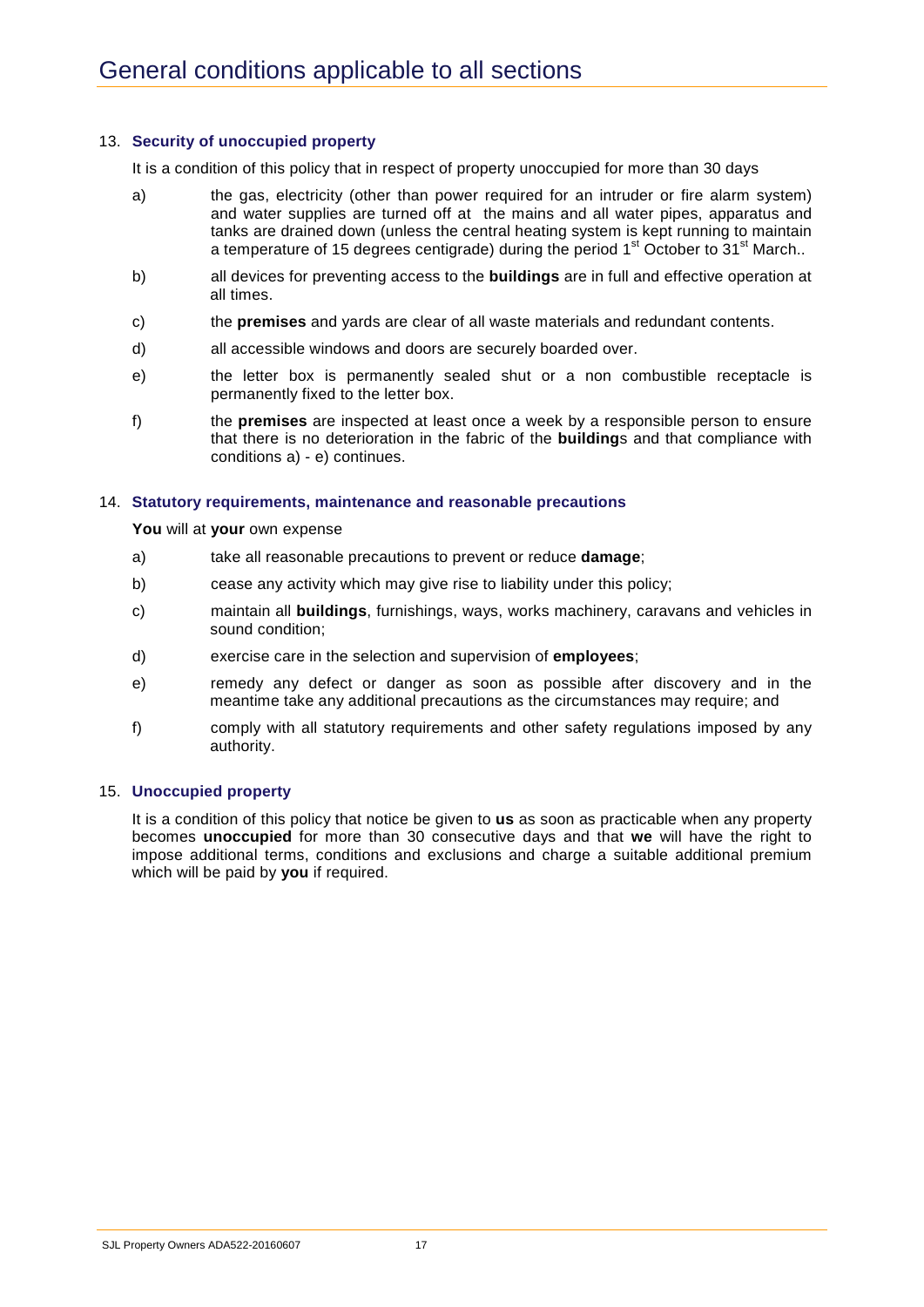#### **Claim condition 3 will not apply to Section 5 – Eviction of squatters legal costs.**

#### 1. **Arbitration**

If **we** agree to pay **your** claim and **you** disagree with the amount to be paid it may be referred to an arbitrator who is jointly appointed. Whether **we** or **you** bear the costs of the arbitration, or these are shared by **us** and **you** will be determined at the discretion of the arbitrator. Alternatively, depending on the size of **your business**, **you** may be able to refer **your** case to the Financial Ombudsman Service (FOS). In either case, this will not affect **your** right to take action against **us** over the disagreement.

#### 2. **Claims co-operation**

**You** must provide all help and assistance and co-operation reasonably required by **us** in connection with any claim.

#### 3. **Claims procedures**

Things **you** must do:

**You** must comply with the following conditions. If **you** fail to do so, **we** may not pay **your** claim, or any payment could be reduced.

- i) **You** must notify **your** insurance agent as soon as reasonably practicable giving full details of what has happened.
- ii) **You** must provide **your** insurance agent with any other information **we** may require.
- iii) **You** must forward to **your** insurance agent as soon as reasonably practicable, if a claim for liability is made against **you**, any letter, claim, writ, summons or other legal document **you** receive.
- iv) **You** must inform the police as soon as reasonably practicable following any loss caused by malicious acts, violent disorder, riots or civil commotion, theft, attempted theft or lost property.
- v) **You** must not admit liability or offer or agree to settle any claim without **our** written permission.
- vi) **You** must take, or allow others to take, practical steps to prevent further **damage** or **bodily injury**, recover property lost and otherwise minimise the claim.

#### 4. **Discharge of liability**

Where in **our** opinion, the limit of liability or the sum insured of any claim may exceed the available limit of liability or sum insured **we** will be entitled at **our** discretion, to discharge **our**  liability by paying the available limit of liability or sum insured to **you** or on **your** behalf and pay defence costs up to the date of that payment. In this situation, if at the time of payment **we** are conducting the defence of the claim, **we** will also relinquish that conduct.

#### 5. **Excess**

Where stated in the schedule, **you** will be responsible for paying an **excess** in relation to each claim made by **you** under this policy.

#### 6. **Fraudulent claims**

If **we** determine that any claim is in any respect fraudulent or if **you** or anyone acting on **your** behalf makes any claim or any statement knowing this to be false or fraudulent in any way, **we** will cancel this policy from the date of the fraudulent claim or false or fraudulent statement was made and all benefits under this policy will cease.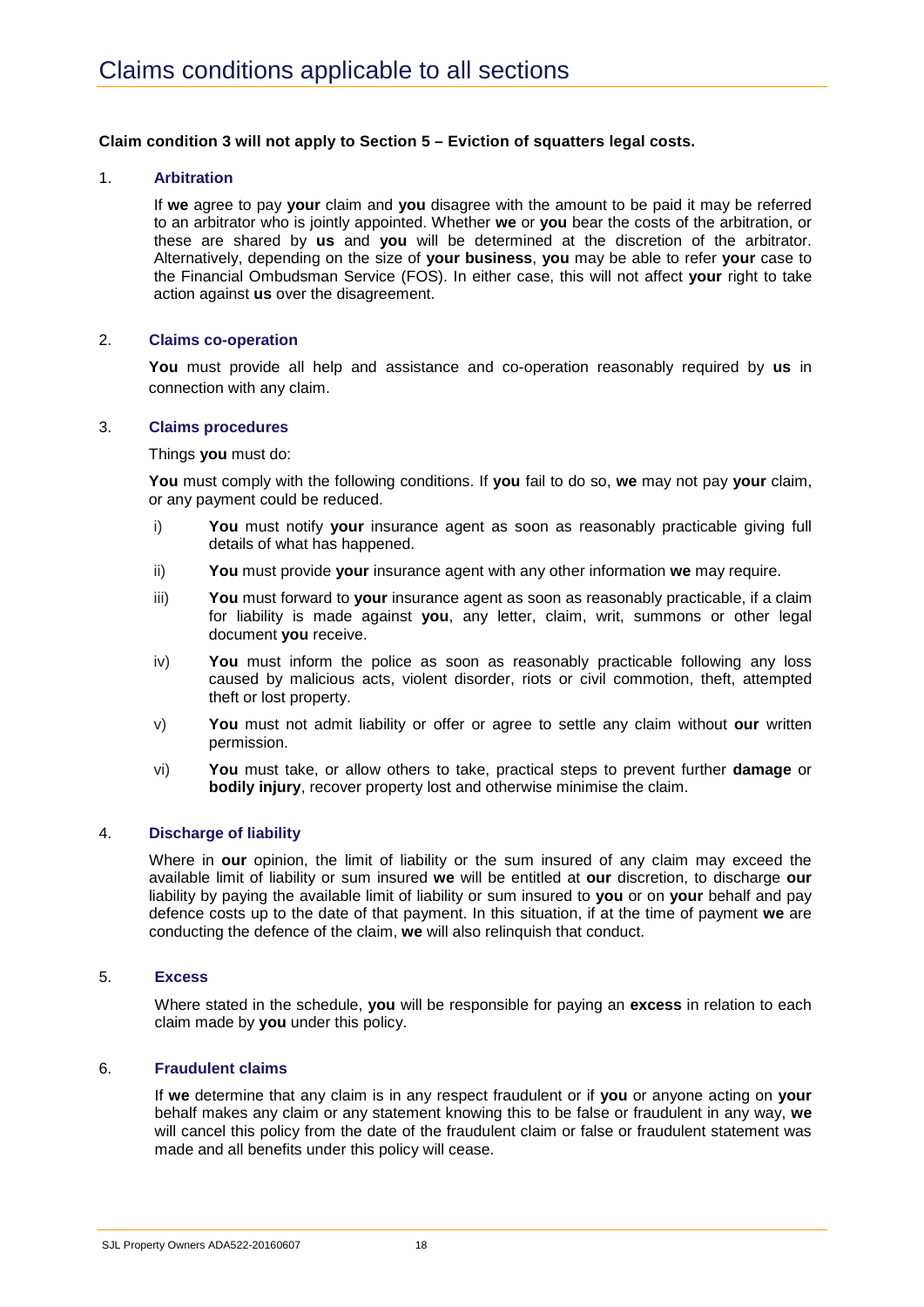#### 7. **Multiple insureds**

The most **we** will pay is the relevant amount shown in the schedule.

If more than one insured is named in the schedule, the total amount **we** will pay will not exceed the amount **we** would be liable to pay were there only one insured named in the schedule.

**You** agree that if there is more than one insured named in the schedule, the first insured listed is authorised to receive all notices and agree any amendments to this policy unless **we** are advised otherwise.

#### 8. **Other insurance**

If the **damage** or liability which is the subject of a claim under this policy is covered by any other insurance **we** will not pay more than **our** rateable proportion.

#### 9. **Salvage**

**We** may enter the **premises** where **damage** has occurred and take possession of or require to be delivered to **us** any property insured and deal with it in a reasonable manner but property may not be abandoned to **us**.

#### 10. **Subrogation**

**We** are entitled to:

- a) take over and conduct the defence or settlement of any claim in **your** name or on **your**  behalf at **our** discretion; and
- b) take steps to enforce rights against any other party before or after payment is made by **us**.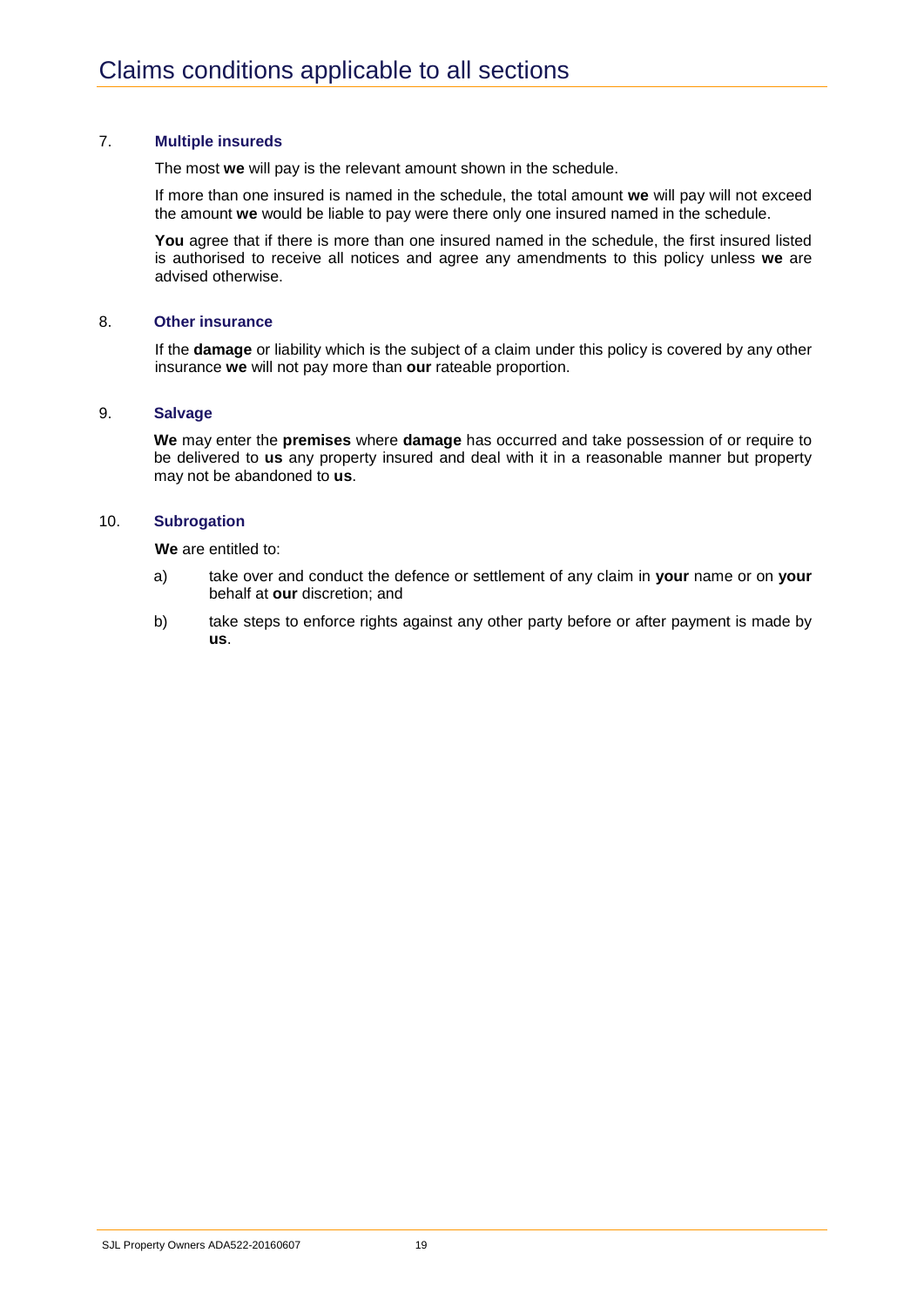This policy does not cover the following.

#### 1. **Asbestos**

*Not applicable to section 4 - Employers' liability*

Any loss, demand, claim or suit arising out of or related in any way to asbestos or asbestos containinig materials.

#### 2. **Date recognition**

**Damage** caused by, contributed to or arising from the failure of equipment (including hardware and software) to correctly recognise any given date or to process data or to operate properly due to failure to recognise any given date.

**We** will cover subsequent **damage** resulting from an insured cover, providing **damage** is covered elsewhere in this policy.

#### 3. **Digital or cyber risks**

- a) any loss caused by or contributed to, by, or arising from or occasioned by or resulting from:
	- i) the alteration, modification, distortion, corruption of or **damage** to any computer or other equipment or component or system or item which processes stores transmits or receives data or any part of it whether tangible or intangible (including but without limitation any information or programs or software); or
	- ii) any alteration, modification, distortion, erasure or corruption of data processed by any computer or other equipment or component or system or item

whether **your** property or not, where the loss is caused by a **virus or similar mechanism, phishing** or **hacking** or **denial of service attack**; or

b) any legal liability or financial loss or expense, including but not limited to indirect losses, caused by or contributed to, by, or arising from or occasioned by or resulting from a **virus or similar mechanism, phishing** or **hacking** or **denial of service attack**.

#### 4. **Exemplary damages**

Any award of punitive or exemplary damages whether as fines, penalties, multiplication of compensatory awards or damages, or in any other form whatsoever.

#### 5. **Liability assumed under agreement**

Any liability assumed by **you** under any express warranty, agreement or guarantee unless liability would have attached to **you** irrespective of any express warranty or guarantee.

#### 6. **Pollution**

*Not applicable to section 3 – Property owners' liability or section 4 - Employers' liability* Any liability caused by or arising out of **pollution.**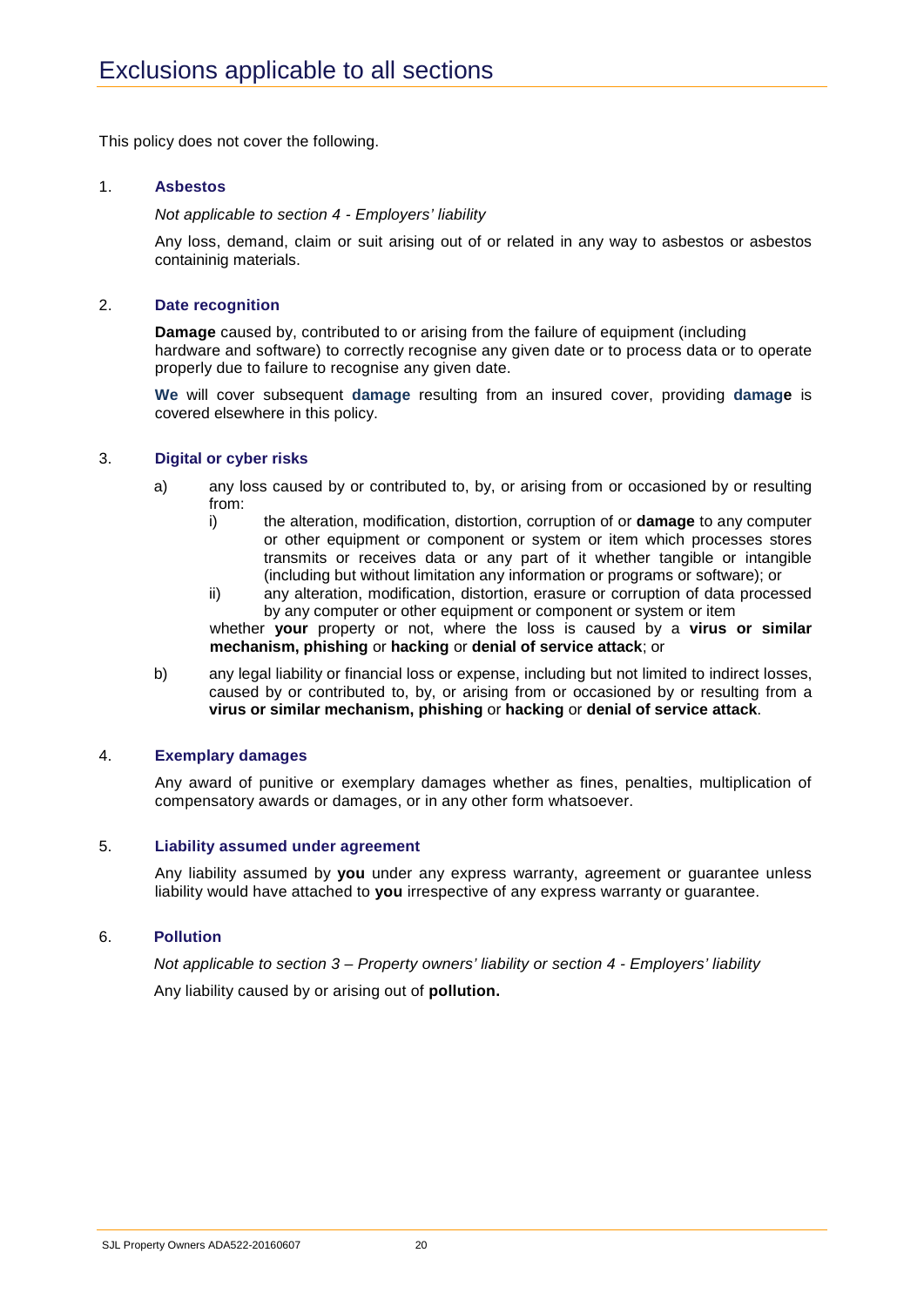#### 7. **Radioactive contamination**

Bodily injury, disablement or **damage** to any property or any resulting loss or expense or any legal liability caused by, contributed to or arising from

- a) ionising radiations from or contamination by radioactivity from any nuclear fuel or from any nuclear waste from the combustion of nuclear fuel;
- b) the radioactive, toxic, explosive or other hazardous or contaminating properties of any nuclear installation, reactor or other nuclear assembly or its nuclear components;
- c) any weapon of war employing atomic or nuclear fission r fusion or other like reaction or radioactive force or matter; or
- d) the radioactive, toxic, explosive or other hazardous or contaminating properties of any radioactive matter but this exclusion d) will not apply to radioactive isotopes other than nuclear fuel when those isotopes are being prepared , carried, stored or used for commercial, agricultural, medical, scientific or other peaceful purposes.

#### NOTE

- 1) When applying to section 4 Employers' liability this exclusion will apply only in respect of bodily injury to an **employee** when **you** have under a contract agreed to
	- i) cover another party; or
	- ii) to assume the liability of another party

in respect of bodily injury.

#### 8. **Riot and civil commotion in Northern Ireland**

Riot or civil commotion in Northern Ireland. **Damage** is excluded regardless of any other cause, event or intervention that contributes concurrently or in any sequence to the **damage**.

#### 9. **Specific property**

*Not applicable to section 3 – Property owners' liability or section 4 - Employers' liability.*

The following items unless specifically mentioned.

- a) **Money**, jewellery, precious stones, precious metals (except where parts of machinery or tools) bullion, bonds, furs, curiosities, rare books or works of art.
- b) Goods held in trust or on commission, documents, manuscripts, business books, computer systems, records, explosives, video tapes or cassettes for sale or hire.
- c) Property in transit.
- d) Patterns, models, moulds, plans and designs.

#### 10. **Terrorism**

 In any action, suit or other proceedings where **we** allege that any **damage** is not covered by this policy, the burden of proving that **damage** is covered will be upon **you**.

This exclusion will apply to all sections of this policy, other than liability covered under Section 3 - Property owners' liability and Section 4 - Employers' liability to the extent that it is necessary to comply with the minimum requirements of the laws of the countries, crown protectorates and dependencies in the **United Kingdom**, relating to compulsory insurance of liability to **employees** and provided that the maximum limit for any one claim or series of claims arising from one source or original cause will not exceed GBP5,000,000.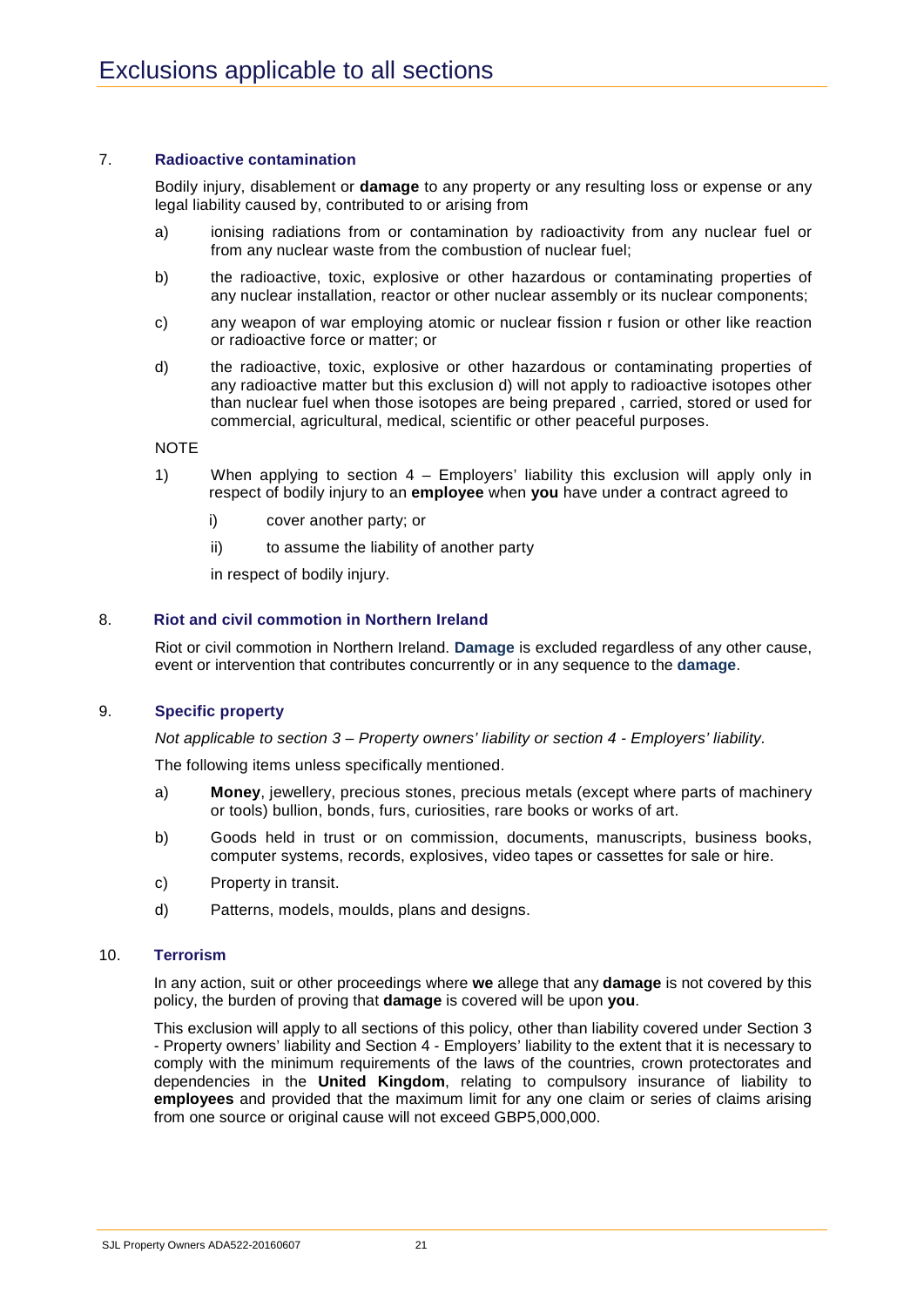#### 11. **War**

- a) War, hostile or warlike action in time of peace or war (whether or not declared) including action in hindering, combating or defending against an actual, impending or expected attack:
	- i) by government or sovereign power (legal or illegal) or by any authority maintaining or using military, naval or air forces, or any other armed forces or militia; or
	- ii) by military, naval or air forces, or any other armed forces or militia; or
	- iii) by an agent of any government, power, authority or force;
- b) any weapon of war employing nuclear or radioactive force or contamination whether in time of peace or war (whether or not declared), whether or not its discharge was accidental;
- c) insurrection, rebellion, or action taken by a government authority in hindering, combating, or defending against an occurrence, seizure or destruction.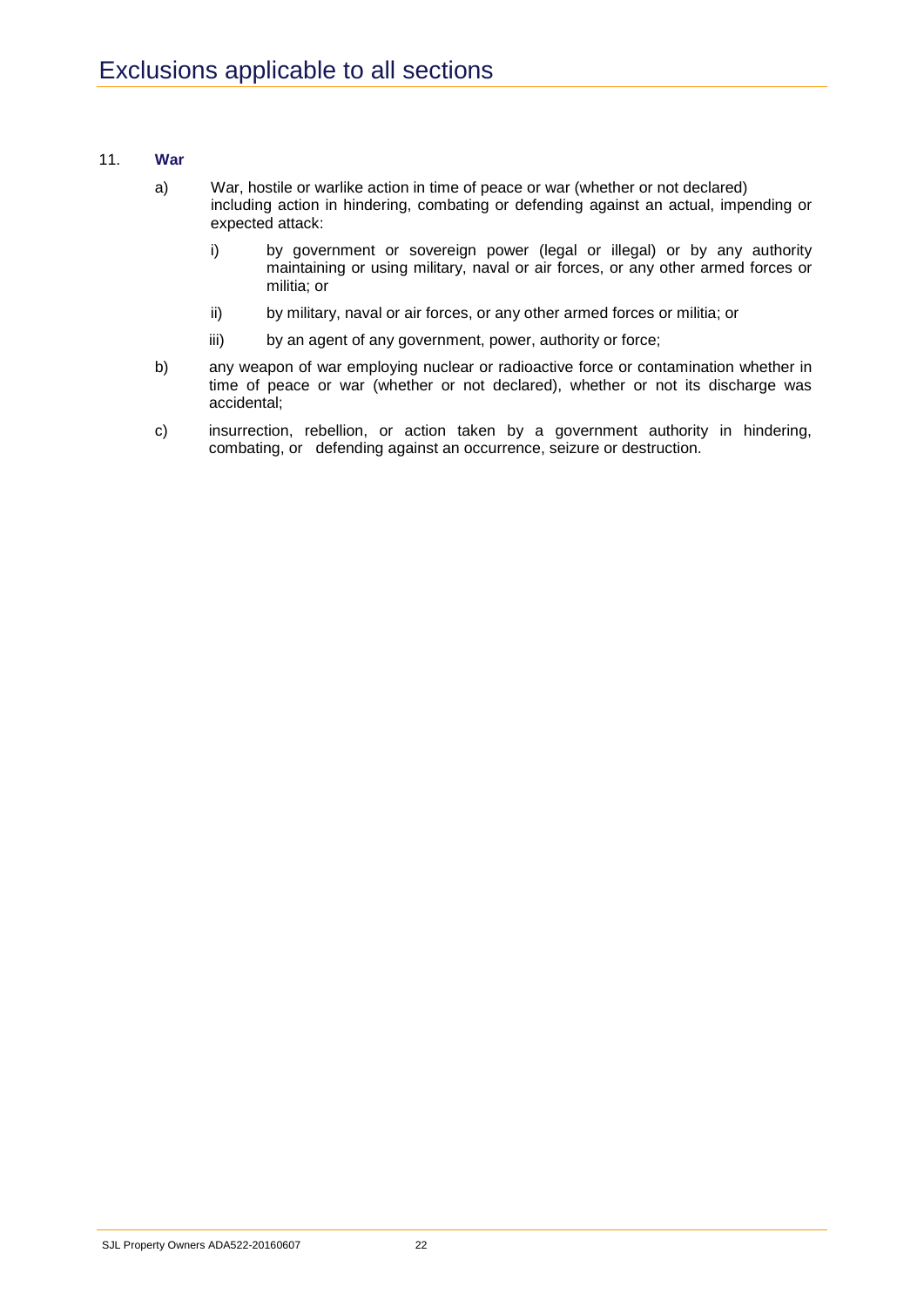## **Definitions**

*The following words will have the same meaning wherever they appear in this section of the policy or in the schedule relating to this section. To help identify these words they will appear in bold in the section wording.* 

#### **Property insured**

**Buildings, landlords' contents,** all other contents and other property at the **premises** (limited by any specific exclusions) all as defined below or more fully described in the schedule and all belonging to **you** or for which **you** are responsible but excluding

- 1. property which is more specifically insured.
- 2. unless specifically notified to and accepted by **us** as insured
	- a) land, piers, jetties, bridges, culverts or excavations; and
	- b) livestock, growing crops or trees unless they form part of all other property.

#### **Landlord's contents**

Furniture, furnishings, potted plants, trees and shrubs, statues and garden furniture, video, audio, building management systems and security equipment, the contents of fuel tanks and other similar property or property for which **you** are responsible all whilst contained in or on the **buildings**.

#### **Services**

Telephone, gas, electricity, water mains, drains and sewers, electrical instruments, meters, piping, cabling and the accessories thereto providing services to or from the **buildings** and for which **you** are responsible.

## **Insuring clause**

**We** will at **our** option pay for, repair or reinstate any **property insured** that sustains **damage** at the **premises** directly caused by any of the covers listed below provided they are shown as applying in the schedule.

**Our** liability in any one **period of insurance** will not exceed

- 1. the total sum insured;
- 2. in respect of any item its sum insured; or
- 3. any other stated limit of liability.

## **Covers**

- 1. **Fire, lightning and explosion** but not **damage** caused by
	- i) earthquake, subterranean fire, riot, civil commotion.
	- ii) is its undergoing any heat process or any process involving the application of heat.
	- iii) explosion of non domestic steam pressure machinery or equipment under **your** control.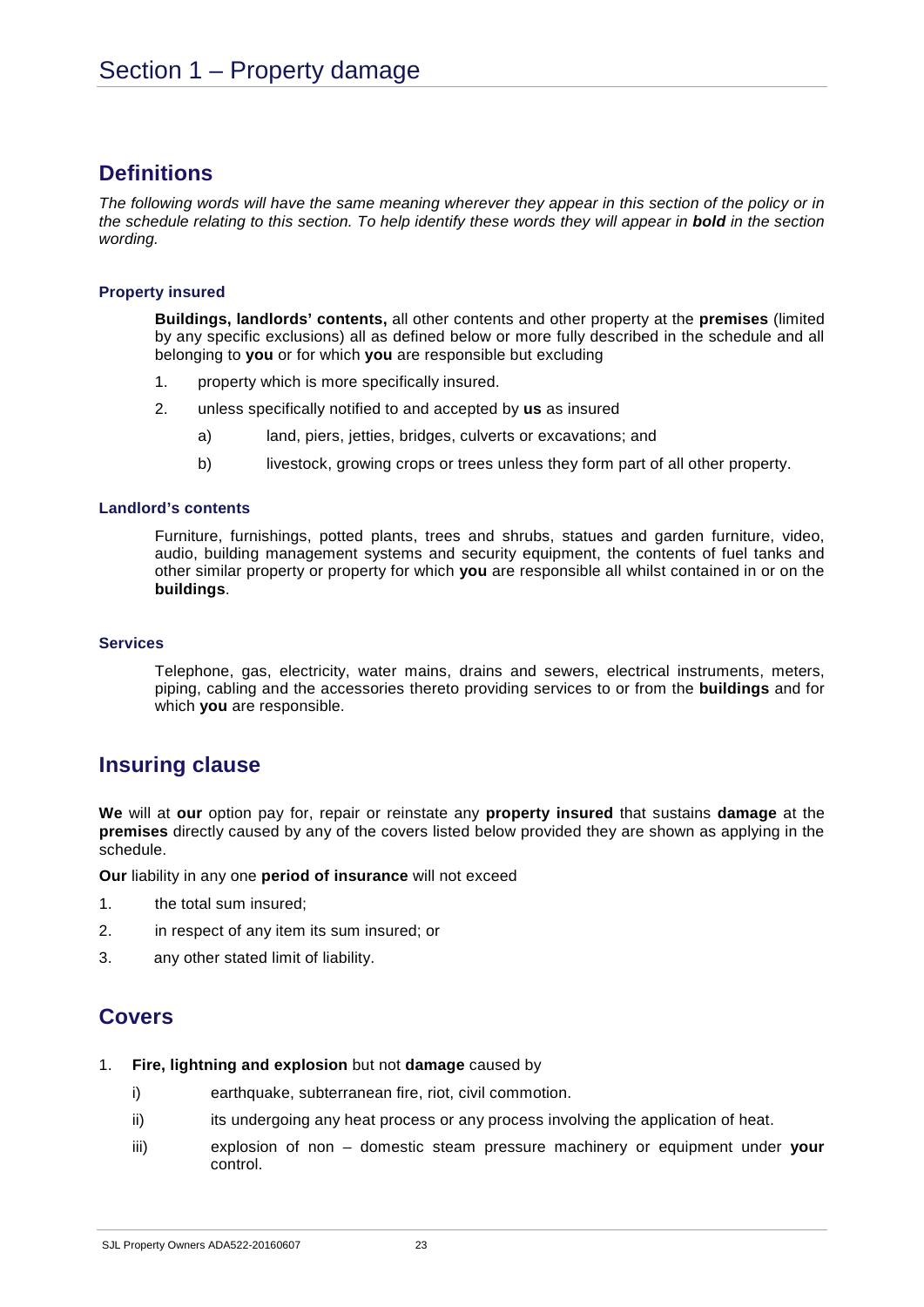- 2. **Aircraft** or other aerial devices or articles dropped from them but not **damage** caused by
	- i) pressure waves caused by aircraft or other aerial devices travelling at sonic or supersonic speeds.
	- ii) fire.
- 3. **Riot, civil commotion, strikers, locked out workers** or persons taking part in labour disturbances or **malicious persons** but not **damage** arising from
	- i) confiscation, requisition or destruction by order of the government or any public authority.
	- ii) stopping work.
	- iii) fire caused by strikers, locked out workers or persons taking part in labour disturbances or malicious persons.
	- iv) theft or attempted theft directly caused by malicious persons to any **building** which is empty or not in use for more than 30 days.

#### 4. **Earthquake** or **subterranean fire.**

#### 5. **Storm** but not **damage**

- i) caused by lightning, frost, subsidence, ground heave or landslip.
- ii) in respect of movable property in the open, fences and gates.

#### 6. **Flood** but not **damage**

- i) attributable solely to change in the water table level.
- ii) caused by lightning, frost, subsidence, ground heave or landslip.
- iii) iii) in respect of movable property in the open, fences and gates.
- 7. **Escape of water or oil** from any tank apparatus or pipe but not **damage**
	- i) by water discharged or leaking from any automatic sprinkler installation.
	- ii) in respect of any **building** which is empty or not in use for more than 30 days.
- 8. **Accidental escape of water** from any automatic sprinkler installation in the **premises** but not **damage** caused by
	- i) freezing whilst the **building** is empty or not in use for more than 30 days.
	- ii) explosion, earthquake, subterranean fire or heat caused by fire.
- 9. **Impact** by any road or rail vehicle or animal.
- 10. **Accidental damage** but not
	- i) **damage** caused by
		- a) any of the covers specified above.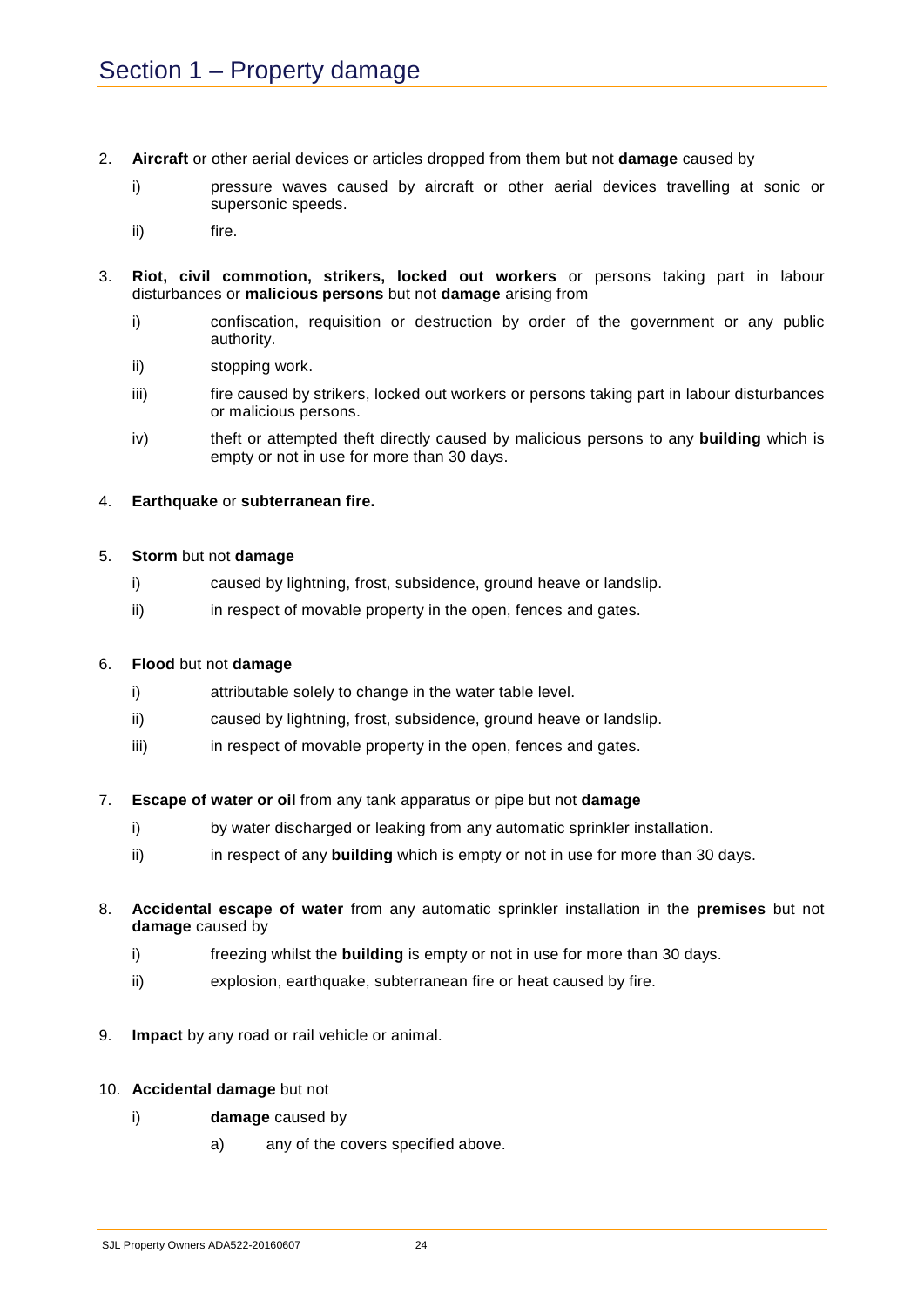- b) the causes expressly excluded from the covers specified above whether or not insured.
- c) inherent vice, latent defect, gradual deterioration, wear and tear, faulty or defective design or materials.
- d) faulty or defective workmanship, operational error or omission on the part of **you** or any **employee** but this will not include subsequent **damage** which itself results from a cause not otherwise excluded.
- e) corrosion, rust, wet or dry rot, shrinkage, evaporation, loss of weight, dampness, dryness, marring, scratching, vermin or insects.
- f) change in temperature, colour, flavour, texture or finish.
- g) the deliberate act of a supply undertaking in withholding the supply of water, gas, electricity, fuel or telecommunication services.
- h) joint leakage, failure of welds, cracking, fracturing, collapse or overheating of boilers, economisers, superheaters, pressure vessels or any steam and feed piping connected to them.
- i) mechanical, electronic, electrical or computer breakdown or derangement of the particular machine, apparatus or equipment in which the breakdown or derangement originates but this will not exclude subsequent **damage** so long as it is not excluded above.
- j) **pollution** or contamination.
- k) normal settlement or bedding down of new structures.
- l) acts of fraud or dishonesty.
- m) disappearance, unexplained or inventory shortage, misfiling or misplacing of information.
- n) **damage** to a **building** or structure caused by its own collapse or cracking.
- o) any process of production, packing, treatment, testing, commissioning, servicing or repair.
- p) nationalisation, confiscation, requisition, seizure or destruction by the government or any public authority.
- ii) **damage** to
	- a) movable property in the open, fences and gates caused by wind, rain, hail, sleet, snow, flood or dust.
	- b) vehicles licensed for road use (including accessories) caravans, trailers, railway locomotives, rolling stock, watercraft or aircraft.
	- c) property or structures in course of construction or erection and materials or supplies in connection with this other than internal alterations or refurbishments not more specifically insured under a contract works policy.
	- d) glass.
	- e) any **building** or structure caused by its own collapse or cracking.
- 11. a) **Glass breakage** at the **premises** all being plain sheet or plain plate glass unless stated otherwise in the schedule including the cost of boarding up and any lettering and artwork.
	- b) **Damage** to
		- i) the contents of display windows: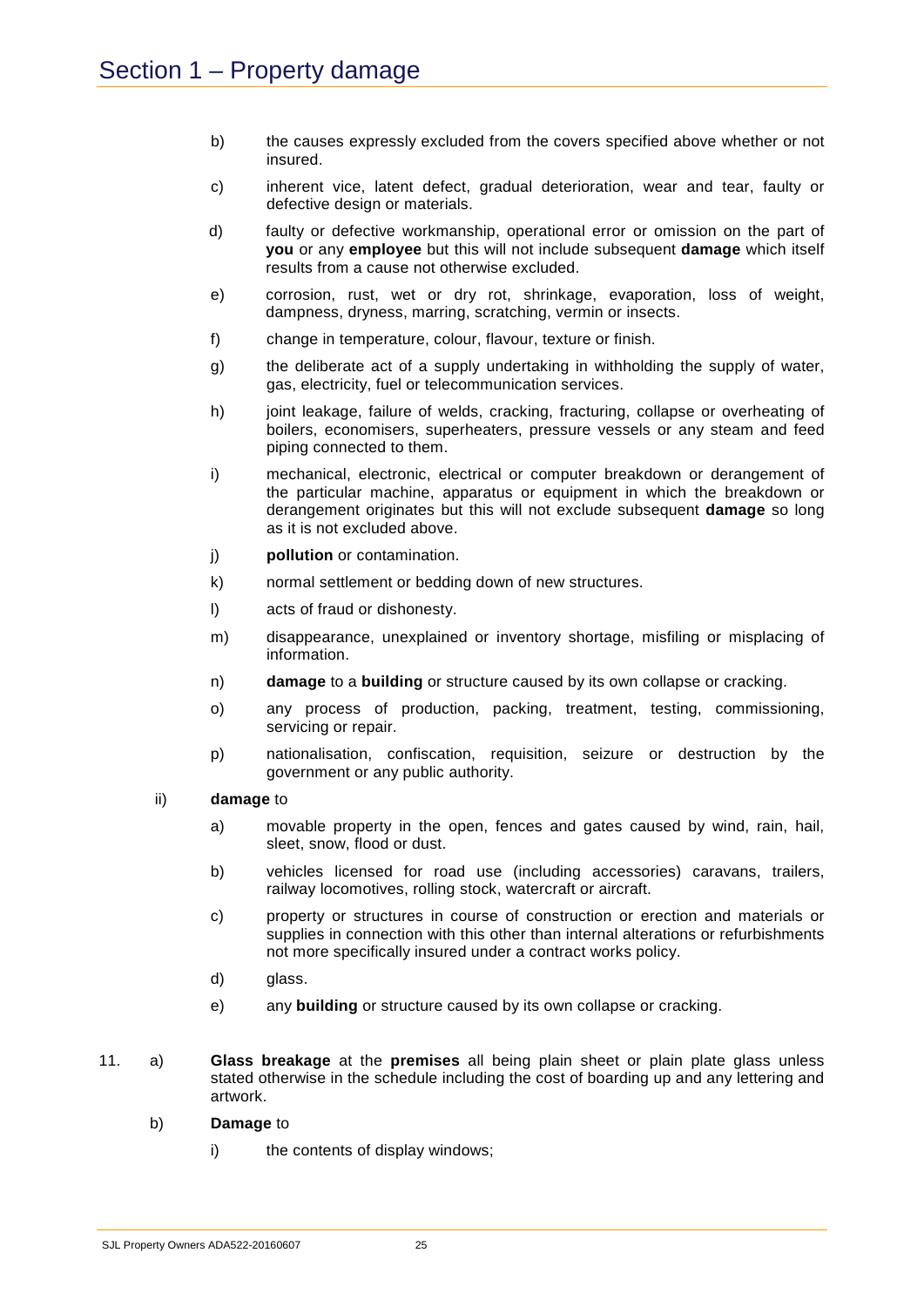- ii) windows and doorframes, vitrolite, marble, marmerile and similar materials, intruder alarm foils and other detection devices and circuits;
- iii) electric light fittings; or
- iv) neon and illuminated signs

as a direct result of **glass breakage** as defined under paragraph 11. a) provided that **our** liability will not exceed GBP10,000 in total.

#### 12. **Breakage of fixed sanitaryware** but not breakage or **damage**

- i) in vehicles, vending machines or to stock in trade.
- ii) in any **building** which is empty or not in use for more than 30 days unless specifically agreed by **us**.
- iii) in transit or while being fitted.
- iv) due to settlement, expansion or contraction of frames or fittings in **buildings** under construction and during a period of six months after the date of completion.
- v) existing before the start of the **period of insurance**.
- vi) of neon and illuminated signs and electric light fittings.
- vii) by wear and tear, gradual deterioration, mechanical or electrical breakdown or removal from the fixed position other than by theft or attempted theft.
- viii) of bulbs or tubes unless the signs or fittings are also damaged.
- ix) caused by fire or explosion.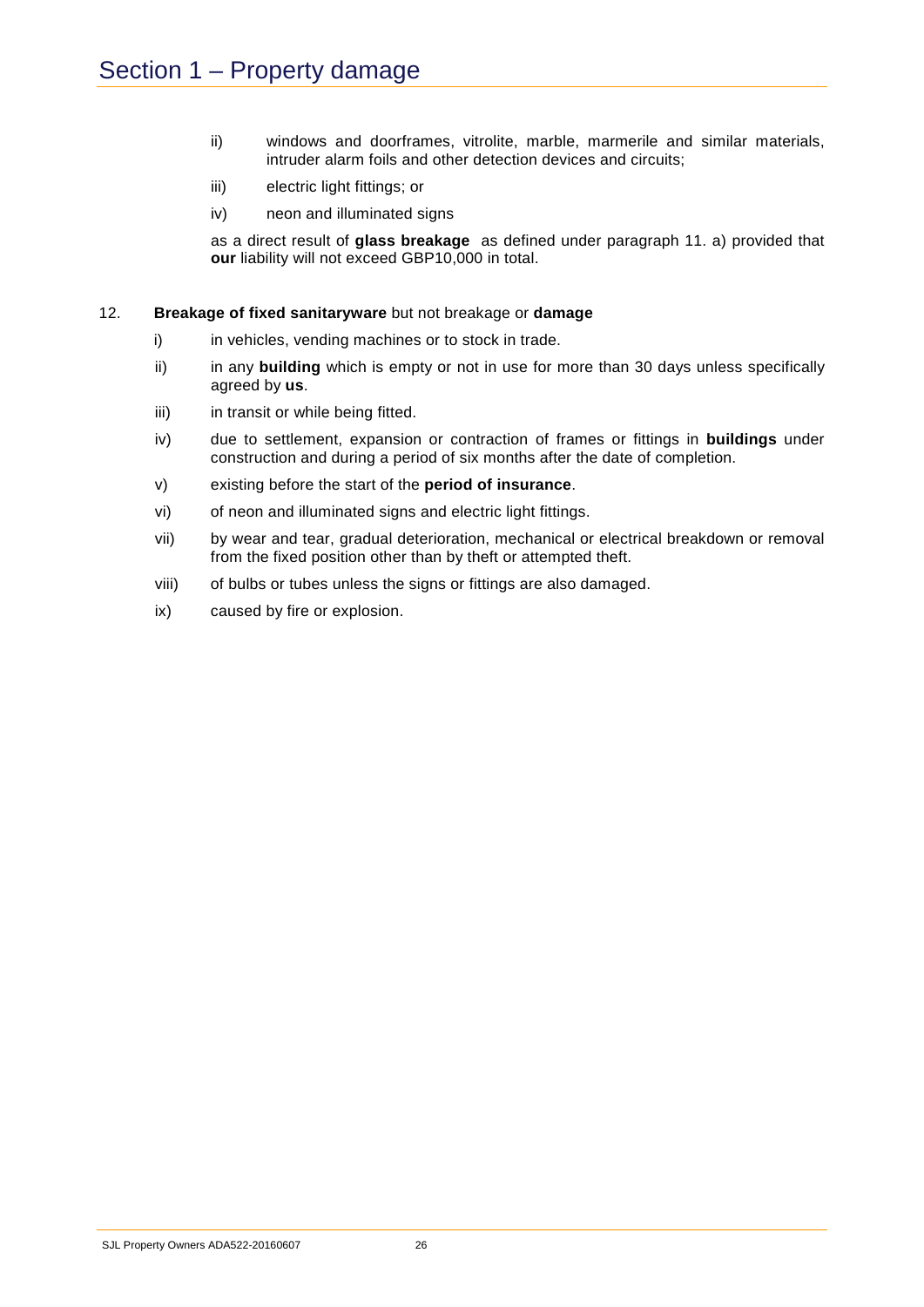#### 13. **Theft** or **attempted theft** but not **damage**

- i) which does not involve
	- a) entry to or exit from a **building** by forcible and violent means; or
	- b) actual or threatened assault or violence.
- ii) from any part of the **building** not occupied by **you** for the purpose of the **business**.
- iii) from the open or from any outbuilding not communicating with the main **building** unless otherwise specified.
- iv) to property in transit.
- v) to **money** and securities of any description.
- 14. **Subsidence, ground heave** or **landslip** of any part of the site on which the property stands but not **damage**
	- i) to yards, carparks, roads, pavements, walls, gates and fences unless also affecting the structure of a **building**.
	- ii) caused by
		- a) normal settlement or bedding down of new structures.
		- b) settlement or movement of made up ground.
		- c) coastal or river erosion.
		- d) fire, subterranean fire, explosion, earthquake or the escape of water from any tank apparatus or pipe.
	- iii) which originated before the inception of this cover.
	- iv) resulting from
		- a) demolition, construction, structural alteration or repair of any property; or
		- b) groundwork or excavation

at the same **premises**.

#### **Condition to cover 14**

- a) **You** must notify **us** as soon as **you** become aware of any demolition, groundworks, excavation or construction being carried out on any adjoining site.
- b) **We** will then have the right to vary the terms or cancel this cover.

## **Excess**

An **excess** applies to the covers under this section as shown in the schedule.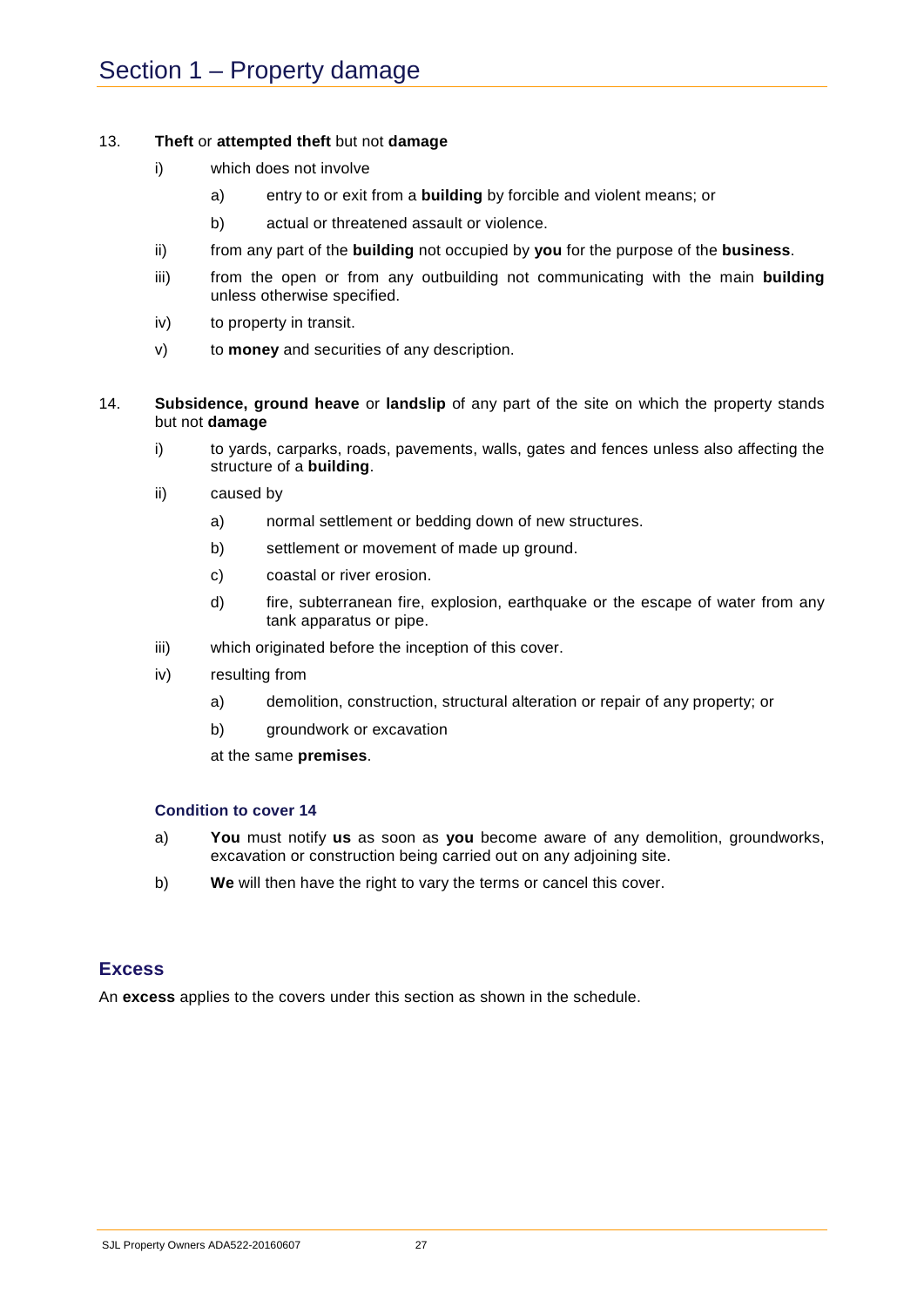## **Extensions of cover**

#### 1. **Additional metered water or gas charges**

**We** will pay for costs incurred by **you** as a result of **damage** except those in respect of any loss which has not been discovered and remedial action taken within 30 days of occurrence of the **damage**.

**We** will not pay more than GBP25,000 any one claim.

#### 2. **Additional sprinkler costs**

**We** will pay for the costs incurred in upgrading an automatic sprinkler installation to the current Loss Prevention Council (LPC) Rules solely as imposed upon **you** by **us** following **damage** to the **buildings** provided that at the time of **damage** the installation conformed

- a) to the 28th or 29th Edition Rules; or
- b) to the LPC Rules current at the time of installation but did not conform to subsequent amendments to those rules.

#### 3. **Additions**

The insurance extends to include alterations, additions and improvements to **buildings**  anywhere in the **United Kingdom** to the extent that they are not insured elsewhere but limited to the following.

- a) Cover under this extension in any one situation is limited to the value of the alterations, additions or improvements but not exceeding 10% of the sum insured on **buildings** or GBP5,000,000 whichever is the lesser.
- b) **You** must pay the appropriate additional premium from the date on which the items become **your** responsibility.

#### 4. **Automatic reinstatement after a loss**

Unless **we** advise **you** to the contrary, **our** liability will not be reduced by the amount of any loss as long as

- a) **you** pay the appropriate additional premium for reinstatement of cover; and
- b) **you** carry out any reasonable recommendations **we** put forward to prevent further loss.

If the **damage** is by theft (if insured) automatic reinstatement will apply once in each **period of insurance**.

#### 5. **Bailor's goods**

**We** will pay for **damage** to goods in **your** custody and control and for which **you** are legally liable as bailor whilst within the **premises** if the goods are not otherwise insured.

**We** will not pay

- i) for loss by theft or attempted theft of gold, silver, precious stones, precious metals, bullion, furs, curiosities, works of art, rare books, audio visual goods, computer equipment, cameras, jewellery or **money**.
- ii) for unaccountable losses.
- iii) unless a signed inventory is issued to the tenant or lessee as soon as a repossession takes place.
- iv) more than GBP50,000 any one claim.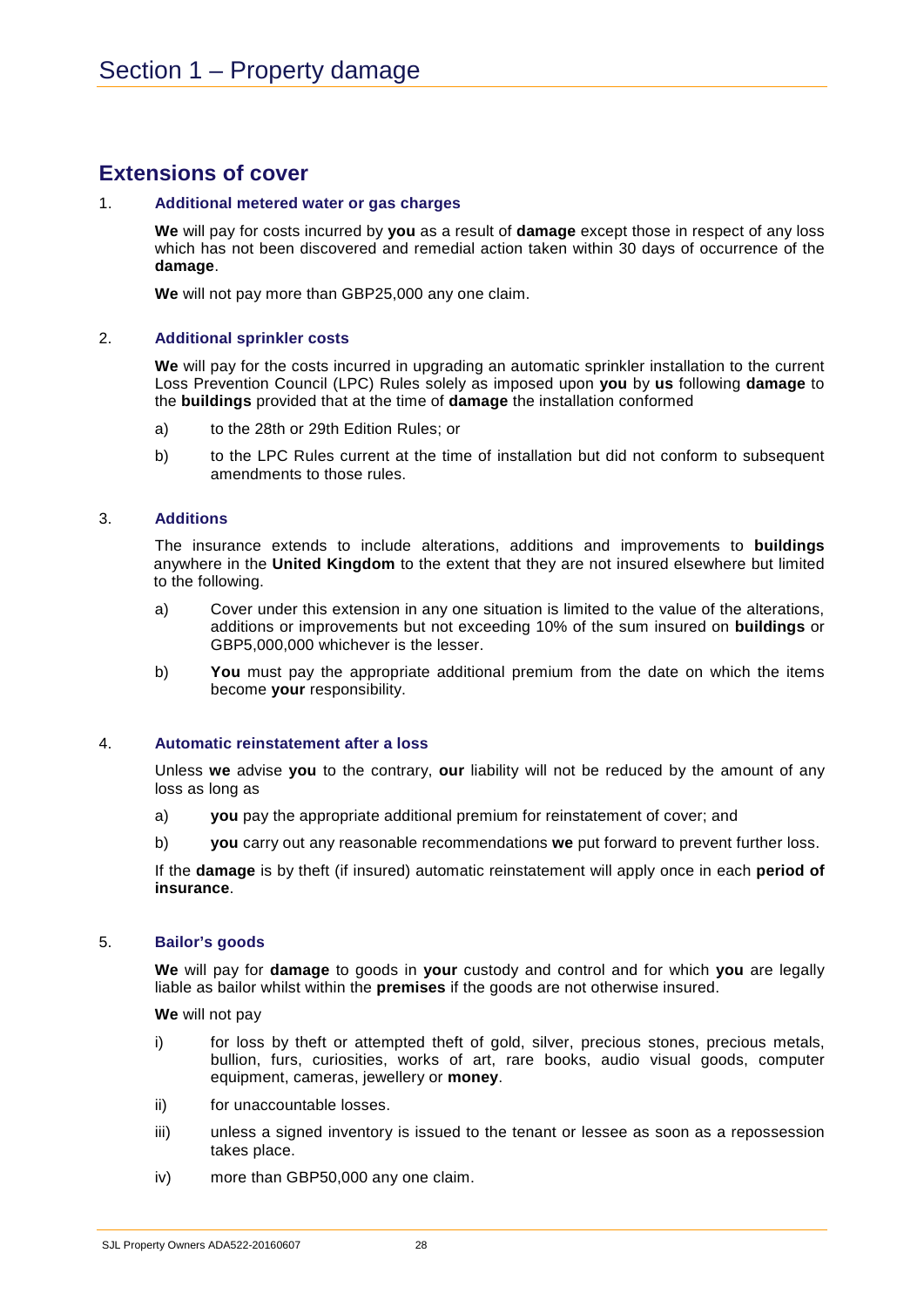#### 6. **Business rates**

**We** will pay the costs for up to 36 months which **you** become legally responsible in respect of business rates (national non domestic rates) following **damage** insured under this policy limited to the following.

- a) **We** will only pay if the business rates would not have been payable by **you** but for the **damage**.
- b) **We** will not pay more than GBP25,000 any one claim or GBP100,000 in total in any one **period of insurance**.
- c) **Our** liability will only apply to costs arising out of **damage** incurred during the **period of insurance**.

#### 7. **Clearing of drains**

**We** will pay for costs and expenses necessarily incurred in clearing, cleaning and repairing drains, gutters, sewers and the like at **your premises** and in the immediate vicinity for which **you** are responsible following **damage**.

**We** will not pay more than the sum insured.

#### 8. **Contract works**

**We** will pay for contract works to the extent to which **you** have contracted to arrange cover but only up to a limit of GBP250,000 any one claim at any **premises** and excluding the first GBP250 or each and every loss. This insurance will only apply in so far as the contract works are not otherwise insured.

#### 9. **Contracting purchaser's interest**

If at the time of **damage**, **you** have contracted to sell **your** interest in any **building** insured and the purchase has not been but will be completed, the purchaser on completion will be entitled to benefit under this policy without prejudice to the rights and liabilities of **you** or **us** from the date of the **damage** until completion as long as the purchaser has not otherwise insured the **building** against the same **damage**.

#### 10. **Contractor's interest**

Where **you** are required to effect insurance on the **buildings** in the joint names of **yourselves** and the contractor under the terms of a contract condition, then the interest of the contractor in the **buildings** as a joint insured is noted, limited to details of any single contract valued in excess of GBP250,000 having been advised to **us** before work commences and an additional premium being paid as appropriate.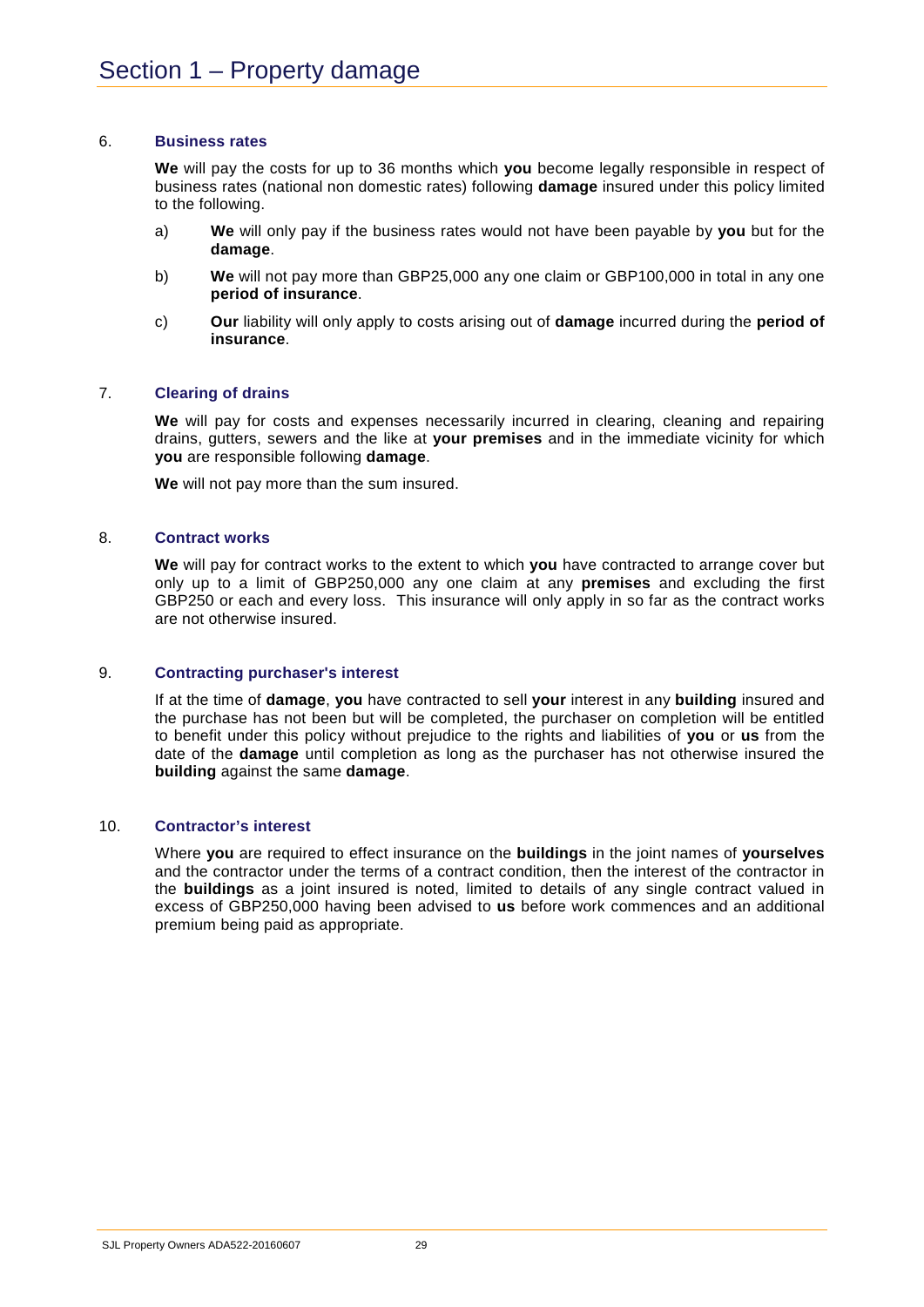#### 11. **Debris removal**

**We** will pay for costs and expenses **you** necessarily incur with **our** consent for

- a) removing debris from,
- b) dismantling and/or demolishing,
- c) shoring or propping up of
- d) clearing, cleaning or repairing **services** to

those parts of the **property insured** damaged by any cover insured.

**We** will not pay

- i) more than the sum insured for each item.
- ii) for any costs or expenses
	- a) incurred in removing debris except from the site of property damaged and the area immediately adjacent to it;
	- b) arising from **pollution** or contamination of property not insured by this policy; or
	- c) in respect of **damage** which occurred before the granting of cover under this insurance.

#### 12. **Designation of property**

For the purpose of determining the heading under which any property is insured, **we** agree to accept the designation under which the property has been entered in **your** books.

#### 13. **European Union and public authorities' requirements**

**We** will pay for the additional cost of rebuilding or repair as may be incurred with **our** consent in complying with any regulations or requirements of the European Union, public authority or other statutory requirements first imposed upon **you** following the **damage**.

However, **we** will not be liable in respect of any rate, tax, duty, development or other charge or assessment which may arise out of any capital appreciation as a result of complying with any of the requirements referred to in this extension.

#### 14. **Failure of third party insurances**

(applicable to **buildings** and rent of the **buildings**).

**We** will pay for **damage** to **buildings** or loss of rent in accordance with the terms, conditions, exclusions, provisions and definitions of this policy at the premises defined below, but only to the extent that the lessee or freeholder is unable to recover the amount, equivalent to that which could be payable under this policy if the lessee or freeholder were the insured, as a result of

- a) the lessee or freeholder having failed to arrange or maintain insurance to comply with the terms of the lease; or
- b) the lessee or freeholder having failed to insure for an adequate amount whether the amount insured had been approved by **you** or not

but excluding any payments in respect of **damage** or loss of rent that **you** recover from any other party.

**We** will not pay more than GBP5,000,000 any one premises.

No amount will be recoverable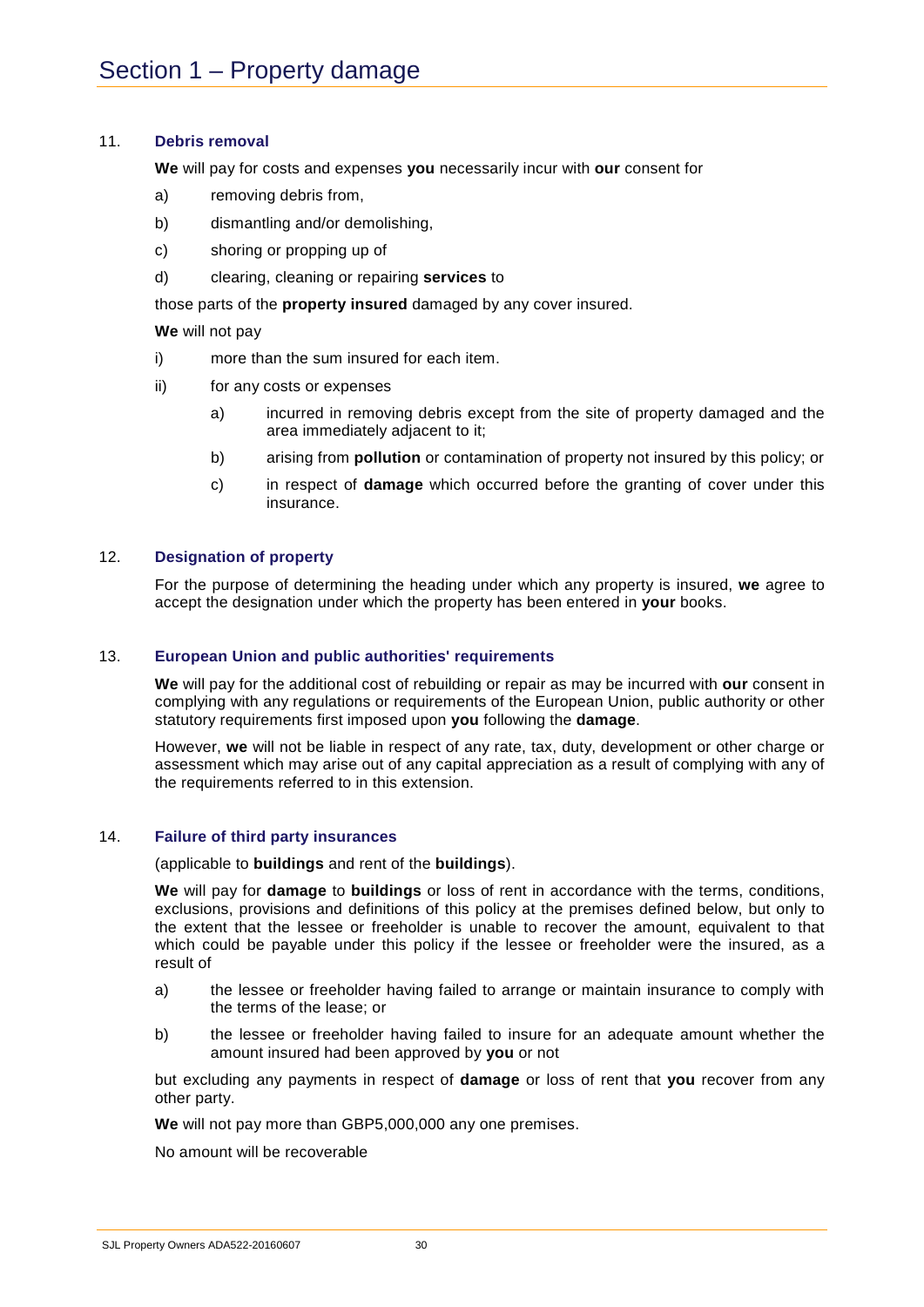- i) due to the operation of any excess or deductible under any more specific insurance;
- ii) where the lessee or freeholder's policy fails due to the breach of any condition or warranty contained within their policy as a result of **your** action;
- iii) due to the failure of the lessee or freeholder to make or pursue a legitimate insurance claim; or
- iv) unless **you** carry out at least annually a check of all properties owned or leased by **you** and for which **you** are responsible to ensure that effective insurance is in force for the properties.

For the purpose of this clause, "premises" is defined as all **your** properties anywhere in the **United Kingdom** which are leased to or by **you** but not specifically insured or referred to elsewhere under this policy and where the lessee or freeholder is responsible for arranging insurance under the terms of a lease with **you**.

#### **Conditions**

- A. **We** will not pay for rent unless the **building** to which the rent relates is damaged so as to be rendered unfit for occupation and then only for the proportion of the rent payable as may be equivalent to the period necessary for reinstating the **damage** sustained but not exceeding 36 months.
- B. This clause will only take effect if **we** are the sole provider of **buildings** insurance in respect of **your** properties owned in connection with the **business** and where **you** have an obligation to arrange the insurance.

#### 15. **Fire extinguishing expenses**

**We** will pay for the reasonable costs incurred by **you**

- a) for refilling fire-extinguishing appliances and replacing any used sprinkler heads solely following **damage**.
- b) in extinguishing operations in order to minimise loss.
- c) for **damage** to lawns, trees, shrubs and gardens caused by extinguishing operations.

#### 16. **Fire protection equipment**

**You** will take all reasonable measures to ensure that

- a) any sprinkler or alarm installation or other fire protection equipment, for which a reduced premium rate is allowed, is maintained in efficient working order;
- b) the routine tests prescribed by **us** are carried out and any defects revealed by the tests are promptly remedied; and
- c) **our** written consent is obtained to any proposed changes, repairs or alterations to any sprinkler or alarm installation.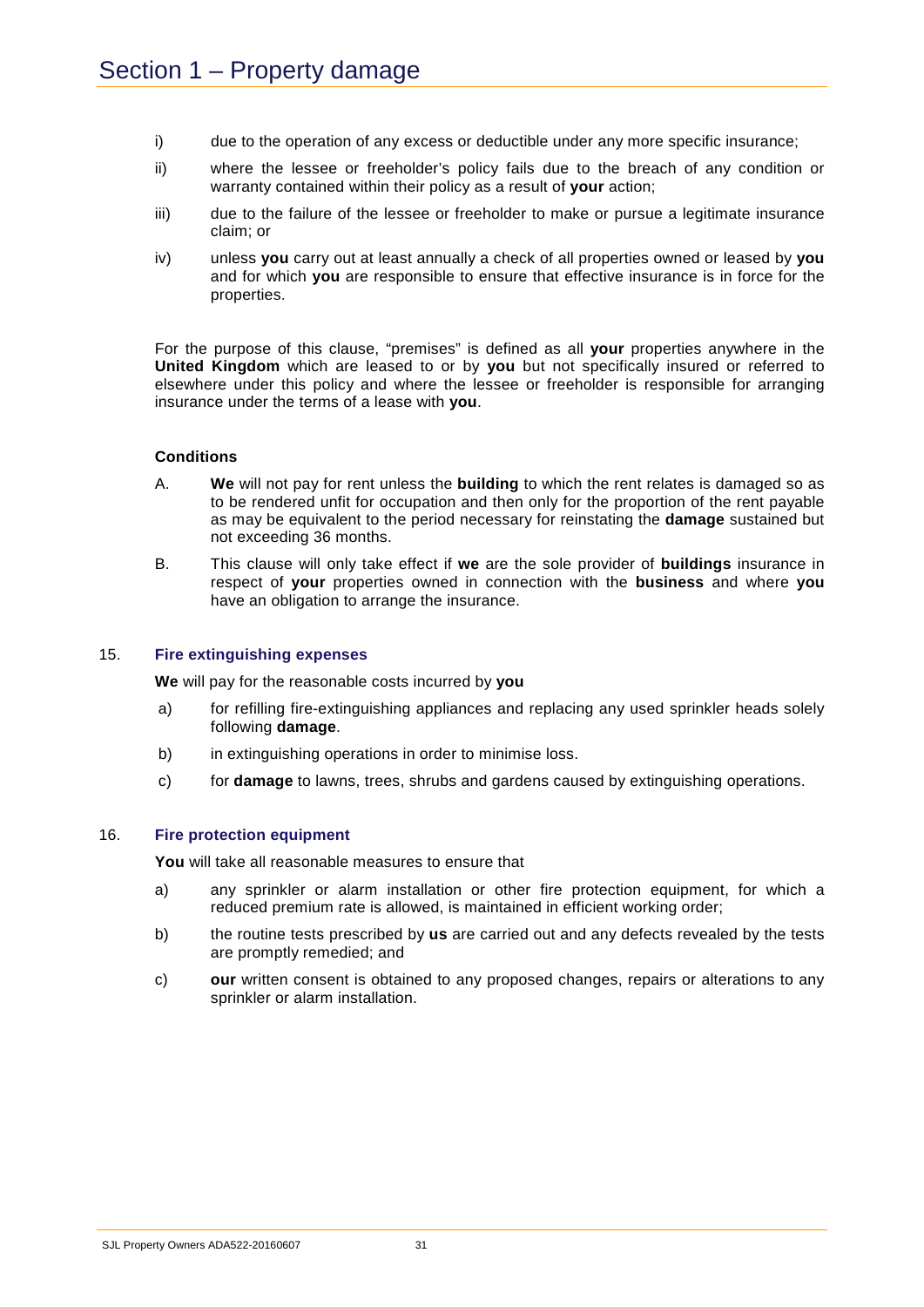#### 17. **Fly tipping**

**We** will pay for costs necessarily and reasonably incurred in clearing and removing any property following its being illegally deposited in, on or around the **premises** but limited to the following.

- a) **We** will not be liable for the first GBP1,000 each and every loss; and
- b) **we** will not pay more than GBP25,000 any one claim or in total during any one **period of insurance**.

#### 18. **Further investigation expenses**

Where a **building** has suffered **damage** and in the opinion of a competent construction professional there is a reasonable possibility of other **damage** to portions of the same **building** which is not immediately apparent, **we** will pay for

- a) the reasonable costs incurred by **you** with **our** consent in establishing whether or not **damage** has occurred.
- b) the reasonable costs incurred by **you** in establishing whether or not other **buildings** in the vicinity have suffered **damage** in the same incident but only if the **buildings** are subsequently found to have suffered **damage** for which **we** are liable.

**We** will not pay more than GBP25,000 any one claim.

#### 19. **General interest clause**

The interests of freeholders, lessees, mortgagees or debenture holders in the property insured by this policy are noted in the insurance provided by the policy as long as their names are disclosed to **us** by **you** in the event of any claim arising.

#### 20. **Inadvertent omission to insure**

**We** will pay for **damage** to any premises in the **United Kingdom** which **you** own or which **you** are responsible to insure but which **you** have inadvertently failed to insure under this or any other policy provided that

- a) **you** will as soon as **you** become aware of any premises not insured arrange insurance with **us** with effect from inception of this policy or the date upon which the insurance should have been arranged whichever is the later.
- b) this extension will not apply to any premises covered under extension 9 of this section.
- c) **we** will not pay more than GBP5,000,000 any one claim or in total in respect of any premises during the **period of insurance.**
- d) all other terms, provisions, conditions and exclusions of the policy will apply.

#### 21. **Index linking**

Where indicated in the schedule, the sum insured will be adjusted during the **period of insurance** in accordance with fluctuations in suitable indices of cost.

In the event of loss, the sum insured will continue to be adjusted in accordance with fluctuations in the indices during the period necessary for completion of repair or reinstatement provided that repair or reinstatement is carried out without unreasonable delay.

The premium will remain unchanged during the **period of insurance** but at each renewal the premium will be calculated on the revised sum insured.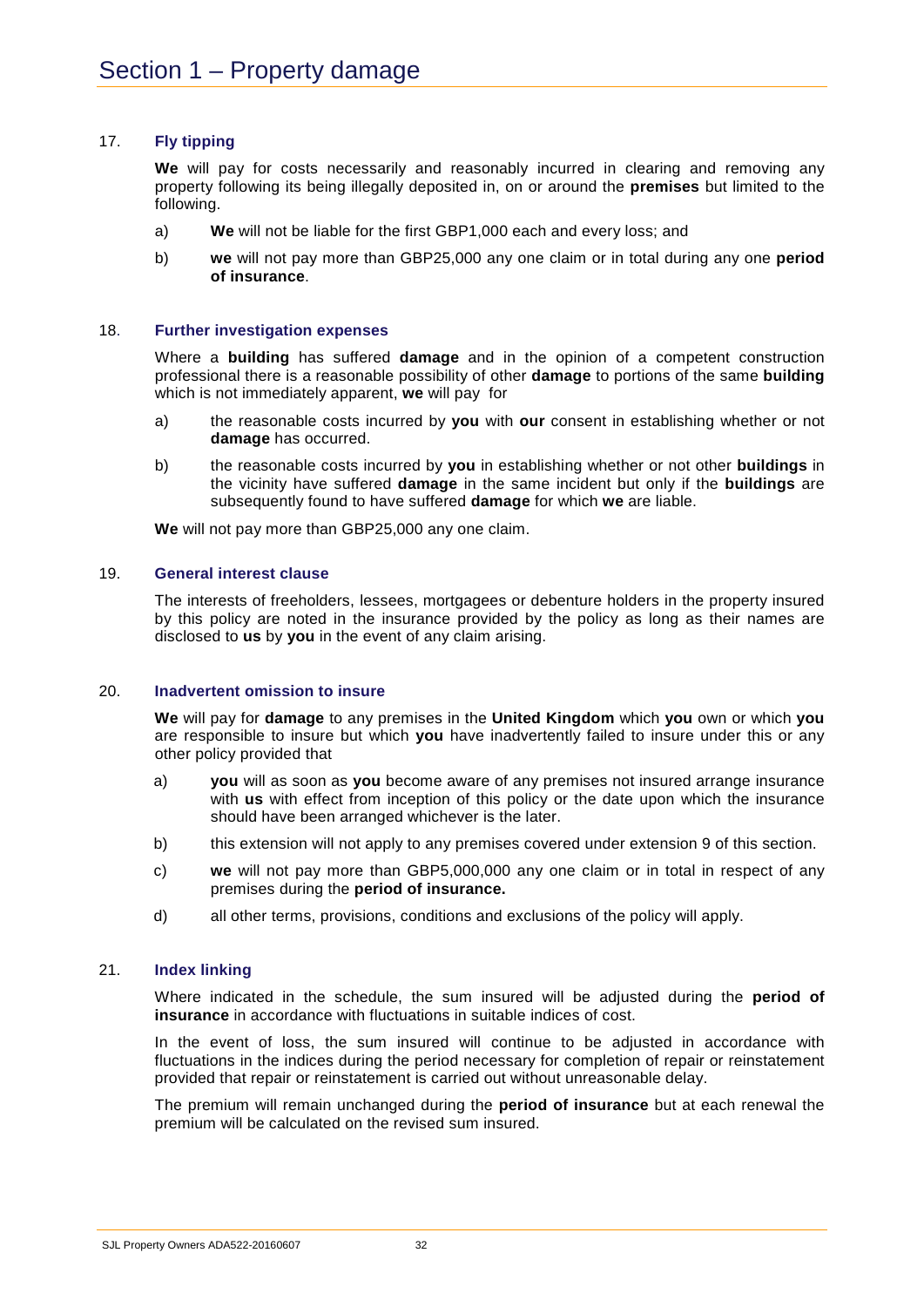#### 22. **Inflation provision (day one basis)**

a) In accordance with the following conditions, the basis upon which the claim will be settled for material **damage** will be the reinstatement of the property damaged.

For this purpose "reinstatement" means

- i) the rebuilding or replacement of property lost or destroyed which, provided **our** liability is not increased, may be carried out in any manner suitable to **you or**  on another site; or
- ii) the repair or restoration of property damaged

in either case to a condition equal to but not better or more extensive than its condition when new.

b) The premium has been calculated according to the declared value which **you** gave to **us**.

"Declared value" means **your** assessment of the cost of reinstatement of the **property insured** arrived at in accordance with paragraph a i) at the level of costs applying at the inception of the **period of insurance. You** should ignore any inflationary factors which may operate subsequently. **You** should also make an allowance for

- i) the additional cost of reinstatement to comply with public authority requirements;
- ii) professional fees; and
- iii) debris removal costs.

#### **Conditions**

- 1. **You** will notify **us** of the declared value of the **property insured** for each item at the beginning of each **period of insurance**. In the absence of the declaration, the last amount declared by **you** will be taken as the declared value for the ensuing **period of insurance**.
- 2. If at the time of **damage** the declared value of the property is less than the cost of reinstatement (as defined in paragraph b) above) at the inception of the **period of insurance**, then **our** liability for the **damage** will not exceed that proportion of the amount of the **damage** which the declared value bears to the cost of reinstatement.
- 3. **Our** liability for the reinstatement of property partly damaged will not exceed the amount which would have been payable had the property been wholly destroyed.
- 4. No payment beyond the amount which would have been payable in the absence of this clause will be made
	- a) unless reinstatement commences and proceeds as quickly as possible;
	- b) until the cost of reinstatement will have been actually incurred; or
	- c) if the **property insured** at the time of its **damage** will be insured by any other insurance effected by or on **your** behalf which is not upon the same basis of reinstatement.
- 5. All the other terms and conditions of the policy will apply
	- a) in respect of any claim payable under this clause unless they are varied.
	- b) where claims are payable as if this clause had not been incorporated except that the sum insured will be limited to the percentage of the declared value stated in the schedule.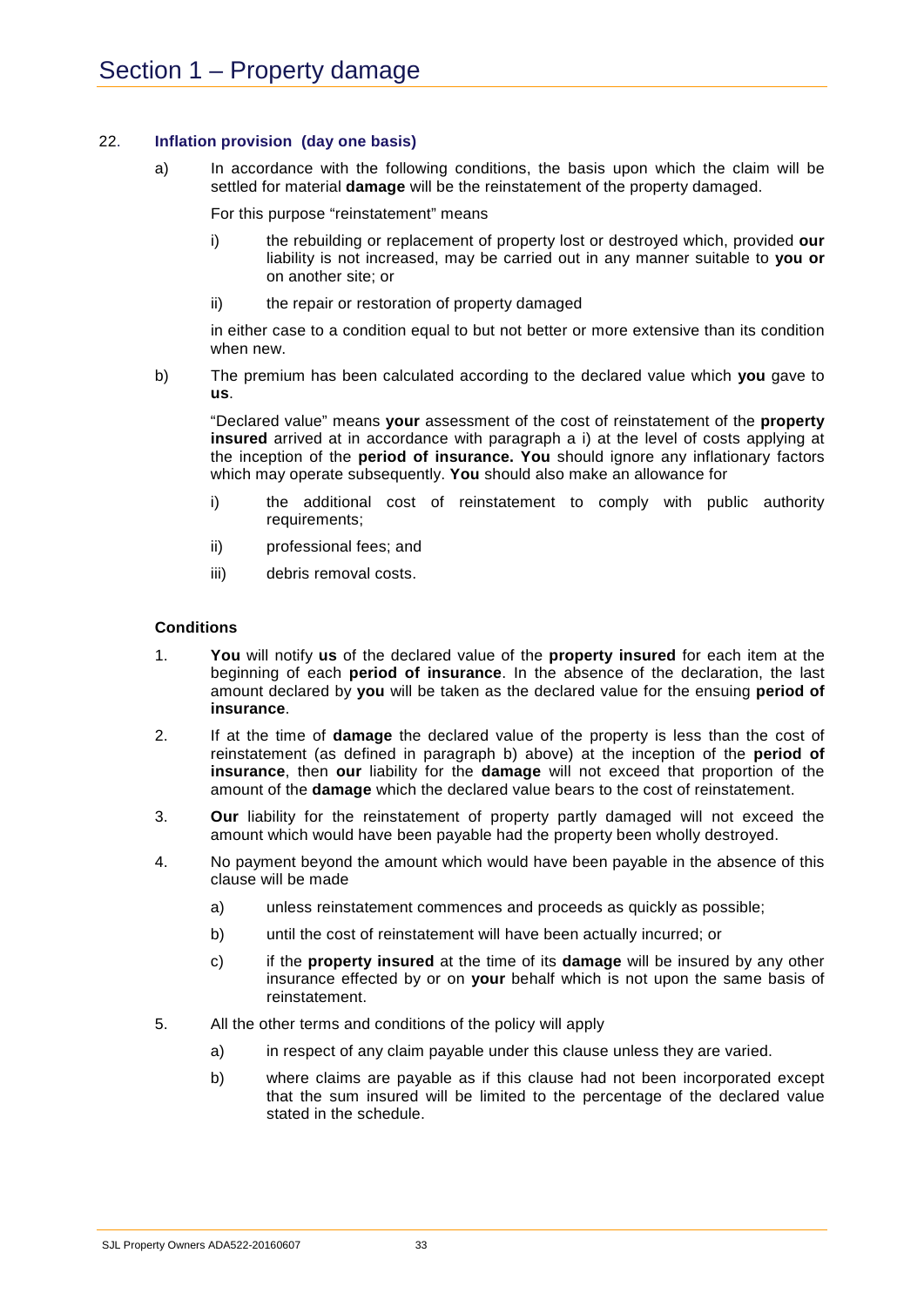#### 23. **Landscaping**

**We** will pay for costs and expenses incurred with **our** consent in making good landscaped gardens or grounds at the **premises** damaged by any cover insured but excluding

- i) the cost of movement of soil other than as necessary for surface preparation.
- ii) the failure of trees, shrubs or turf to become established following replanting.
- iii) the failure of seeds to germinate.

**We** will not be liable for the first GBP1,000 or the amount of the **excess** stated in the schedule whichever is the greater in respect of each and every loss arising from **damage** caused by storm, flood or malicious persons (other than by fire or explosion) not acting on behalf of or in connection with any political organisation.

**We** will not pay more than GBP25,000 or 10% of the sum insured by the relevant item (whichever is the lesser) any one claim.

#### 24. **Loss minimisation and prevention expenditure**

**We** will pay for costs and expenses incurred by **you** with **our** consent for the sole purpose of avoiding or diminishing the amount of a loss following **damage** which but for that expenditure would have occurred.

**We** will not pay more than GBP25,000 any one claim.

#### 25. **Loss of market value**

If

- a) **you c**hoose not to repair or rebuild, **we** will pay to **you** the reduction in market value of the **buildings** immediately following **damage** but not exceeding the amount that would have been payable had the **buildings** been repaired or rebuilt.
- b) as a result of **damage**, **you** are required to rebuild or reinstate the **buildings** in a manner different from that immediately before **damage** solely to comply with any regulations or requirements of the European Union, public authority or other statutory requirements (as shown under extension 13. and as a result there is reduction in market value, **we** agree to pay
	- i) the cost of repairing or reinstating the **buildings**; and
	- ii) a cash settlement representing the reduction in market value

so that the total payment made is no greater than the amount that would have been payable had the **buildings** been repaired or reinstated in an identical manner to their condition immediately before the **damage**.

The above are limited to the following.

- i) The total amount recoverable under any item of the policy will not exceed its sum insured; and
- ii) all other terms and conditions of the policy will apply as if they had been incorporated in this clause.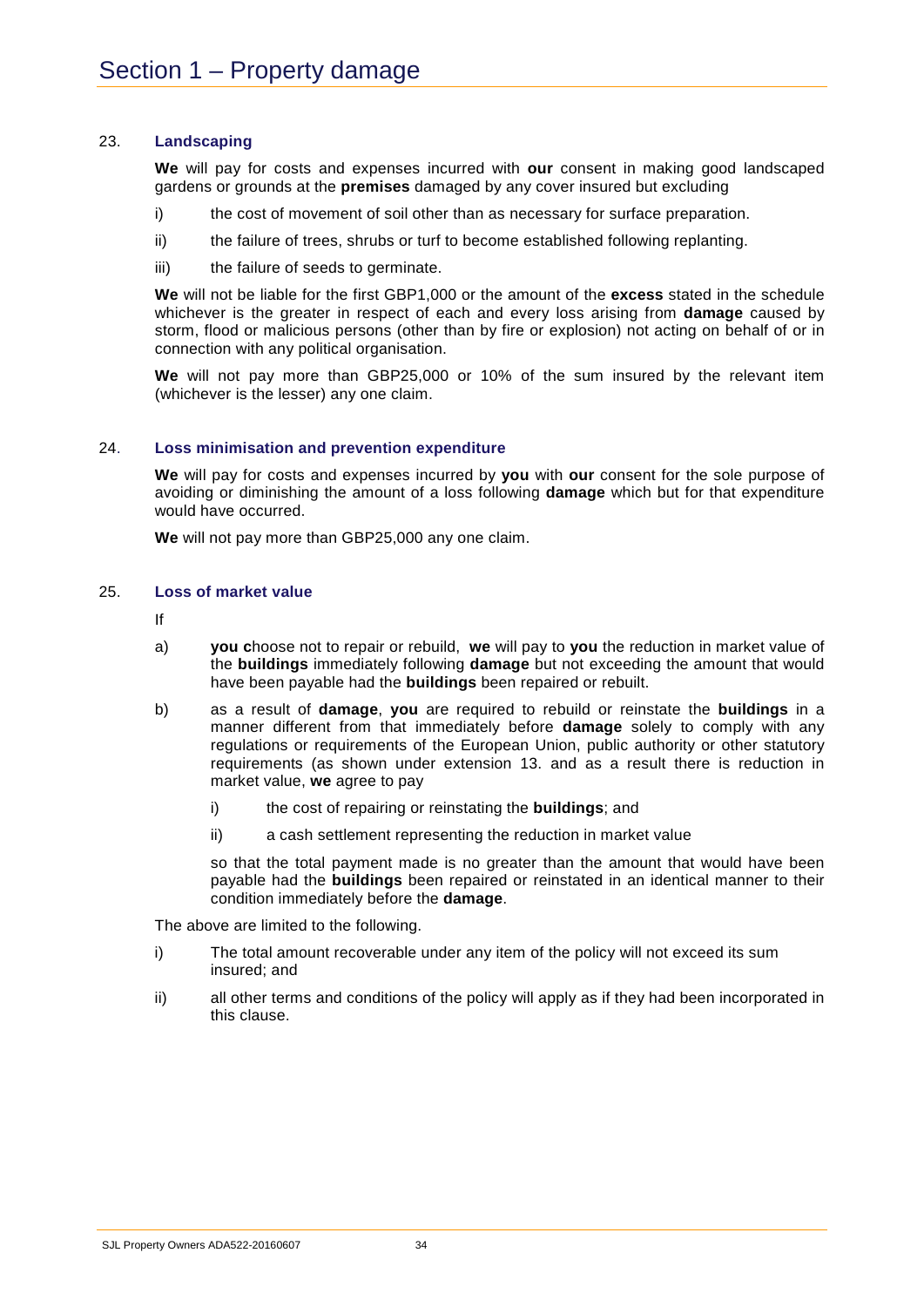#### 26. **Mortgagees and lessors**

Any increase in the risk of **damage** resulting from any act or neglect of any mortgagor, leaseholder, lessee or occupier of any **buildings** insured by this policy will not prejudice the interest of any mortgagee, freeholder or lessor provided that

- a) the increase in risk is without their knowledge or authority;
- b) **we** are notified as soon as they become aware of the increase in risk; and
- c) **you** pay any additional premium required.

#### 27. **Newly acquired premises**

The insurance extends to include any newly acquired premises anywhere in the **United Kingdom** to the extent that they are not insured elsewhere but limited to the following.

- a) **You** must advise **us** of all additional property as soon as possible, arrange specific cover and pay the additional premium required under this policy.
- b) Cover will operate for a maximum of 30 days from the date **you** acquire an interest in the premises.
- c) **We** will not pay more than GBP2,000,000 in respect of buildings and rent in respect of any one premises.
- d) Once the premium has been paid for the additional property, the provisions of this clause are reinstated.

#### 28. **Non-invalidation**

This insurance will not be invalidated by any act, omission or alteration whereby the risk of **damage** is increased unknown to or beyond **your** control provided that as soon as **you** become aware of it **you** tell **us** and pay any additional premium required.

#### 29. **Other interests**

The interest of various lessees, freeholders, mortgagees or debenture holders in the **property insured** are noted at **your** request. **You** undertake to declare the names, nature and extent of any interests at the time of **damage**.

#### 30. **Other premises**

**We** will pay for **damage** to any contents including **landlords' contents** and landlords' fixtures and fittings insured under this policy whilst temporarily removed to any other premises in **your** occupation in Great Britain and Northern Ireland provided that they are not otherwise insured.

**We** will not pay more than GBP10,000 any one claim or the sum insured on contents whichever is the lesser.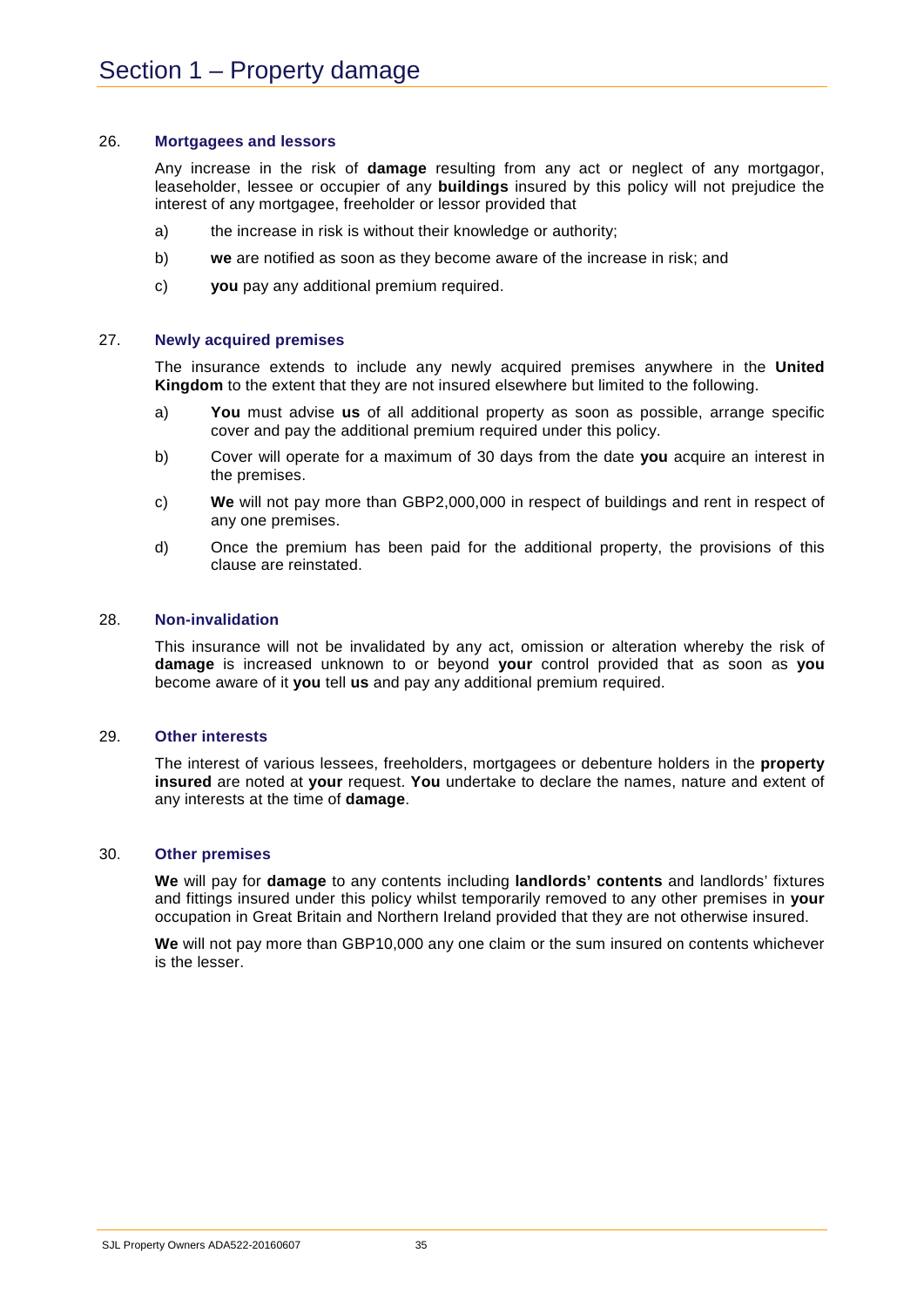### 31. **Privity of contract**

**We** will pay for all sums as **you** become legally liable to pay and will pay as cover to any tenant in respect of the repair or reinstatement of **premises** previously owned but which are no longer **your** property and where the current owner has failed to maintain adequate insurance cover, in accordance with the conditions stated below.

### **Conditions**

- a) The insurance by this clause will not contribute in respect of any more particular insurance effected by the new owner, tenants or sub-tenants.
- b) **You** will take all reasonable and appropriate steps to obtain release from **your** liabilities under the covenants to insure the property on its disposal.

### 32. **Professional fees**

The sum insured for each item on **buildings** and **landlord's contents** includes an amount for professional fees necessarily and reasonably incurred in the reinstatement of the **property insured** but not for preparing any claim.

### 33. **Reinstatement to match**

Where a **building** has suffered **damage**, **you** may replace, repair or restore the property with equivalent property which employs current technology and replacement, repair or restoration will not for the purposes of this policy be regarded as being better or more extensive than when new.

This policy further extends to include the replacement or modification of undamaged property if it is necessary to adapt it to operate in conjunction with that property which has been replaced, repaired or restored, provided that **our** total liability is not increased beyond the amount that would otherwise have been payable for the replacement, repair or restoration of the property destroyed or damaged in its original form.

When the **buildings** are damaged or destroyed in part only, **our** liability will not exceed the sum representing the cost which **we** could have been called upon to pay for reinstatement if the property had been wholly destroyed.

### 34. **Removal of wasps' and bees' nests**

**We** will pay for the cost of removing wasps' or bees' nests.

**We** will not pay more than GBP5,000 any one claim or in total during any one **period of insurance.**

### 35. **Replacement locks**

**We** will pay for the reasonable expenses necessarily incurred in replacing locks to the **buildings** or safes or strongrooms in them for which **you** are responsible consequent on

- a) the theft of keys; and
- b) reasonable evidence that the keys have been duplicated by an unauthorised person.

**We** will not pay more than GBP25,000 any one claim.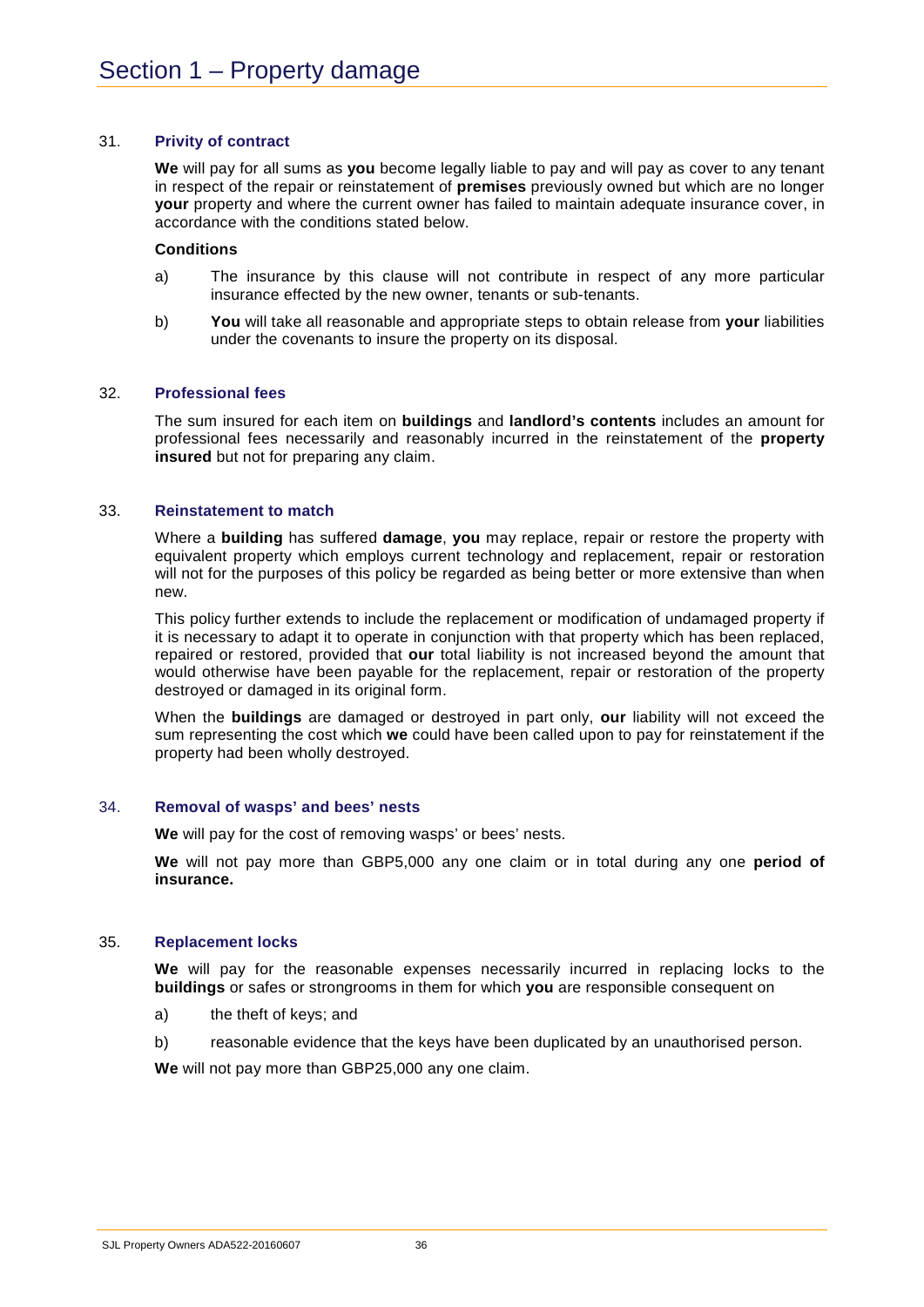### 36. **Residential property**

In the event of any **damage** resulting in

- a) a residential **building** or residential portion of any **building** being uninhabitable; or
- b) access being prevented to the property

**we** will pay for rent receivable as defined in section 2 – Business interruption and the reasonable additional cost of comparable accommodation incurred by the lessee or owner for any resident, including pets, who normally live in the **building** until the property is habitable or accessible.

**We** will not pay more than 30% of the sum insured applicable to the residential **building** or residential portion of the **building** concerned in total during any one **period of insurance**.

### 37. **Subrogation waiver**

In the event of a claim arising under this policy, **we** agree to waive any rights, remedies or relief to which **we** might become entitled by subrogation against

- a) any company standing in relation of parent (subsidiary to parent) to **you** as defined in the Companies Act or Companies (N.I.) Order current at the time of the **damage**; or
- b) any company which is a subsidiary of a parent company of which **you** are a subsidiary as defined in the Companies Act or Companies (N.I.) Order current at the time of the **damage**.
- c) any tenant, lessee or managing agent in respect of **damage** applicable to the **premises** unless the **damage** arises out of a criminal or malicious act of the tenant, lessee or managing agent.

### 38. **Temporary removal**

**We** will pay for **damage** to any landlords' fixtures and fittings or other property within the definition of **buildings** not otherwise insured whilst temporarily at other premises for cleaning, renovation or repair or other similar purposes and whilst in transit by road, rail or inland waterway.

**We** will not pay more than GBP25,000 for any one claim.

### 39. **Trace and access and repair or replacement**

In the event of **damage** resulting from escape of water or oil as covered by this policy, **we** will pay for the costs necessarily and reasonably incurred in locating the source of the **damage** and subsequently making good the **damage** and the cost of repairing or replacing tanks, apparatus, pipes or appliances.

**We** will not pay more than GBP25,000 any one claim.

### 40. **Tree felling and lopping**

**We** will pay for the cost of lopping or felling trees which are a threat to life or causing **damage** to the **property insured**.

**We** will not pay more than GBP5,000 in total during any one **period of insurance**.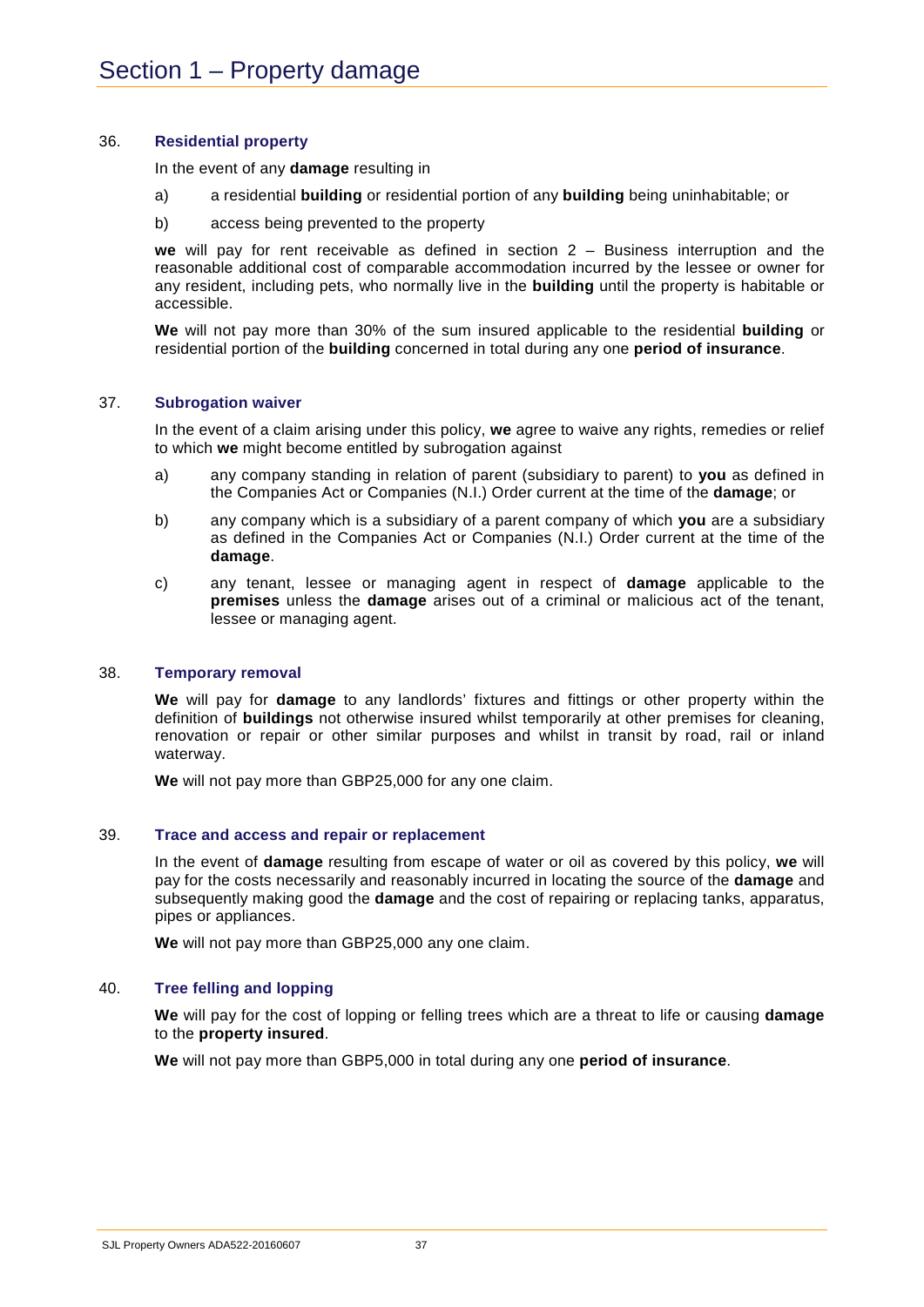### 41. **Tree removal**

**We** will pay for costs and expenses incurred in removing fallen trees and branches from the **premises** resulting from any of the covers insured under this policy.

**We** will not pay more than GBP500 any one claim or GBP2,500 in total during any one **period of insurance**.

### 42. **Unauthorised use of electricity, gas or water**

**We** will pay for the cost of metered electricity, gas or water for which **you** are legally responsible arising from its unauthorised use by persons taking possession of, keeping possession of or occupying the **premises** without **your** authority.

It is a condition of this extension that all practicable steps are taken to terminate any unauthorised use as soon as it is discovered.

**We** will not pay more than GBP25,000 any one claim.

### 43. **Value Added Tax (VAT)**

The insurance by each item on **buildings** extends to include Value Added Tax paid by **you** which is not subsequently recoverable in accordance with the following.

- a) i) **Your** liability for the tax arises solely as a result of the reinstatement or repair of the **buildings** to which the item relates following **damage**.
	- ii) **We** have paid or agreed to pay for the **damage**.
	- iii) If payment made by **us** in respect of reinstatement or repair of the **damage** is less than the actual cost of reinstatement or repair, any payment under this provision resulting from the **damage** will be reduced in like proportion.
	- iv) An allowance has been made in the sum insured for Value Added Tax where necessary, it being understood that **you** will still be entitled to cover if the allowance has inadvertently not been made.
- b) **Your** liability for the tax does not arise from the replacement **buildings** having greater floor area than or being better or more extensive than the destroyed or damaged **buildings**.
- c) Where an option to reinstate on another site is exercised, **we** will not pay more than the amount of tax that would have been payable had the **buildings** been rebuilt on their original site.
- d) **We** will not pay for amounts payable by **you** as penalties or interest for non-payment or late payment of tax.

For the purpose of paragraph c), rebuilding costs will be exclusive of Value Added Tax.

**Our** liability may exceed the sum insured by an item or in the whole the total sum insured where the excess is solely in respect of Value Added Tax.

### 44. **Workmen**

Workmen may be employed for repairs and minor structural alterations in any of the **buildings** without prejudice to the insurance.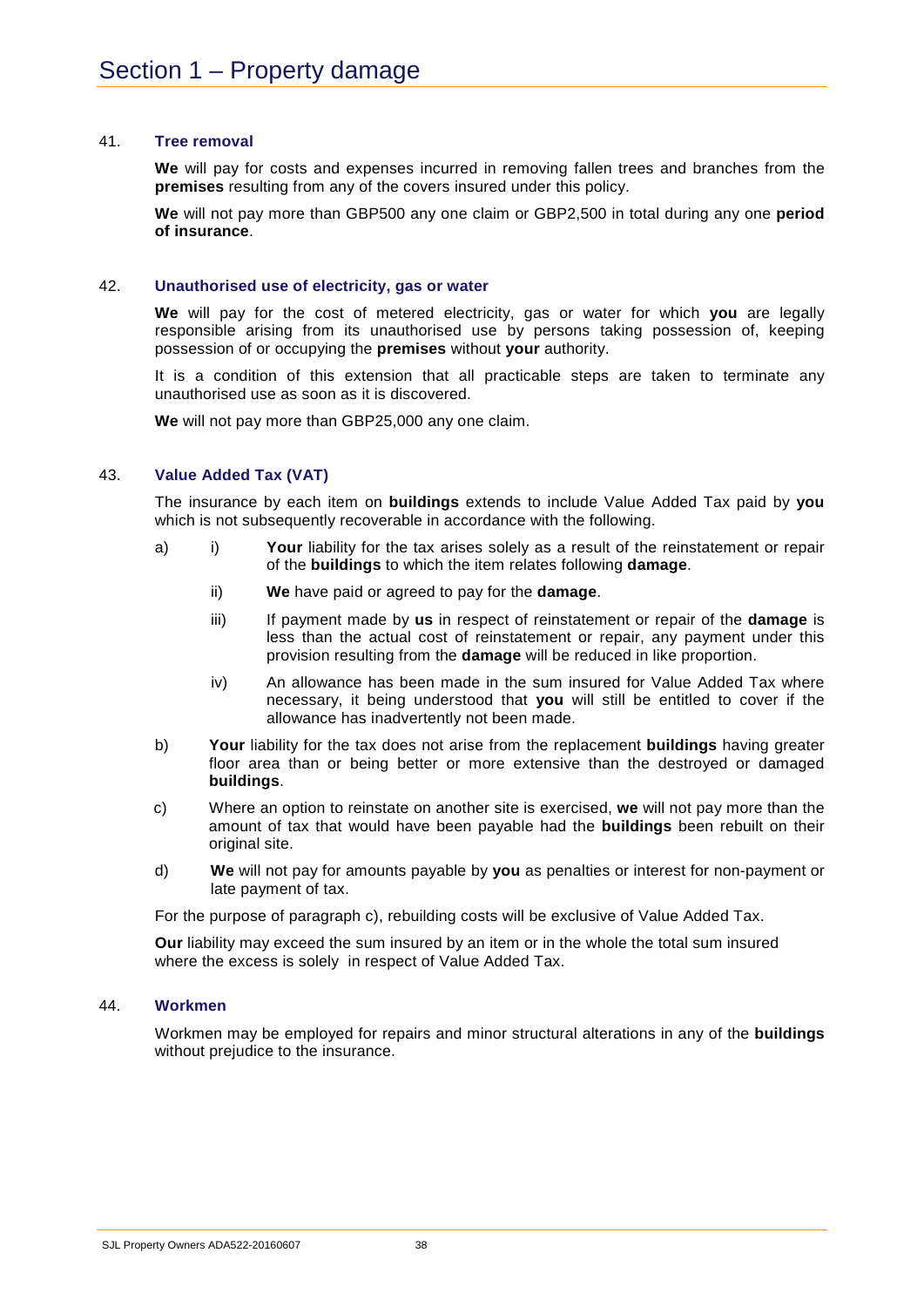# **Conditions**

### 1. **Rebuilding on another site**

The **buildings** may be wholly or partially rebuilt upon another site and in any manner suitable to **your** requirements provided that it does not increase **our** liability.

### 2. **Delays in rebuilding**

**We** will not be liable for increases in costs attributable to unreasonable delays in rebuilding or restoring or complying with any regulations or requirements of the European Union, public authority or other statutory requirements unless the delays are wholly outside **your** control.

### 3. **Our option to rebuild**

**We** may at **our** option rebuild or restore the **buildings** destroyed or portions damaged but without being bound to rebuild or restore the property exactly or completely and only as circumstances permit and in reasonably sufficient manner. **You** will at **your** own expense produce and give to **us** all plans, documents, books and information as **we** may reasonably require.

### 4. **Condition of average (underinsurance)**

The sum insured by each item of this section (other than those applying solely to fees, removal of debris or private dwelling houses) is declared to be separately in accordance with average.

If, at the time **damage** occurs, the total of the declared value by all **buildings** insured is less than the insurable amount then the amount otherwise payable will be proportionately reduced.

- a) Declared value will mean the base value shown in the schedule excluding any provision for inflation but if the loss is settled under Extension of cover 22 - Inflation provision (Day one basis), the declared value will be 130% of the base value.
- b) The insurable amount will be the total of the day one rebuilding value of all **buildings** insured.
- c) Day one rebuilding value will mean the total cost of reinstating the **buildings** insured to a condition substantially the same as when new at the level of costs applying at the beginning of the **period of insurance** in which the **damage** occurred.

### 5. **Seventy two hour provision**

In respect of covers 5 - Storm, 6 - Flood, 7 - Escape of water or oil and 8 - Accidental escape of water from a sprinkler installation only, **damage** occurring continuously or intermittently during any period of seventy two hours will be deemed to constitute one loss at each separate **premises** for the purpose of the application of the **excess**.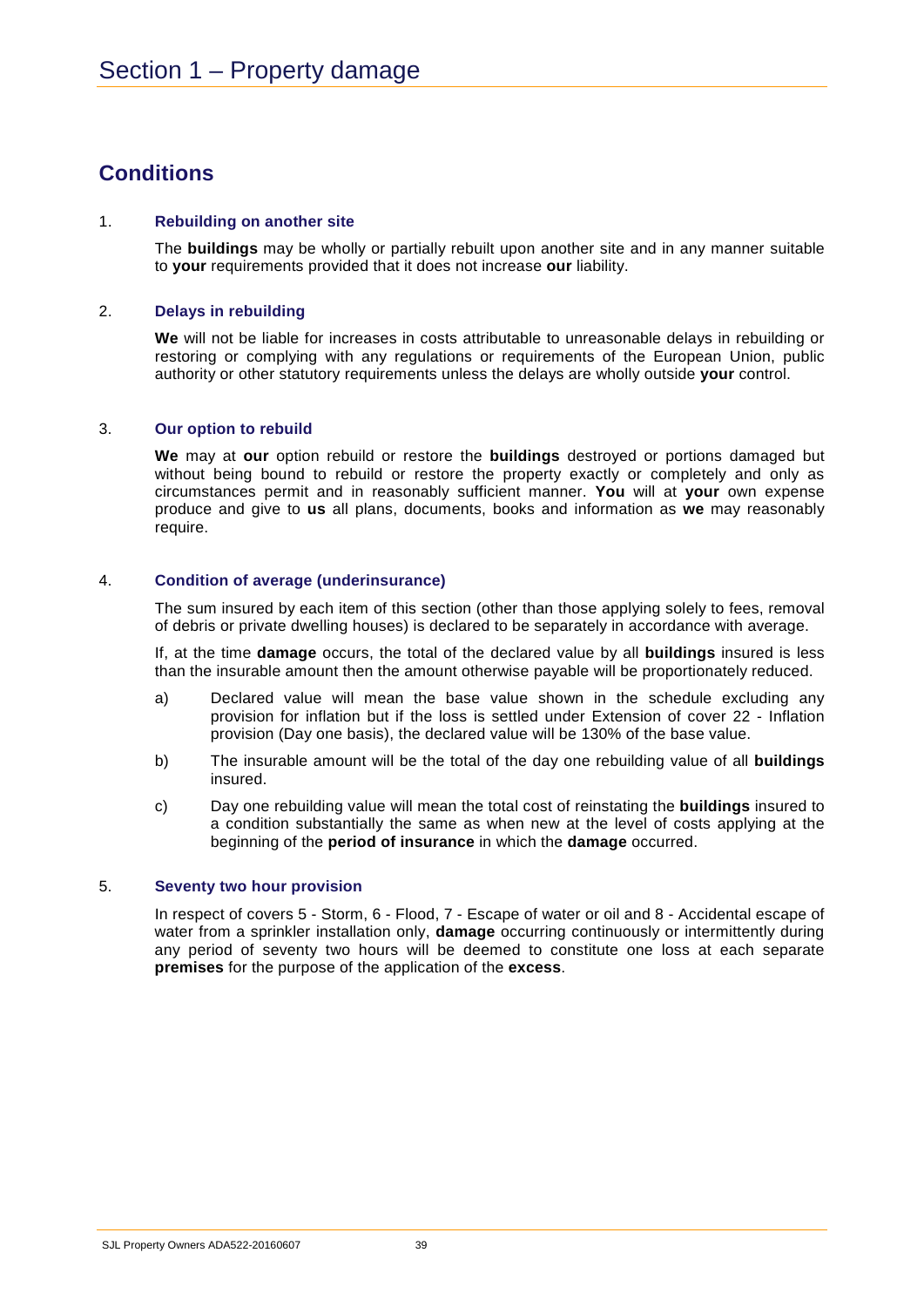### 6. **Reinstatement**

In accordance with the following conditions, the basis upon which the amount payable in respect of **buildings** and **landlords' contents** is to be calculated will be the reinstatement of the property lost, destroyed or damaged.

For this purpose "reinstatement" means

- a) the rebuilding or replacement of property lost or destroyed which, provided **our** liability is not increased, may be carried out
	- i) in any manner suitable to **your** requirements; or
	- ii) upon another site; or
- b) the repair or restoration of property damaged

in either case to a condition equivalent to or substantially the same as but not better or more extensive than its condition when new.

### **Conditions**

- a) **Our** liability for the repair or restoration of property damaged in part only will not exceed the amount which would have been payable had the property been wholly destroyed.
- b) No payment beyond the amount which would have been payable in the absence of this condition will be made
	- i) unless reinstatement commences and proceeds without unreasonable delay;
	- ii) until the cost of reinstatement will have been actually incurred; or
	- iii) if the **property insured** at the time of its **damage** will be insured by any other insurance effected by or on **your** behalf which is not upon the same basis of reinstatement.
- c) All other terms and conditions of the policy will apply
	- i) in respect of any claim payable under the provisions of this condition; or
	- ii) where claims are payable as if this condition had not been incorporated.
- d) If, at the time of reinstatement, the sum representing 85% of the cost which would have been incurred in reinstating the whole of the property covered by any item under this condition exceeds its sum insured at the commencement of any **damage**, **our** liability will not exceed that proportion of the amount of the **damage** which the sum insured will bear to the sum representing the total cost of reinstating the whole of the property at that time.

Paragraph d) above does not apply to **buildings** and contents indicated in the schedule to be indexed linked.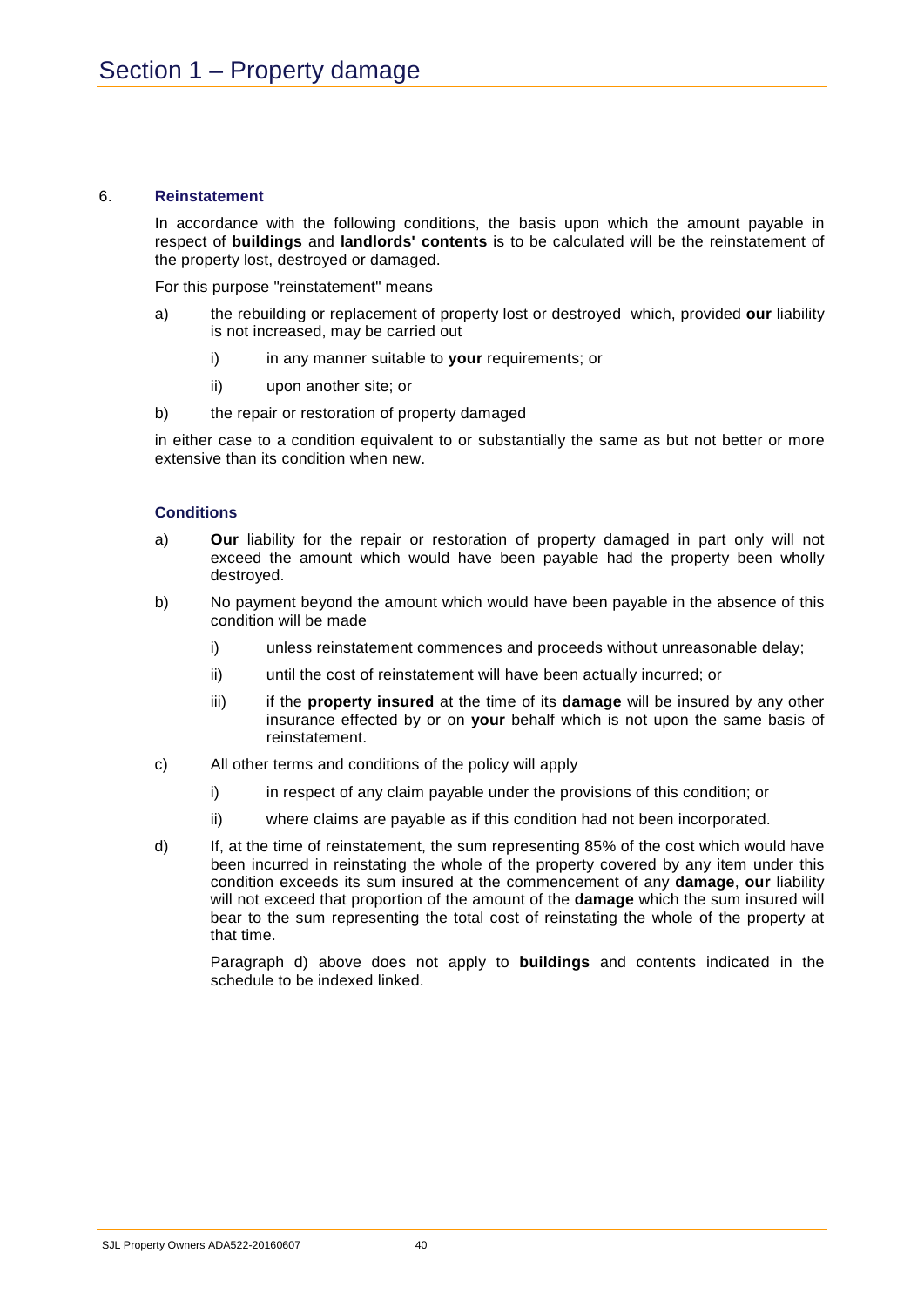### 7. **Security requirements**

The following security precautions apply in respect of **buildings** occupied by **you**, for which the security is the direct responsibility of **you** or **your** agents or in respect of any empty or disused **buildings** of which **we** have been notified.

- a) Any additional protection required by **us** will be fitted in accordance with **our** requirements and, together with all other devices for the protection of the **property insured**, will be kept in good order and put into full and effective operation whenever the **premises** are closed for business or are left unattended.
- b) All keys, including duplicate keys, relative to the security of a portion of the **premises** or to any safe or strong room containing **property insured** will be removed from that portion of the **premises** whenever they are closed for business or left unattended.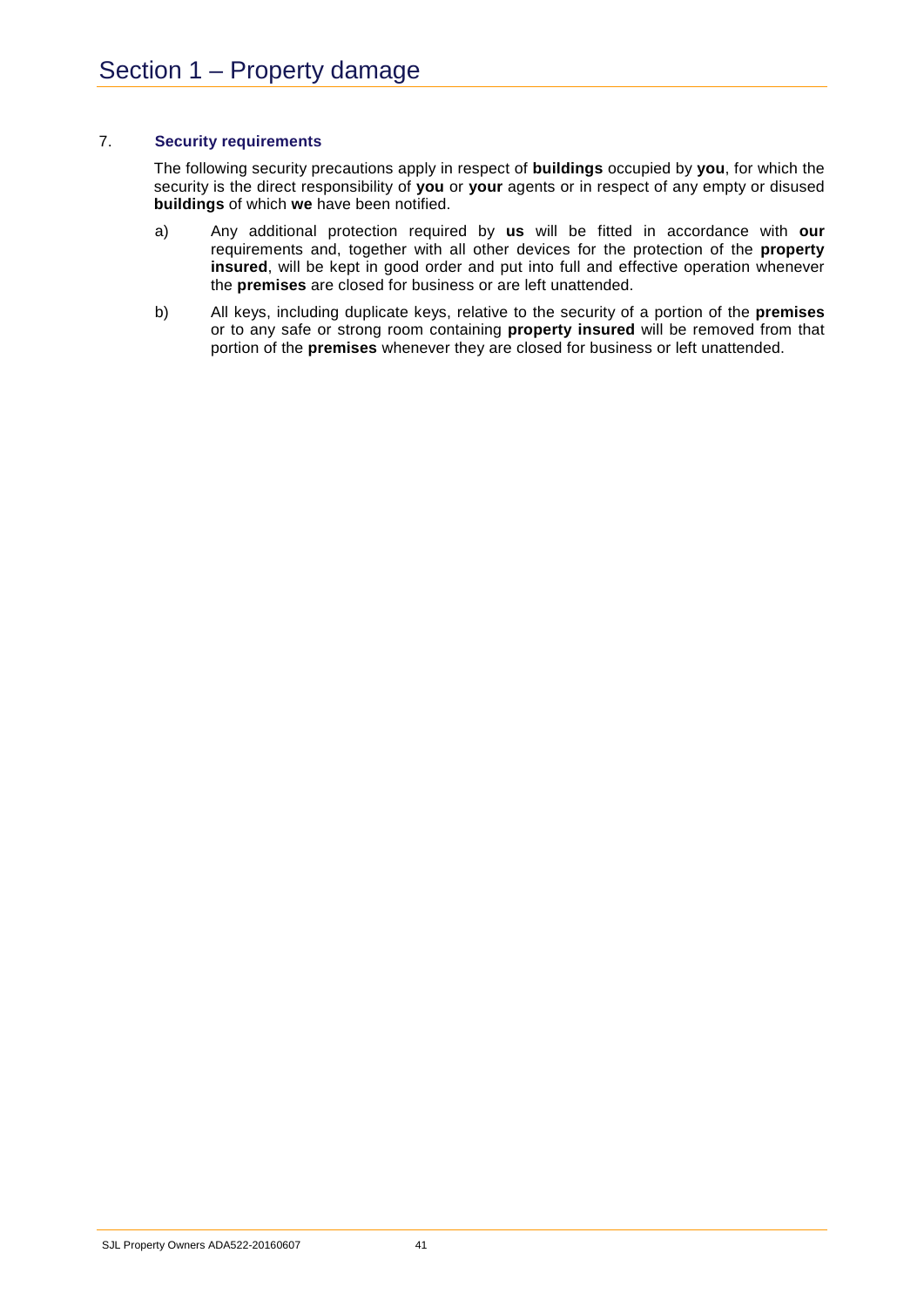## **Definitions**

*The following words will have the same meaning wherever they appear in this section of the policy or in the schedule relating to this section. To help identify these words they will appear in bold in the section wording.* 

### *Note 1*

*To the extent that you are accountable to the tax authorities for Value Added Tax all terms in this section will be exclusive of the tax.*

### *Note 2*

For the purpose of these definitions any adjustment implemented for current cost accounting will be *disregarded.*

### **Buildings**

See Property damage section for definition.

### **Consequential loss**

Loss resulting from interruption of or interference with the **business** carried on by **you** at the **premises** following **damage** to property used by **you** at the **premises** for the purpose of the **business**.

### **Incident**

**Damage** to property used by **you** at the **premises** for the purpose of the **business**.

### **Indemnity period**

The period beginning with the occurrence of the **incident** and ending not later than the **maximum indemnity period** thereafter during which the results of the **business** will be affected following the **incident**.

### **Maximum indemnity period**

As stated in the schedule.

### **Rent receivable**

The **money** paid or payable to **you** for accommodation and services provided in course of the **business** at the **premises**.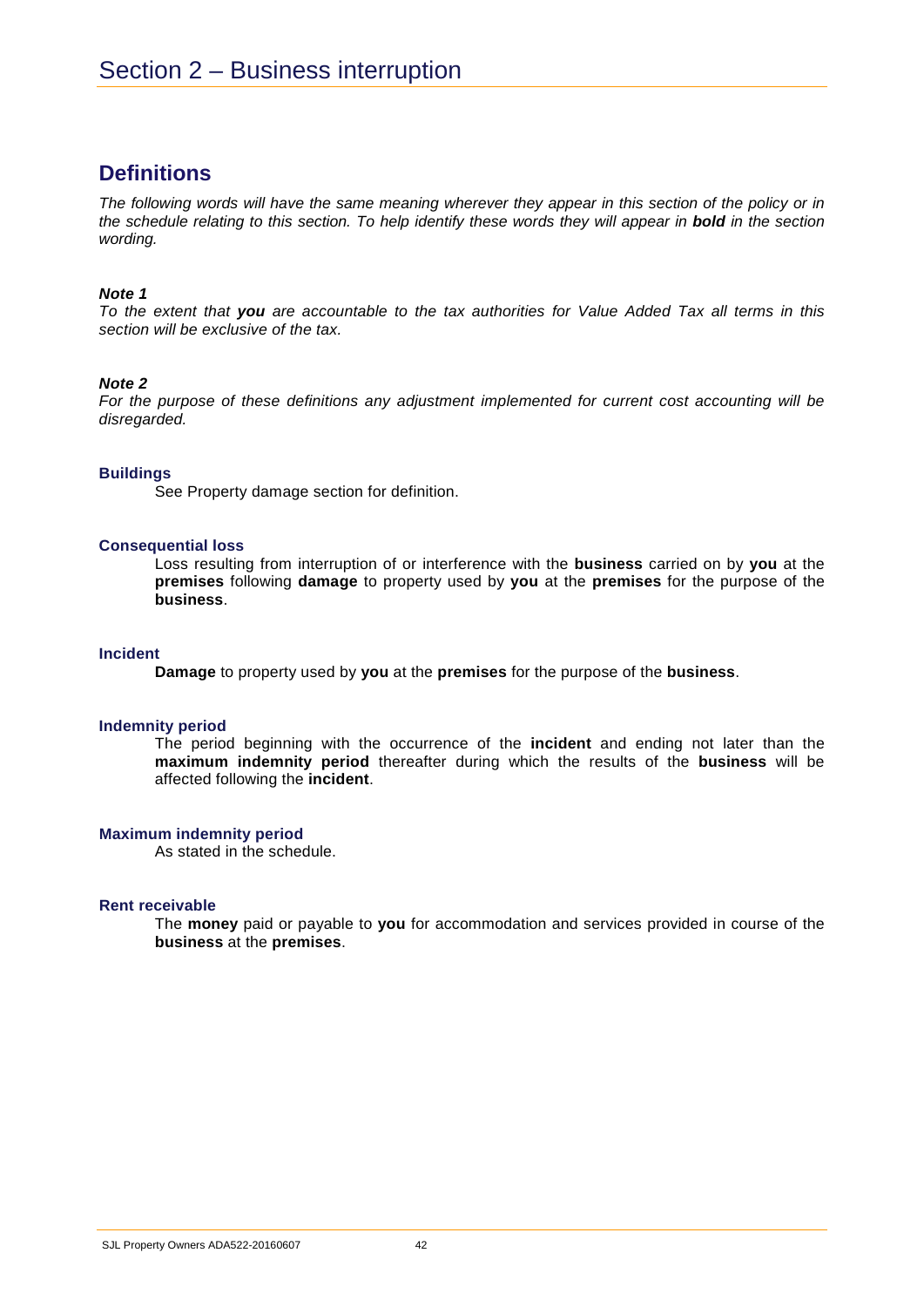## **Insuring clause**

If any **building** or other property used by **you** at the **premises** for the purpose of the **business** suffers **damage** by any of the covers specified in the schedule and there is a **consequential loss**, **we** will pay **you** in respect of each item in the schedule the amount of the loss provided that

- 1. at the time of the happening of the **damage** there is in force an insurance covering **your** interest in the property at the **premises** against the **damage** and that
	- a) payment has been made or liability admitted; or
	- b) payment would have been made or liability admitted but for the operation of a condition in the insurance excluding liability for losses below a specified amount.
- 2. **our** liability under this section will not exceed
	- a) in the whole the total sum insured or in respect of any item its sum insured or any other limit of liability stated in the schedule at the time of the **damage**.
	- b) the sum insured remaining after deduction for any other **consequential loss** occurring during the same **period of insurance** unless **we** have agreed to reinstate the sum insured.

## **Covers**

- 1. **Fire, lightning and explosion** but not **consequential loss** caused by
	- i) earthquake, subterranean fire, riot, civil commotion.
	- ii) its undergoing any heat process or any process involving the application of heat.
	- iii) explosion of non domestic steam pressure machinery or equipment under **your** control.
- 2. **Aircraft** or other aerial devices or articles dropped from them but not **consequential loss** caused by
	- i) pressure waves caused by aircraft or other aerial devices travelling at sonic or supersonic speeds.
	- ii) fire.
- 3. **Riot, civil commotion, strikers, locked out workers** or persons taking part in labour disturbances **or malicious persons** but not **consequential loss** arising from
	- i) confiscation, requisition or destruction by order of the government or any public authority.
	- ii) stopping work.
	- iii) fire caused by strikers, locked out workers or persons taking part in labour disturbances or malicious persons.
	- iv) theft or attempted theft directly caused by malicious persons to any **building** which is empty or not in use for more than 30 days.

### 4. **Earthquake** or **subterranean fire**.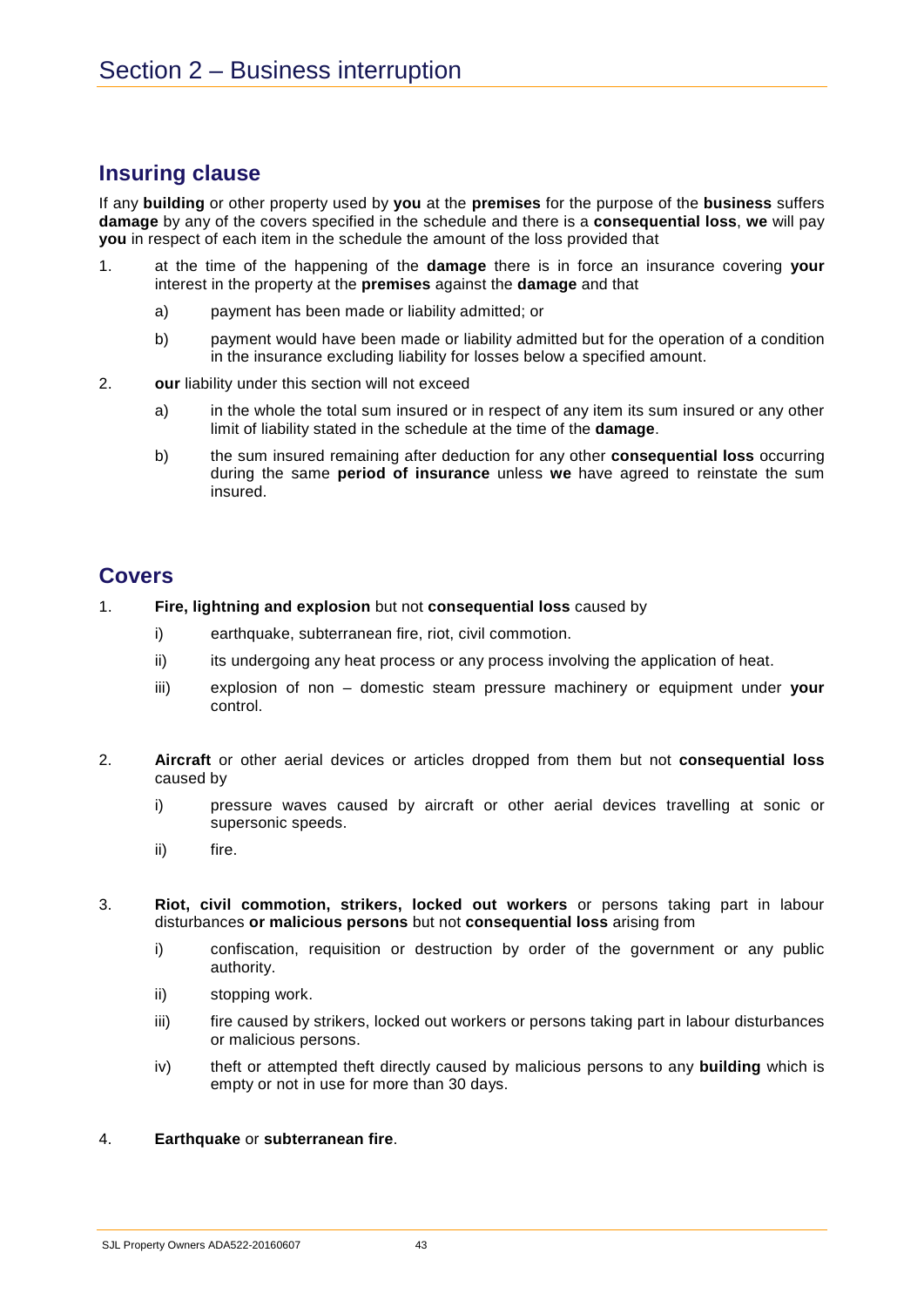### 5. **Storm** but not **consequential loss**

- i) caused by lightning, frost, subsidence, ground heave or landslip.
- ii) in respect of movable property in the open, fences and gates.

### 6. **Flood** but not **consequential loss**

- i) attributable solely to change in the water table level.
- ii) caused by lightning, frost, subsidence, ground heave or landslip.
- iii) in respect of movable property in the open, fences and gates.

### 7. **Escape of water or oil** from any tank apparatus or pipe but not **consequential loss**

- i) caused by water discharged or leaking from any automatic sprinkler installation.
- ii) in respect of any **building** which is empty or not in use for more than 30 days.
- 8. **Accidental escape of water** from any automatic sprinkler installation in the **premises** but not **consequential loss** caused by
	- i) freezing whilst the **building** is empty or not in use for more than 30 days.
	- ii) explosion, earthquake, subterranean fire or heat caused by fire.
- 9. **Impact** by any road vehicle or animal.

### 10. **Accidental damage** but not

- i) **consequential loss** caused by
	- a) any of the covers specified above.
	- b) the causes expressly excluded from the covers specified above whether or not insured.
	- c) inherent vice, latent defect, gradual deterioration, wear and tear, faulty or defective design or materials.
	- d) faulty or defective workmanship, operational error or omission on the part of **you** or any **employee** but this will not include subsequent **damage** which itself results from a cause not otherwise excluded.
	- e) corrosion, rust, wet or dry rot, shrinkage, evaporation, loss of weight, dampness, dryness, marring, scratching, vermin or insects.
	- f) change in temperature, colour, flavour, texture or finish.
	- g) the deliberate act of a supply undertaking in withholding the supply of water, gas, electricity, fuel or telecommunications services.
	- h) joint leakage, failure of welds, cracking, fracturing, collapse or overheating of boilers, economisers, superheaters, pressure vessels or any steam and feed piping connected to them.
	- i) mechanical, electronic, electrical or computer breakdown or derangement of the particular machine, apparatus or equipment in which the breakdown or derangement originates but this will not exclude **consequential loss** caused by subsequent **damage** so long as it is not excluded above.
	- j) **pollution** or contamination.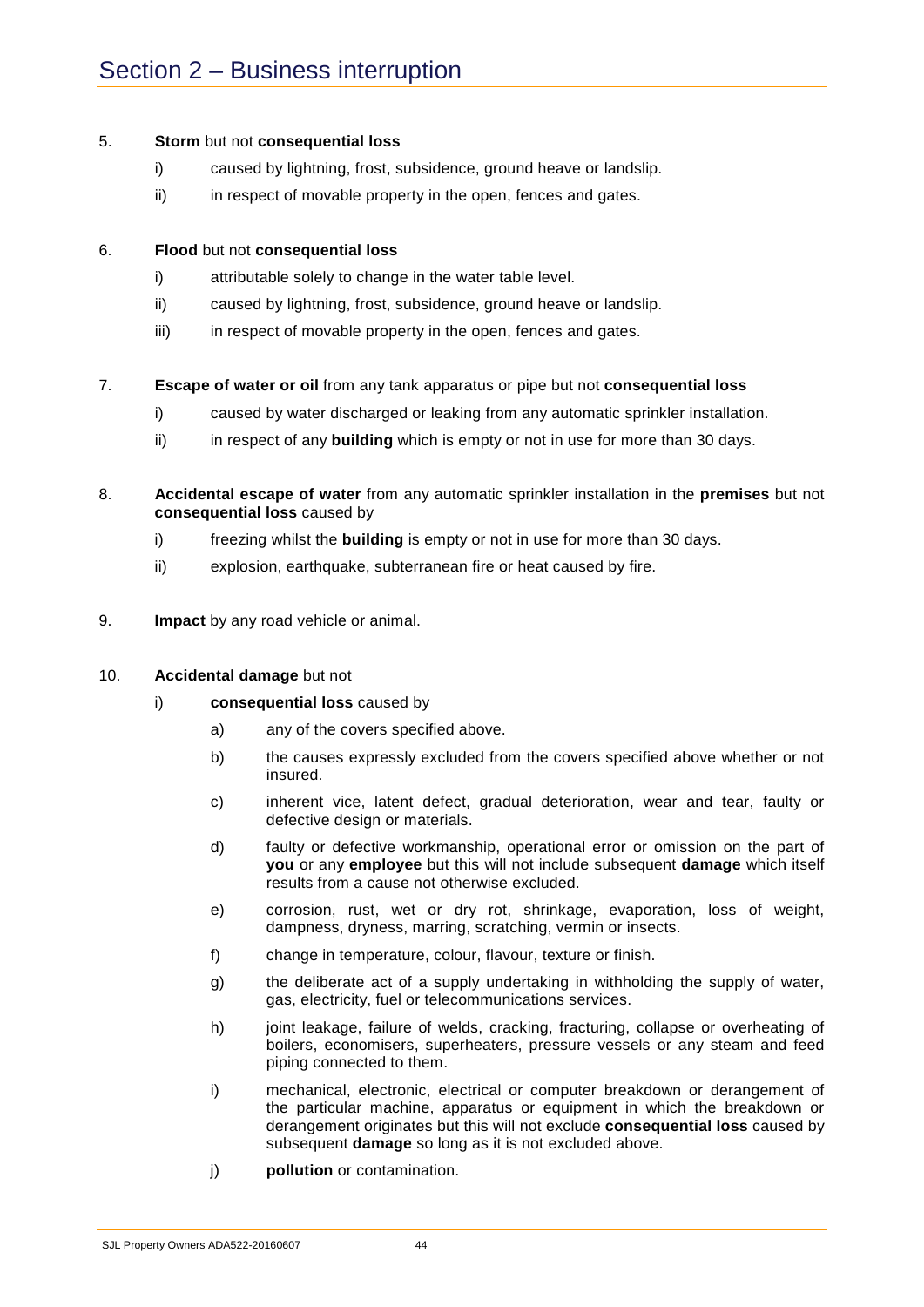- k) normal settlement or bedding down of new structures.
- l) acts of fraud or dishonesty.
- m) disappearance, unexplained or inventory shortage, misfiling or misplacing of information.
- n) **damage** to a **building** or structure caused by its own collapse or cracking.
- o) any process of production, packing, treatment, testing, commissioning, servicing or repair.
- p) nationalisation, confiscation, requisition, seizure or destruction by the government or any public authority.
- ii) **consequential loss** in respect of
	- a) movable property in the open, fences and gates caused by wind, rain, hail, sleet, snow, flood or dust.
	- b) vehicles licensed for road use (including accessories) caravans, trailers, railway locomotives, rolling stock, watercraft or aircraft.
	- c) property or structures in course of construction or erection and materials or supplies in connection with this other than internal alterations or refurbishments not more specifically insured under a contract works policy.
	- d) glass.
- 11. a) **Glass breakage** at the **premises** all being plain sheet or plain plate glass unless stated otherwise in the schedule including the cost of boarding up and any lettering and artwork.
	- b) **Damage** to
		- i) the contents of display windows;
		- ii) windows and doorframes, vitrolite, marble, marmerile and similar materials, intruder alarm foils and other detection devices and circuits;
		- iii) electric light fittings; or
		- iv) neon and illuminated signs

as a direct result of **glass breakage** as described under paragraph 11a) provided that **our** liability will not exceed GBP10,000 in total.

### 12. **Breakage of fixed sanitaryware** but not breakage or **consequential loss**

- i) in vehicles, vending machines or to stock in trade.
- ii) in any **building** which is empty or not in use for more than 30 days unless specifically agreed by **us**.
- iii) in transit or while being fitted.
- iv) due to settlement, expansion or contraction of frames or fittings in **buildings** under construction and during a period of six months after the date of completion.
- v) existing before the start of the **period of insurance**.
- vi) of neon and illuminated signs and electric light fittings.
- vii) by wear and tear, gradual deterioration, mechanical or electrical breakdown or removal from the fixed position other than by theft or attempted theft.
- viii) of bulbs or tubes unless the signs or fittings are also damaged.
- ix) caused by fire or explosion.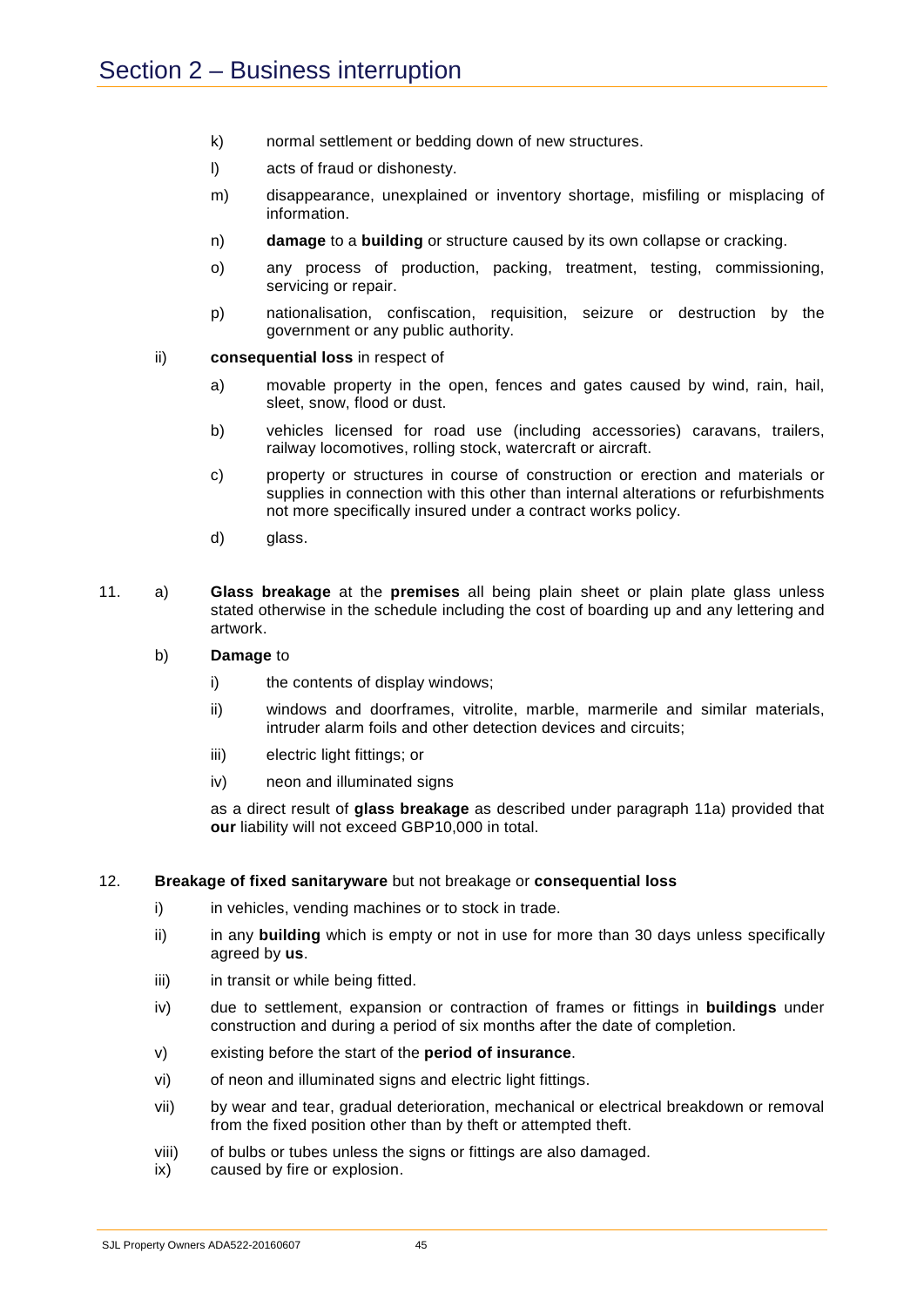### 13. **Theft or attempted theft** but not **consequential loss**

- i) which does not involve
	- a) entry to or exit from a **building** by forcible and violent means; or
	- b) actual or threatened assault or violence.
- ii) from any part of the **building** not occupied by **you** for the purpose of the **business**.
- iii) from the open or from any outbuilding not communicating with the main **building** unless otherwise specified.
- iv) to property in transit.
- v) to **money** and securities of any description.
- 14. **Subsidence, ground heave** or **landslip** of any part of the site on which the property stands but not **consequential loss**
	- i) to yards, carparks, roads, pavements, walls, gates and fences unless also affecting the structure of a **building**.
	- ii) caused by
		- a) normal settlement or bedding down of new structures.
		- b) settlement or movement of made up ground.
		- c) coastal or river erosion.
		- d) fire, subterranean fire, explosion, earthquake or the escape of water from any tank apparatus or pipe.
	- iii) which originated before the inception of this cover.
	- iv) resulting from
		- a) demolition, construction, structural alteration or repair of any property; or
		- b) groundwork or excavation

at the same **premises**.

### **Condition applicable to cover 14**

- a) **You** must notify **us** as soon as **you** become aware of any demolition, groundworks, excavation or construction being carried out on any adjoining site.
- b) **We** will then have the right to vary the terms or cancel this cover.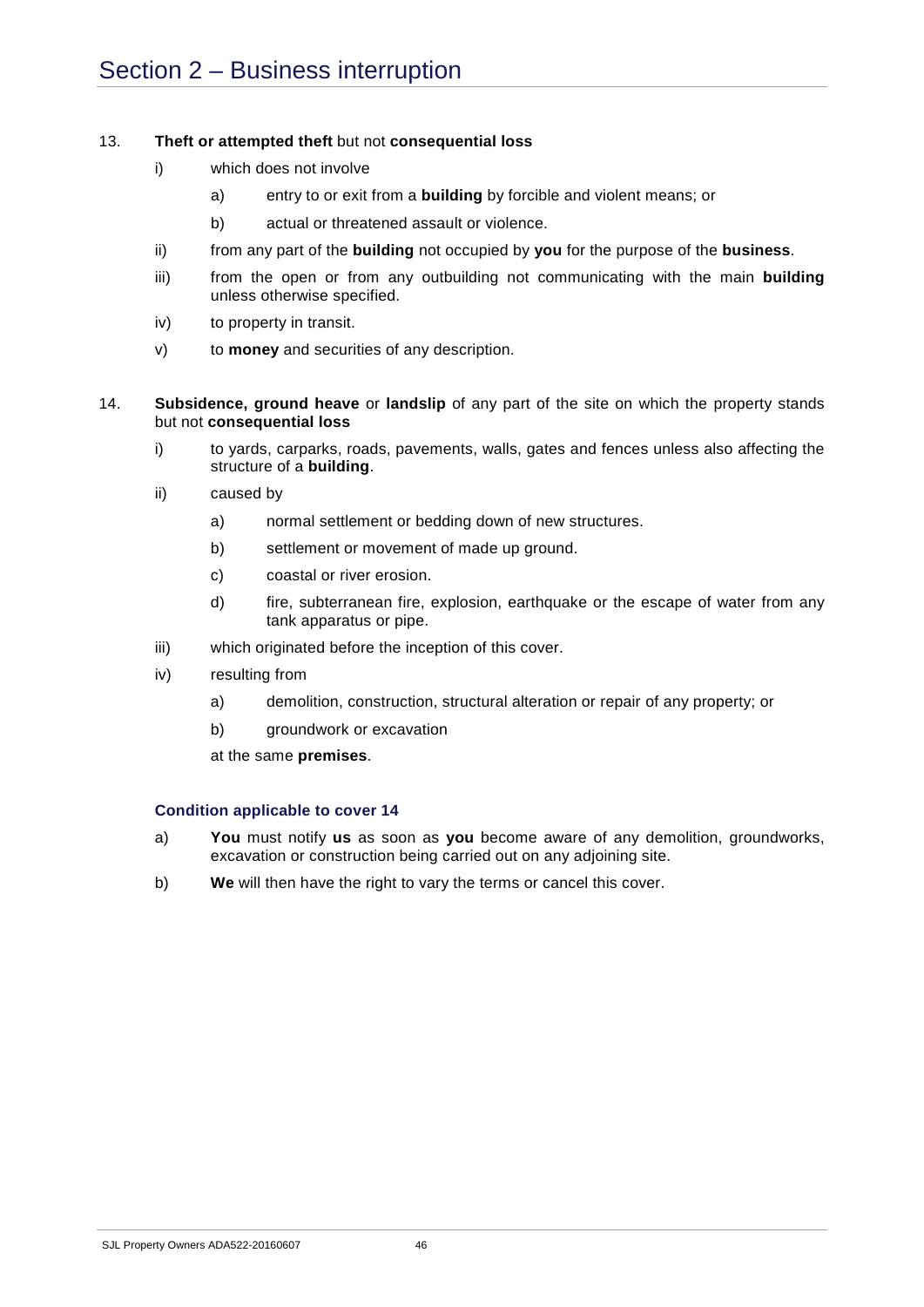# **Extensions of cover**

### 1. **Action of competent authorities**

**We** will pay for loss resulting from interruption or interference with the **business** following action by the police or other competent local, civil or military authority following a danger or disturbance in the vicinity of the **premises** whereby access will be prevented provided always that there will be no liability under this extension for loss resulting from interruption of the business during the first 12 hours of the **indemnity period**.

**We** will not pay

- i) more than GBP1,000,000; or
- ii) for more than 3 months **maximum indemnity period**

under this extension.

### 2. **Additions**

The insurance extends to include additional rent as a result of alterations, additions and improvements to **buildings** anywhere in the **United Kingdom** to the extent that they are not insured elsewhere in accordance with the following.

- a) Cover under this extension in any one situation is limited to the value of the anticipated amount of additional rent but not exceeding 10% of the sum insured on rent or GBP500,000 whichever is the lesser.
- b) **You** must pay the appropriate additional premium from the date on which the items become **your** responsibility.

### 3. **Alternative trading**

If during the **indemnity period** the **business** will be conducted elsewhere than at the **premises**, the money paid or payable to **you** in respect of the other premises will be brought into account in arriving at the **rent receivable** during the **indemnity period**.

### 4. **Anchor tenant**

If property in any part of the **premises**

- a) is damaged by any cover insured and, as a direct result, any agreements for leases are terminated or other loss of tenancy or delay in completion of the letting of other parts of the **premises** occurs solely as a result; and
- b) there is an identifiable reduction in **your business**

it will be deemed that an **incident** has occurred.

**We** will not pay

- i) more than GBP1,000,000; or
- ii) for more than 3 months' **maximum indemnity period**

under this extension.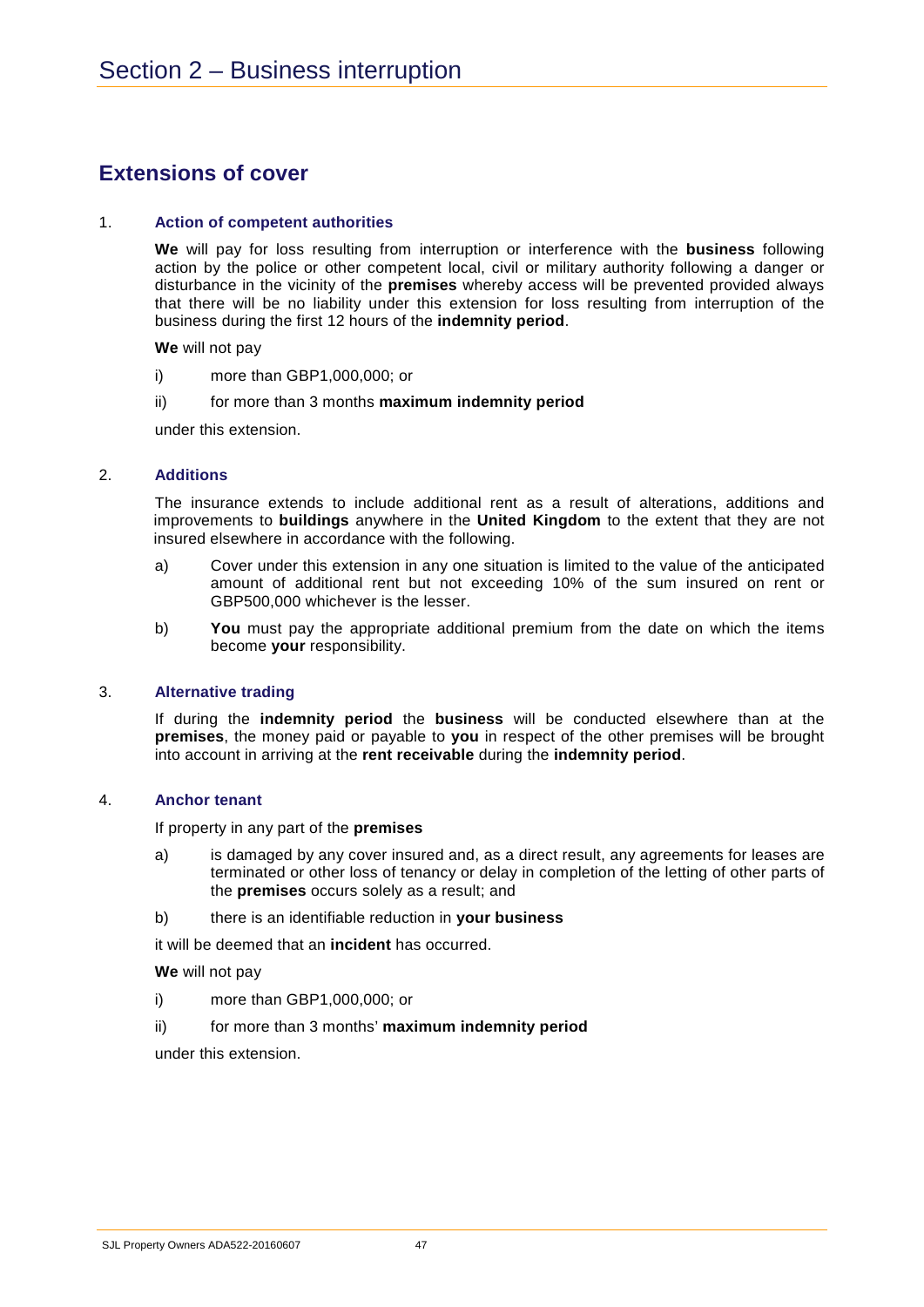### 5. **Buildings awaiting sale**

If, at the time of the **damage**, **you** have contracted to sell **your** interest in the **buildings** or have accepted an offer in writing to purchase **your** interest in the **buildings** subject to contract and the sale is cancelled or delayed solely following the **damage**, provided that **you** have made all reasonable efforts to complete the sale of the **buildings** as soon as practicable after the **damage**, **you** may opt for the amount payable by **us** to be as follows.

- a) Loss of rent, being the actual amount of the reduction in the **rent receivable** by **you** solely following the **damage,** during the period before the date upon which, but for the **damage**, the **buildings** would have been sold.
- b) Loss of interest during the period commencing with the date upon which, but for the **damage**, the **buildings** would have been sold and ending with the actual date of sale or with the expiry of the **indemnity period** if earlier. Loss of interest will be
	- i) the actual interest incurred on capital borrowed (solely to offset in whole or part the loss of use of the sale proceeds) for the purpose of financing the **business**;
	- ii) the investment interest lost to **you** calculated as one per cent over LIBOR on any balance of the sale proceeds (after deduction of any capital borrowed as provided under paragraph i) less any amount receivable in respect of rent.
- c) Additional expenditure, being
	- i) the expenditure necessarily and reasonably incurred following the **damage** solely to avoid or minimise the loss payable under paragrahs a) or b) above but not exceeding the amount of loss avoided by the expenditure; and
	- ii) the additional legal fees and other expenditure incurred solely as a result of the cancellation or delay following the **damage** but not exceeding either an amount equivalent to the expenditure incurred immediately before the **damage** or GBP50,000 whichever is the lesser except
		- 1) the amount payable will be adjusted to provide for any benefit derived by **you** from cancellation of or delay in the sale so that it represents as nearly as may be reasonably practicable the actual loss suffered by **you**.
		- 2) in the event of underinsurance the amount payable will be adjusted in accordance with Condition 5 – Underinsurance (rent) below.

### 6. **Contingency rent**

Where there is provision in the lease agreed between the landlord and tenant of the **buildings** for an abatement of rent in the event of any loss as described below, or where the **rent receivable** by the landlord is reduced as a direct consequence of the turnover of the lessee's business being reduced by the loss, the insurance by the item on rent is extended to include the following.

### A) **Failure of utilities**

Loss as insured caused by the failure of the supply of

- i) electricity at the terminal ends of the supply authority's service feeders at the **buildings**;
- ii) gas at the supply authority's meters at the **buildings**; or
- iii) water at the supply authority's main stop cock serving the **buildings**

by any accidental cause other than the deliberate act of any supply authority or by the authority exercising its power to withhold or restrict supply or by drought.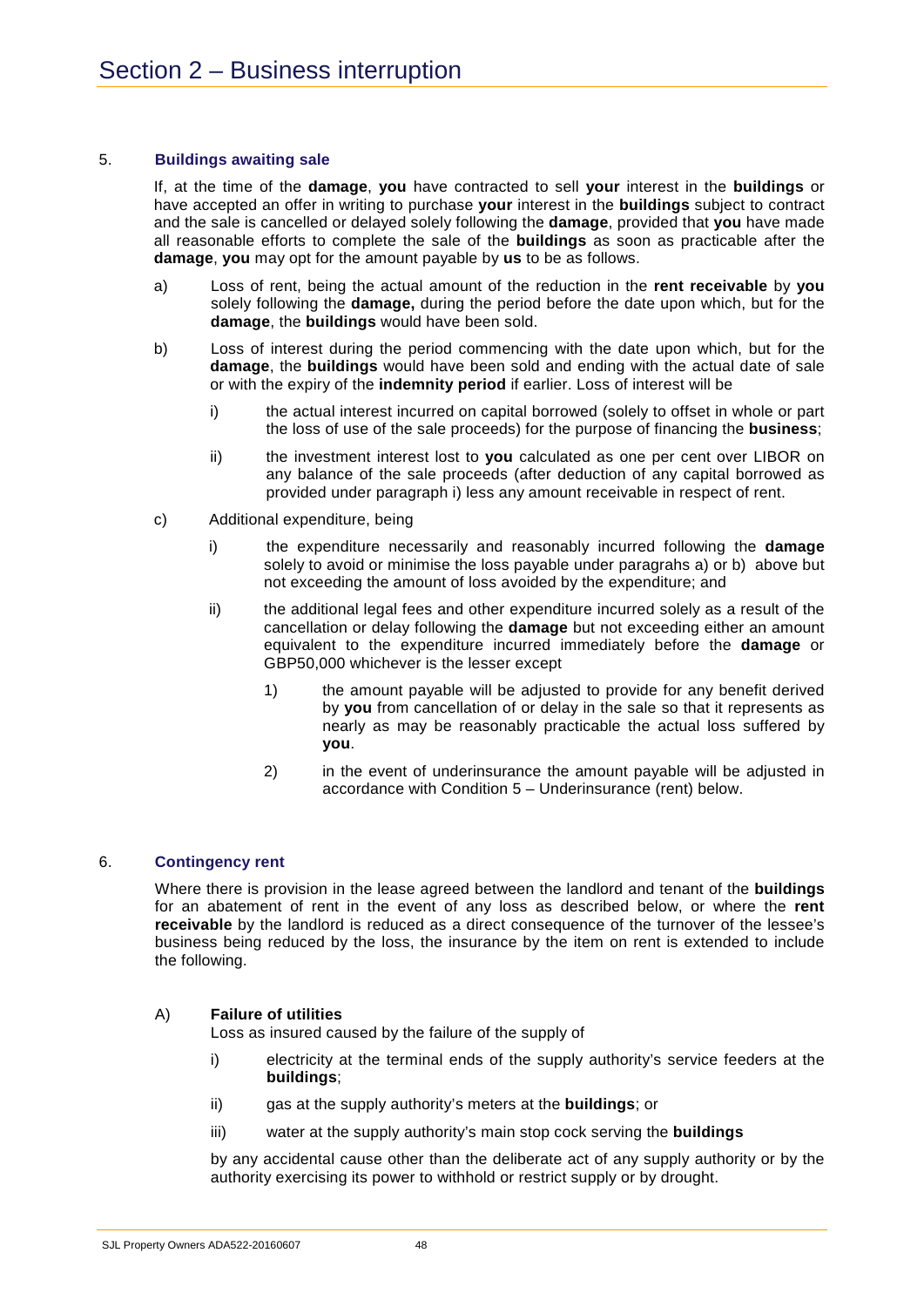### B) **Notifiable disease, vermin, defective sanitary arrangements, murder and suicide** Loss as insured caused by

- i) the closure of or restrictions placed on the whole or part of the **buildings** by order of a competent public authority as a direct result of
	- a) any occurrence of notifiable disease (as defined below) at the **buildings** or attributable to food or drink supplied from the **buildings**.
	- b) any discovery of an organism at the **buildings** likely to result in the occurrence of a notifiable disease (as defined below) at the **buildings**.
- ii) the discovery of vermin or pests at the **buildings** which causes restrictions on the use of the **buildings** on the order or advice of a competent public authority.
- iii) any accident causing defects in the drains or other sanitary arrangements at the **buildings** which causes restrictions on the use of the **buildings** on the order or advice of a competent public authority.
- iv) any occurrence of murder or suicide at the **buildings**.

### **Definition**

Notifiable disease will mean injury or illness sustained by any person resulting from

- a) food or drink poisoning; or
- b) any human infectious or human contagious disease (excluding Acquired Immune Deficiency Syndrome (AIDS) or an AIDS related condition) an outbreak of which the competent public authority has stipulated will be notified to them.

For the purpose of this clause the **indemnity period** will commence

- a) in the case of paragraphs i) and iv) above with the occurrence or discovery of the **incident**.
- b) in the case of paragraphs ii) and iii) above with the date from which the restrictions on the **buildings** are applied.
- c) the **maximum indemnity period** any one claim is restricted to 3 months.

**We** will not be liable under this clause for

- i) any costs incurred in the cleaning, repair, replacement recall or checking of property.
- ii) loss arising at **buildings** which are not directly affected by the occurrence or accident.
- iii) more than GBP250,000 any one occurrence.

### 7. **Cost of reletting**

**We** will pay for the costs necessarily and reasonably incurred with **our** consent during the **indemnity period** in reletting the **buildings** (including legal fees in connection with the reletting) solely following the **incident**.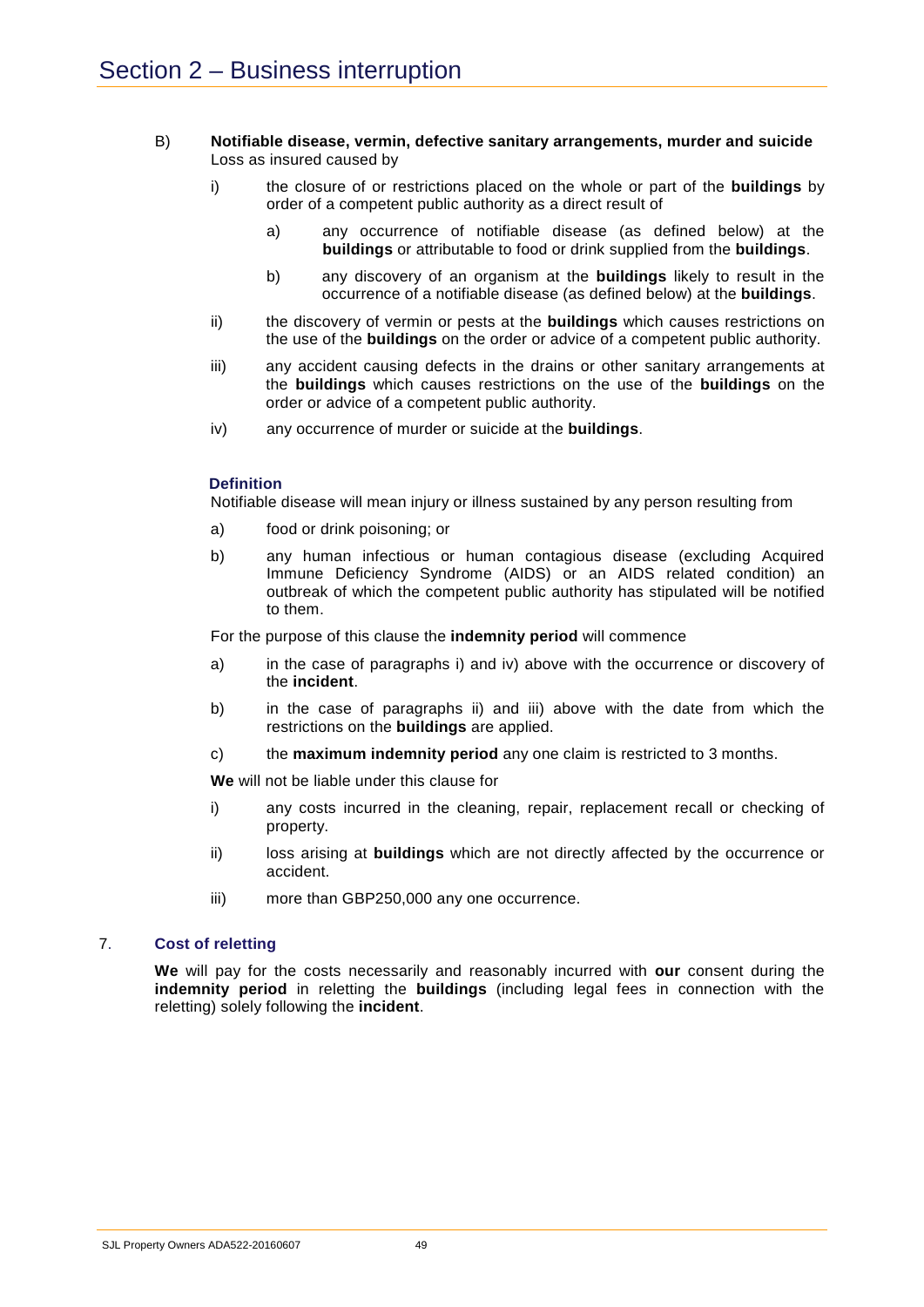### 8. **Increased cost of working**

The insurance under this item is limited to increased cost of working and the amount payable will be the increased expenditure reasonably incurred by **you** during the **indemnity period** in order to minimise any interruption of or interference with the **business** following the **incident**.

**We** will not be liable for

- i) more than one third of the sum insured in respect of the additional expenditure arising in the first quarter of the **maximum indemnity period** following the date of the **incident**; or
- ii) more than an equal proportion of the balance of the sum insured per month in respect of the additional expenditure in the remainder of the **maximum indemnity period**.

### 9. **Legionellosis**

**We** will pay for loss resulting from interruption of or interference with the **business** carried on by **you** at the **premises** following any outbreak of legionellosis at the **premises** causing restrictions on their use on the order or advice of the competent local authority but limited by the following.

- a) **Premises** will mean only those **premises** which are stated in the schedule to be insured and which are directly affected by the **incident**.
- b) **Indemnity period** will mean the period during which the results of the **business** will be affected following the occurrence or discovery, beginning with the date from which the restrictions on the **premises** are applied and ending not later than the **maximum indemnity period** thereafter.

**We** will not pay

- i) for any costs incurred in cleaning, repair, replacement or checking of property except those costs and expenses necessarily incurred with **our** consent in cleaning and decontamination of the air-conditioning or water supply equipment at the **premises**, the use of which has been restricted on the order or advice of the competent local authority;
- ii) more than GBP1,000,000 at any one **premises**; or
- iii) for more than 3 months' **maximum indemnity period**

under this extension.

### 10. **Loss of attraction (leased premises)**

The insurance by the item on rent is extended to include loss as insured resulting solely from **damage** by any of the covers insured to **buildings** or other property at any location in the immediate vicinity of the **premises** following which the turnover of the lessee's business is affected and **rent receivable** by **you** is reduced.

**We** will not pay under this clause more than 5% of the sum Insured or GBP250,000 whichever is the lesser any one occurrence.

### 11. **Loss of investment income on late payment of rent**

If, as a result of **damage**, **we** are making payment in respect of loss of rent and the payment by **us** to **you** is made later than the date upon which **you** would normally have expected to receive the rent from a lessee, **we** will pay a further sum representing the investment interest lost to **you** during the delay period calculated as one percent over LIBOR.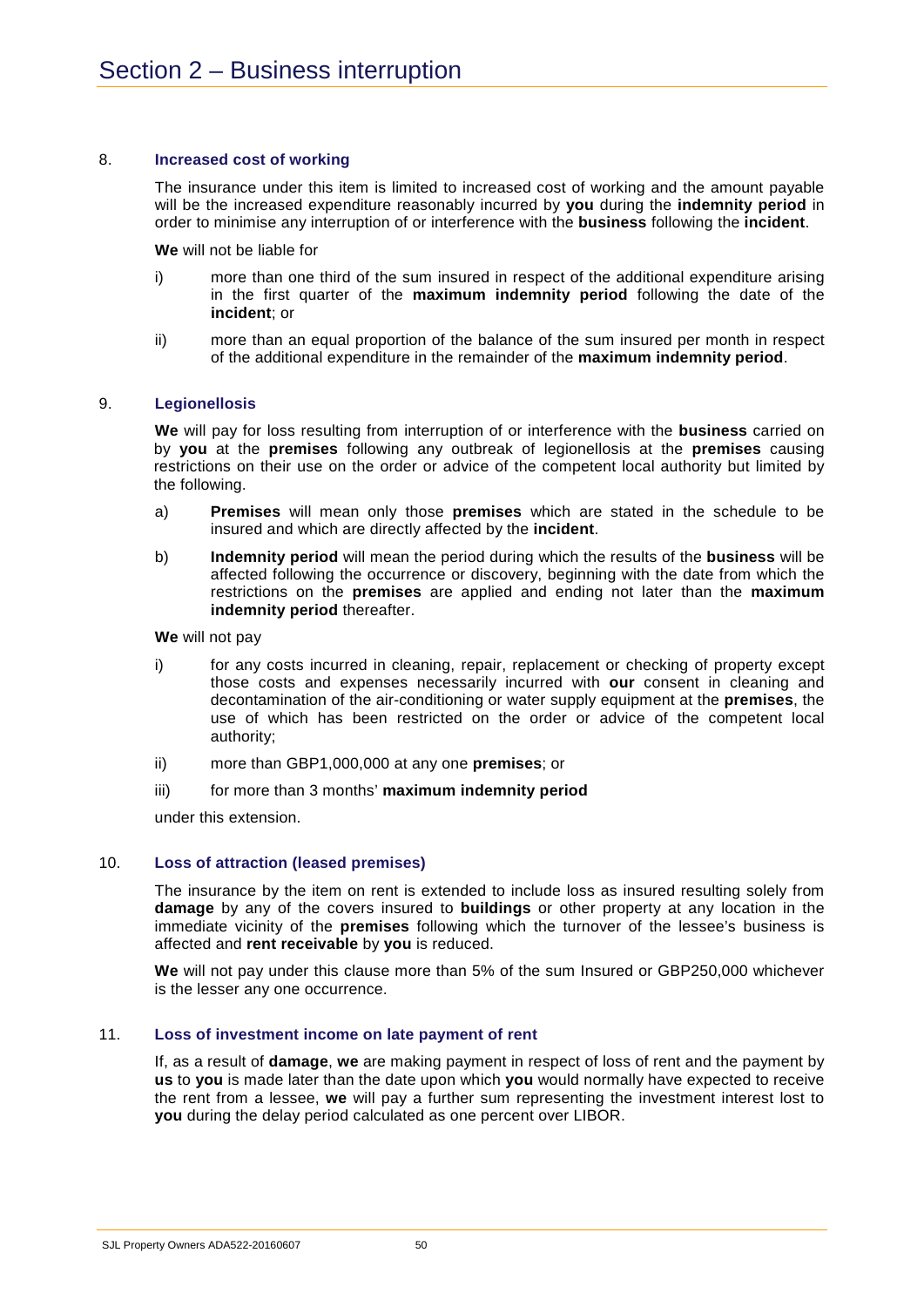### 12. **Managing agents' premises**

The insurance by each item on rent is extended to include loss as insured resulting solely from **damage** by any of the covers insured to **buildings** or other property at any location in the **United Kingdom** owned or occupied by **your** managing agents for the purposes of their business following which **rent receivable** by **you** is reduced.

### 13. **New business**

For the purpose of any claim arising from an **incident** occurring before the completion of the first year's trading of the **business** at the **premises**, the term "standard rent receivable" will be defined as follows.

### **Standard rent receivable**

The proportional equivalent for a period equal to the **indemnity period** of the **rent receivable** realised during the period between the commencement of the **business** and the date of the **incident**, to which adjustments will be made as may be necessary to provide for the trend of the **business** and for variations in or other circumstances affecting the **business** whether before or after the **incident** or which would have affected the **business** had the **incident** not occurred, so that the figures thus adjusted will represent as nearly as may be reasonably practicable the results which but for the **incident** would have been obtained during the relative period after the **incident**.

### 14. **Newly acquired premises**

The insurance extends to include any newly acquired premises anywhere in the **United Kingdom** to the extent that they are not insured elsewhere but limited by the following.

- a) **You** must advise **us** of all additional property as soon as possible, arrange specific cover and pay the additional premium required under this policy.
- b) Cover will operate for a maximum of 30 days from the date **you** acquire an interest in the premises.
- c) **We** will not pay more than GBP2,000,000 in respect of **buildings** and rent in respect of any one premises.
- d) Once the premium has been paid for the additional property, the provisions of this clause are reinstated.

### 15. **Notifiable diseases, murder and suicide**

**We** will pay for loss resulting from interruption of or interference with the **business** carried on by **you** at the **premises** following

- a) i) any occurrence of a notifiable disease at the **premises** or attributable to food or drink supplied from the **premises**; or
	- ii) any discovery of an organism at the **premises** likely to result in the occurrence of a notifiable disease.
- b) the discovery of vermin or pests at the **premises**.
- c) any accident causing defects in the drains or other sanitary arrangements at the **premises** which causes restrictions on the use of the **premises** on the order or advice of the competent local authority.
- d) any occurrence or murder or suicide at the **premises**

limited by the following.

- a) Notifiable disease will mean injury or illness sustained by any person resulting from
	- i) food or drink poisoning; or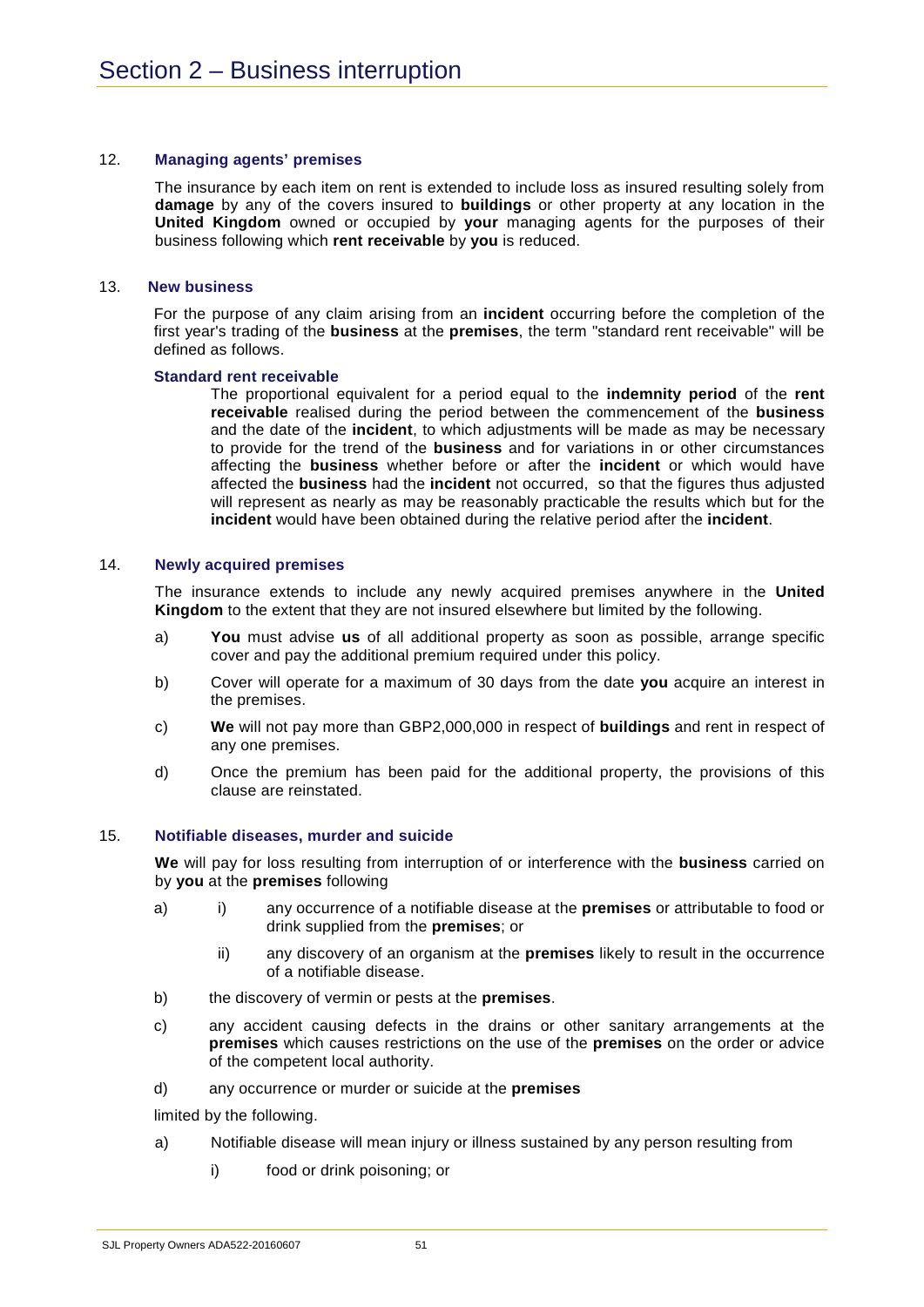- ii) any human infectious or human contagious disease (excluding Acquired Immune Deficiency Syndrome (AIDS) or an AIDS related condition) an outbreak of which the competent public authority has stipulated will be notified to them.
- b) **Indemnity period** will mean the period during which the results of the **business** will be affected following the occurrence, discovery or accident, beginning with the date from which the restrictions on the **premises** are applied (or in the case of paragraph d) above, with the date of the occurrence) and ending not later than the **maximum indemnity period** thereafter.
- c) **Premises** will mean only those **premises** which are stated in the schedule to be insured and which are directly affected by the occurrence.

**We** will not pay for

- i) any costs incurred in the cleaning, repair, replacement, recall or checking of property.
- ii) any loss arising at **premises** not directly affected by the occurrence, discovery or accident.
- iii) more than GBP1,000,000 any one occurrence and in total during any one **period of insurance**; or
- iv) for more than 3 months' **maximum indemnity period**.

### 16. **Payments on account**

Payments on account will be made to **you** in respect of claims for loss of rent on the date upon which, but for the **damage**, the rent would have been due from the lessee.

### 17. **Prevention of access**

The insurance by each item on rent is extended to include loss as insured caused by prevention or hindrance of access to the **buildings** or prevention of use of the **buildings** following **damage** by any cover insured to property in the immediate vicinity of the **buildings**.

### 18. **Professional accountants and legal fees clause**

In respect of each item on rent if any of the **buildings** suffer **damage**, **we** will pay the reasonable charges payable by **you** and incurred with **our** consent to

- a) **your** professional accountants for producing the information as may be required by **us** under the terms of Claims condition 2 applicable to property damage insurance and for reporting that the information is in accordance with **your** accounts.
- b) **your** lawyers for determining **your** contractual rights under any rent cessor clause or insurance break clause contained in the lease but not for any other purposes in the preparation of any claim.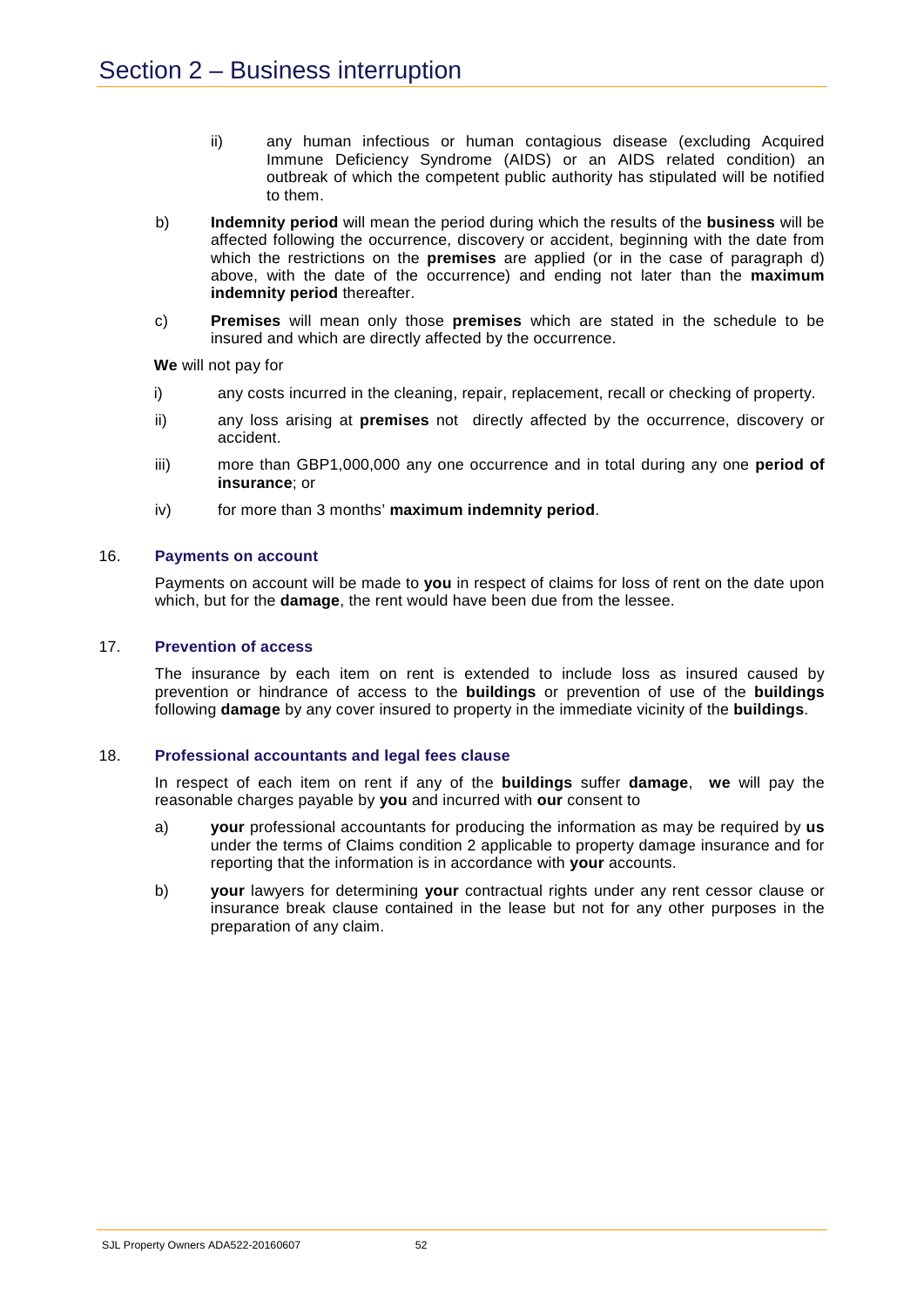### 19. **Rent free periods**

If at the date of the **incident** the **premises** are entitled to a rent free concession under the terms of the lease the **indemnity period** will be adjusted by adding the unexpired portion of the rent free period to the **maximum indemnity period**.

### 20. **Rent of residential property**

In the event that **buildings** occupied solely or partly for residential purposes suffer **damage** and no sum insured on rent for the residential portions has been allocated, then this insurance extends to include loss of rent including the cost of reletting and any additional expenditure as detailed above.

For the purposes of the cover by this extension

- a) **indemnity period** will mean the maximum period of three years from the date of the **damage** for which **we** will be liable to pay any loss.
- b) Condition 5 Underinsurance (rent) below is deleted.

This clause will also cover **you** in respect of any expenditure incurred in the provision of comparable accommodation for the benefit of any lessee to comply with the requirements of the lease.

**We** will not pay under this provision more than 25% of the sum insured applicable to the residential **building** or residential portion of the **building** concerned.

### 21. **Subrogation waiver**

In the event of a claim arising under this policy, **we** agree to waive any rights, remedies or relief to which **we** might become entitled by subrogation against

- a) any company standing in the relation of parent to subsidiary or subsidiary to parent to **you** as defined in the Companies Act or Companies (N.I.) Order, as appropriate, current at the time of the **incident**.
- b) any company which is a subsidiary of a parent company of which **you** are **yourself** a subsidiary in each case within the meaning of the Companies Act or Companies (N.I.) Order, as appropriate, current at the time of the **incident**.
- c) any tenant, lessee or managing agent in respect of **consequential loss** applicable to the **premises** unless the **consequential loss** arises out of a criminal or malicious act of the tenant, lessee or managing agent.

### 22. **Utilities**

**We** will pay for loss resulting from interruption of or interference with the **business** carried on by **you** at the **premises** following any **damage** arising at any

- a) generating station or sub-station of the electricity supply undertaking;
- b) land based premises of the gas supply undertaking or of any natural gas producer linked directly with it;
- c) water works or pumping station of the water supply undertaking; or
- d) land based premises of the telecommunications undertaking

from which **you** obtain electricity, gas, water or telecommunications services, all in Great Britain or Northern Ireland.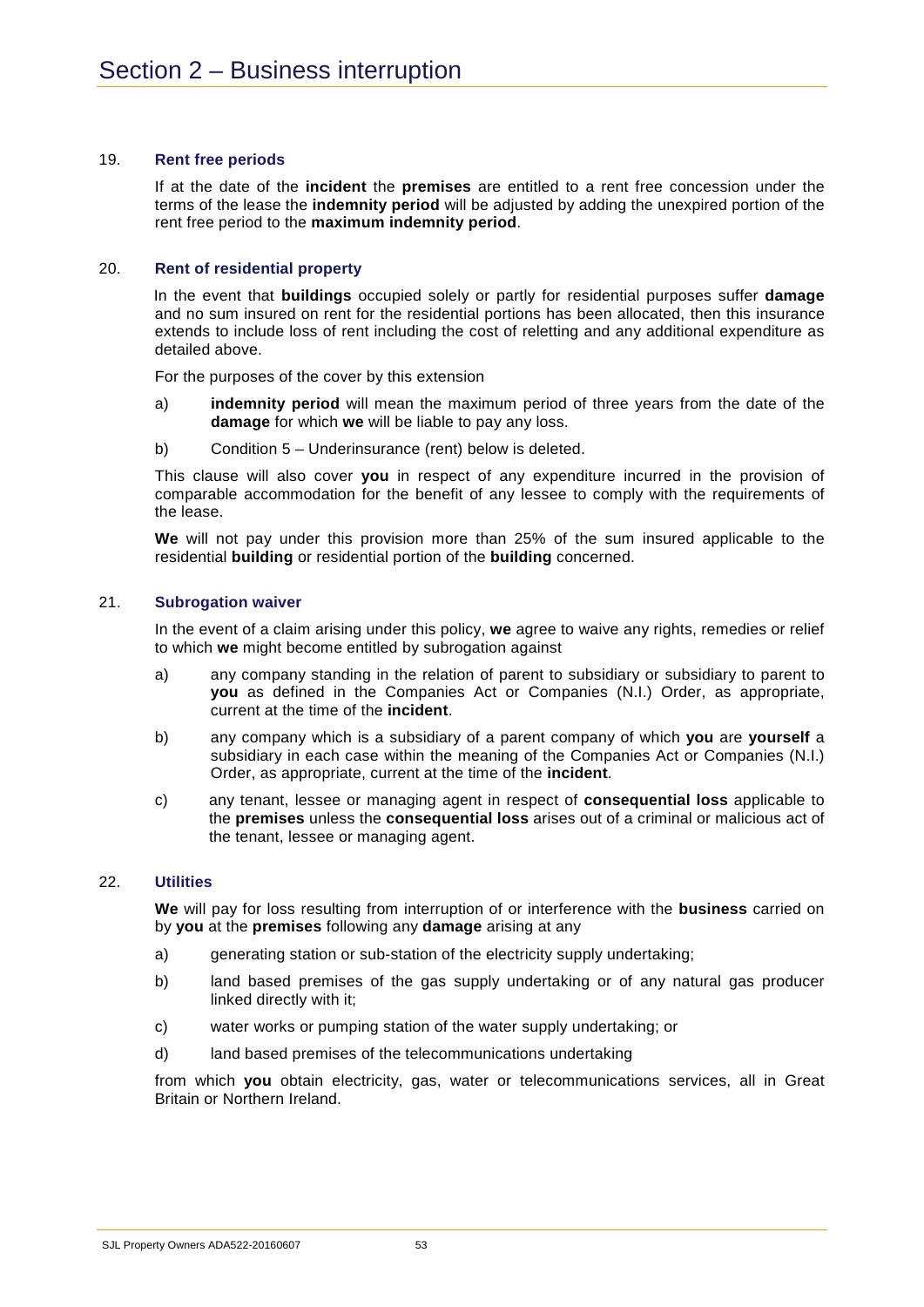### 23. **Unlawful occupation**

Loss as insured by this section is extended to include loss resulting from interruption of **or** interference with the **business** following access to or use of the **premises** being hindered or prevented due to the **premises** or property in the vicinity of the **premises** or any rights of way being

- a) occupied by terrorists or persons thought to be terrorists;
- b) unlawfully occupied by third parties except in the course of a dispute between any employer and employee or group of workers; or
- c) thought to contain or actually containing a harmful device provided that the police are informed as soon as possible.

**We** will not be liable for

- i) loss arising from any cause within **your** control.
- ii) loss as a result of physical **damage** to property.
- iii) loss which is the direct result of repairs or maintenance being carried out to property as a result of inherent defect or wear and tear.
- iv) any **incident** involving prevention or hindrance of access to or use of the **premises** for less than 12 hours duration.
- v) more than GBP10,000 any one occurrence.

## **Conditions**

### 1. **Alternative accommodation - reduction of loss**

If, following the **damage**, **you** use other premises to provide accommodation to tenants, the rent received from those premises during the **indemnity period** will be taken into account in assessing the loss of rent.

### 2. **Renewal**

Before each renewal, **you** will provide **us** with the estimated **rent receivable** for the financial year most nearly concurrent with the ensuing year of insurance.

### 3. **Service charges**

Rent is deemed to include service charges unless otherwise stated in the schedule.

### 4. **Savings**

If any charge or expense payable out of rent will cease or reduce during the **indemnity period** following the **damage**, the sum saved will be deducted from the amount otherwise payable under this insurance before the application of Condition 5 – Underinsurance (rent) below.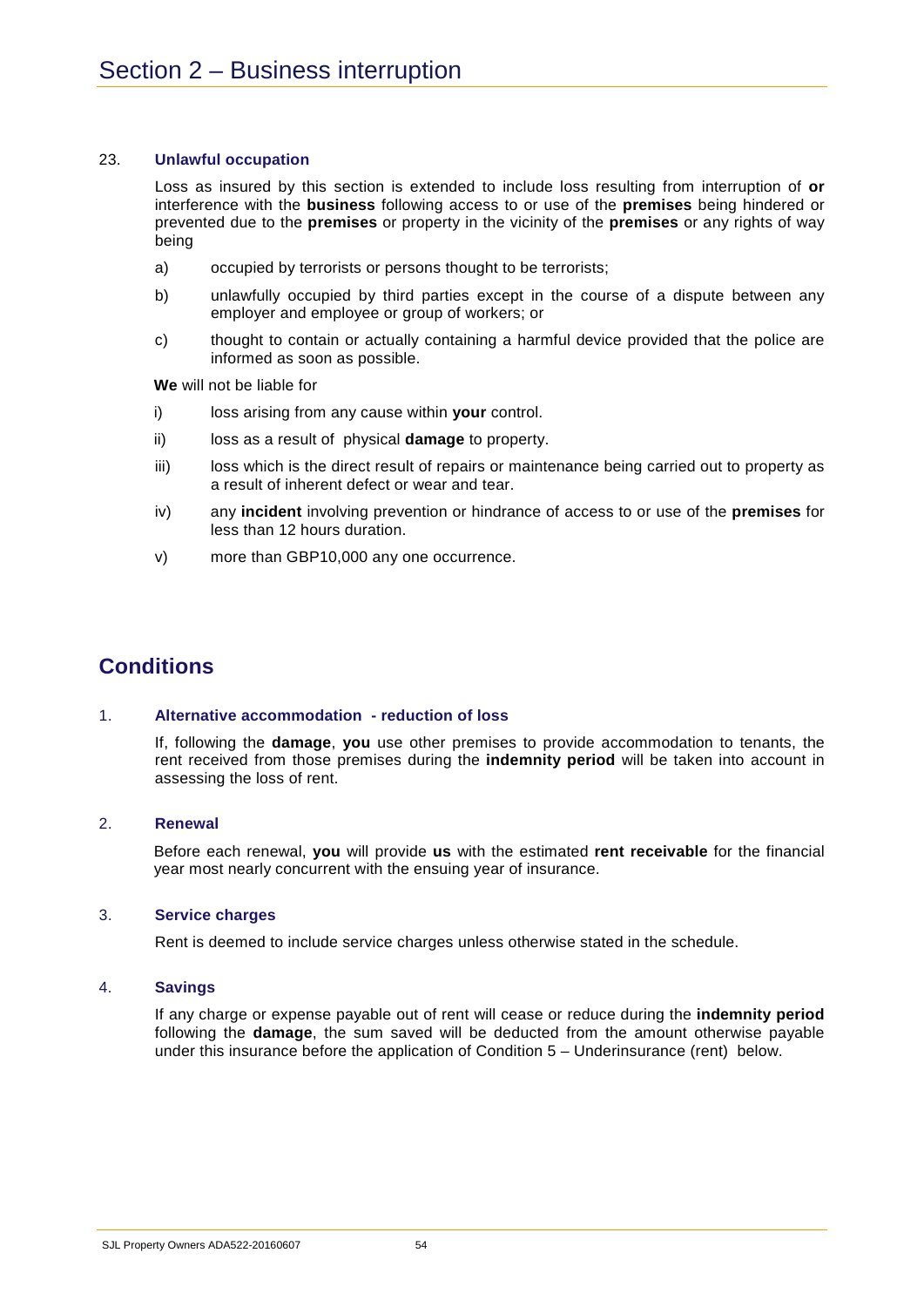### 5. **Underinsurance (rent)**

If, at the time **damage** occurs, the total sum insured on rent is less than the day one rental value, **our** liability for any loss will be limited to that proportion of the amount otherwise payable which the sum insured bears to the Day one rental value.

Day one rental value will mean the actual annual rent at the commencement of the **period of insurance** or, if the **buildings** are untenanted at that date, the actual annual rent at which the **buildings** were subsequently let (or the estimated annual rent at which they are expected to be let) in all cases proportionately increased where the **indemnity period** exceeds twelve months.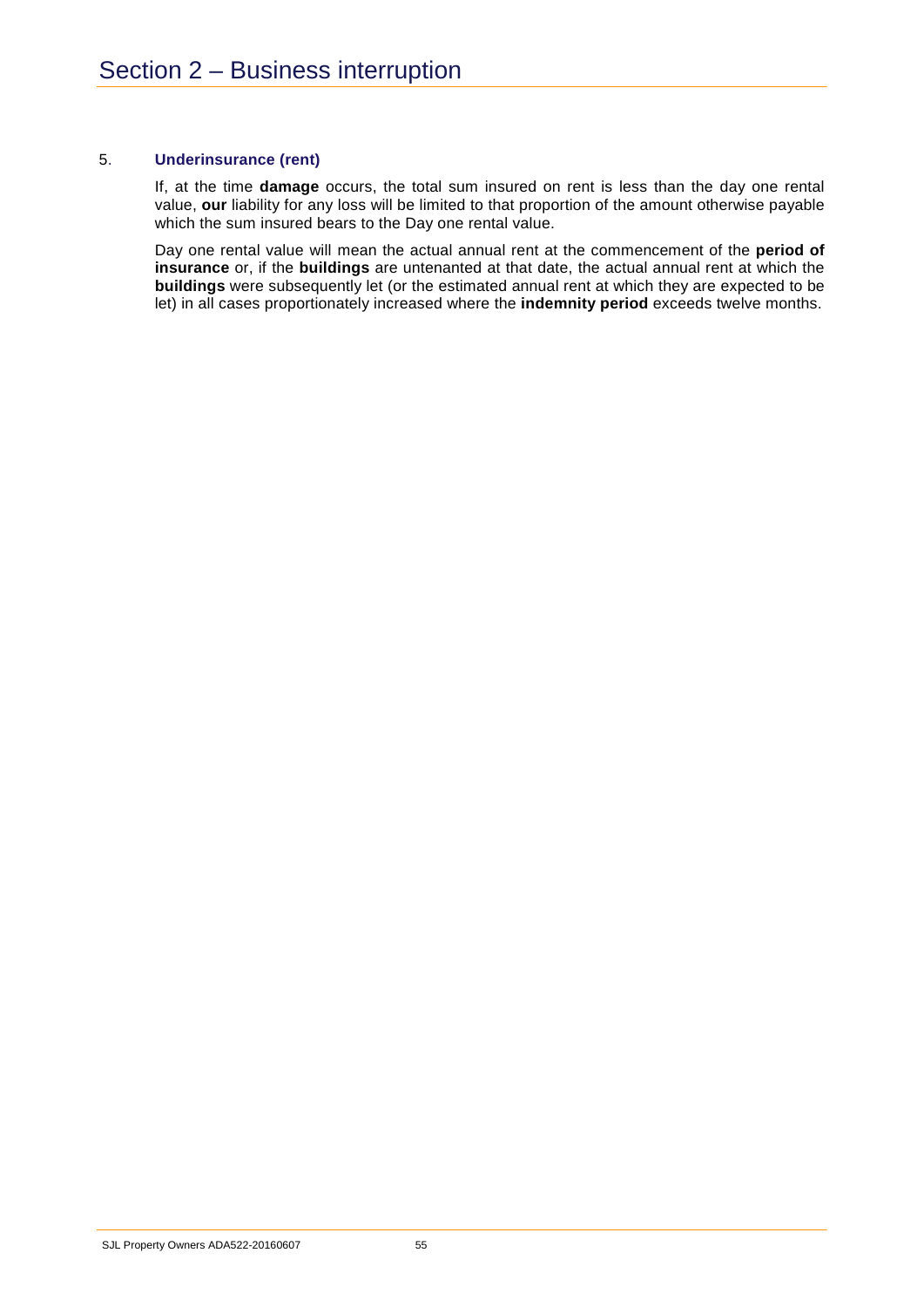# **Appendix A – Rent receivable**

### *Note 1*

*To the extent that you are accountable to the tax authorities for Value Added Tax all terms in this section will be exclusive of the tax.*

### *Note 2*

*For the purpose of these definitions any adjustment implemented for current cost accounting will be disregarded.*

# **Additional definitions**

### **Annual rent receivable**

The **rent receivable** during the twelve months immediately before the date of the **incident**.

### **Standard rent receivable**

The **rent receivable** during that period in the twelve months immediately before the date of the **incident** which corresponds with the **indemnity period**. **We** will adjust the figures as necessary to provide for trends or special circumstances affecting the **business** before or after the **incident** or which would have affected the **business** had the **incident** not occurred.

## **Claims - basis of settlement**

The insurance by this item is limited to

- 1. loss of **rent receivable**;
- 2. cost of reletting;
- 3. additional expenditure; and
- 4. accelerated reinstatement expenditure

and the amount payable will be

- a) in respect of loss of **rent receivable**, the amount by which the **rent receivable** during the **indemnity period** will following the **incident** fall short of the **standard rent receivable**.
- b) in respect of cost of reletting, the costs necessarily and reasonably incurred during the **indemnity period** in reletting the **buildings** (including legal fees in connection with the reletting) solely following the **damage**.
- c) in respect of additional expenditure, the expenditure (other than that recoverable under cost of reletting) necessarily and reasonably incurred following the **damage** solely to avoid or minimise the loss of **rent** during the **indemnity period** but not exceeding the amount of the reduction avoided by the expenditure.
- d) in respect of accelerated reinstatement expenditure, the further additional expenditure (other than that recoverable under cost of reletting or the additional expenditure) necessarily and reasonably incurred following the **damage** solely to avoid or minimise any loss of rent not recoverable by **you** under this or any other policy during the period of twelve months immediately after the expiry of the **indemnity period** but not exceeding the loss of rent thereby avoided during that period of twelve months by **you**.

SJL Property Owners ADA522-20160607 56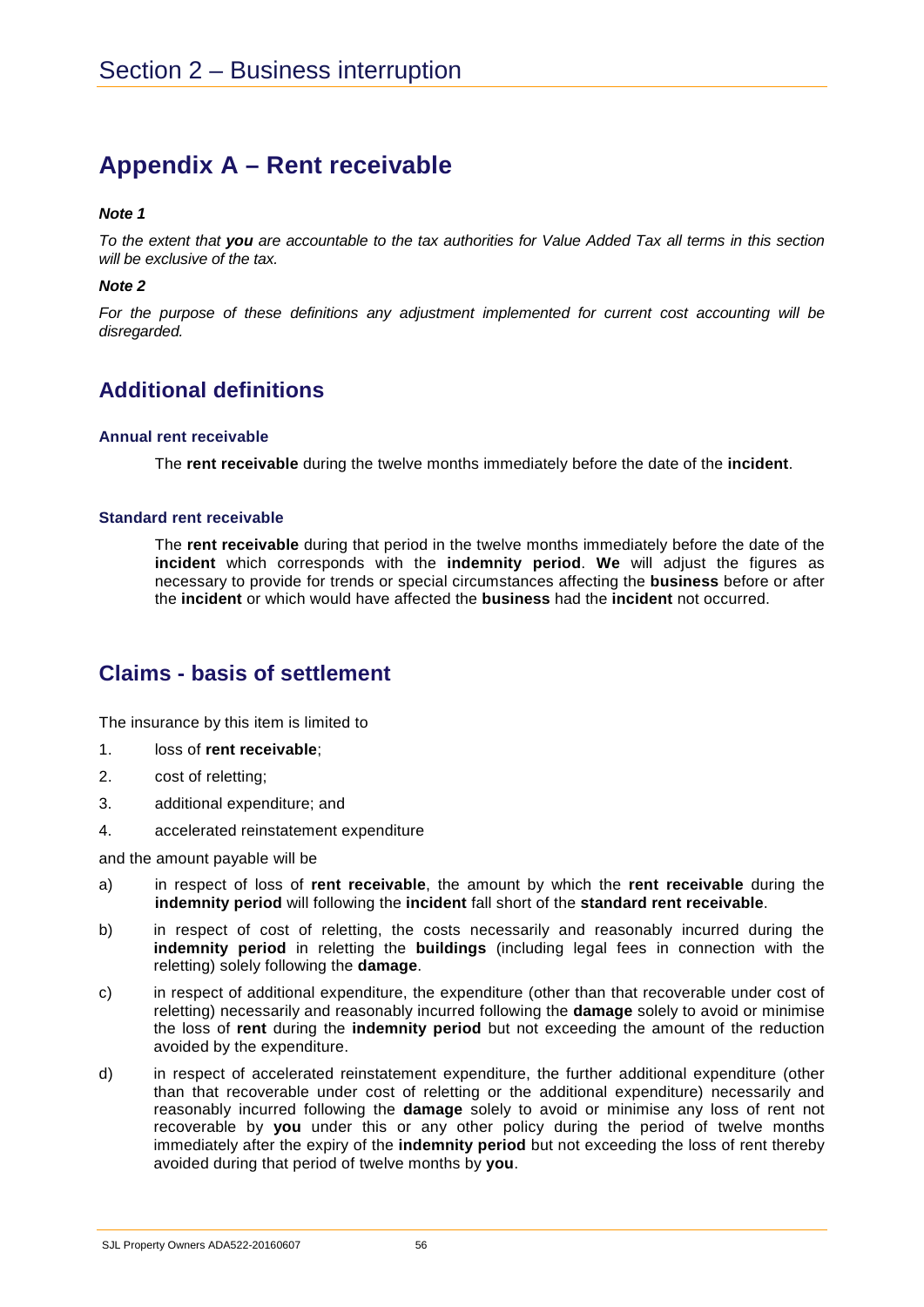less any sum saved during the **indemnity period** in respect of as much of the charges and expenses of the **business** payable out of **rent receivable** as may cease or be reduced following the **incident**.

However, if the sum insured by this item is less than the **annual rent receivable** (proportionately increased where the **maximum indemnity period** exceeds twelve months) the amount payable will be proportionately reduced.

**Our** liability will in no case exceed

- 1. in respect of paragraph a), 200% of the estimated **rent receivable** stated in the schedule;
- 2. in respect of paragraphs b) d), the sum insured stated in the schedule for any one item; or
- 3. in respect of paragraphs a) d) in total, 200% of the estimated **rent receivable** stated in the schedule.

# **Condition**

### 1. **Return of premium**

If the **rent receivable** earned (proportionately increased where the **maximum indemnity period** exceeds twelve months) during the accounting period of twelve months most nearly concurrent with any **period of insurance** as certified by **your** auditors is less than the sum insured, **we** will make a pro rata return of premium not exceeding 50% of the premium paid on the sum insured for the **period of insurance**. If any **incident** will have occurred giving rise to a claim under this section the return of premium will be made in respect only of so much of the difference as is not due to the **incident**.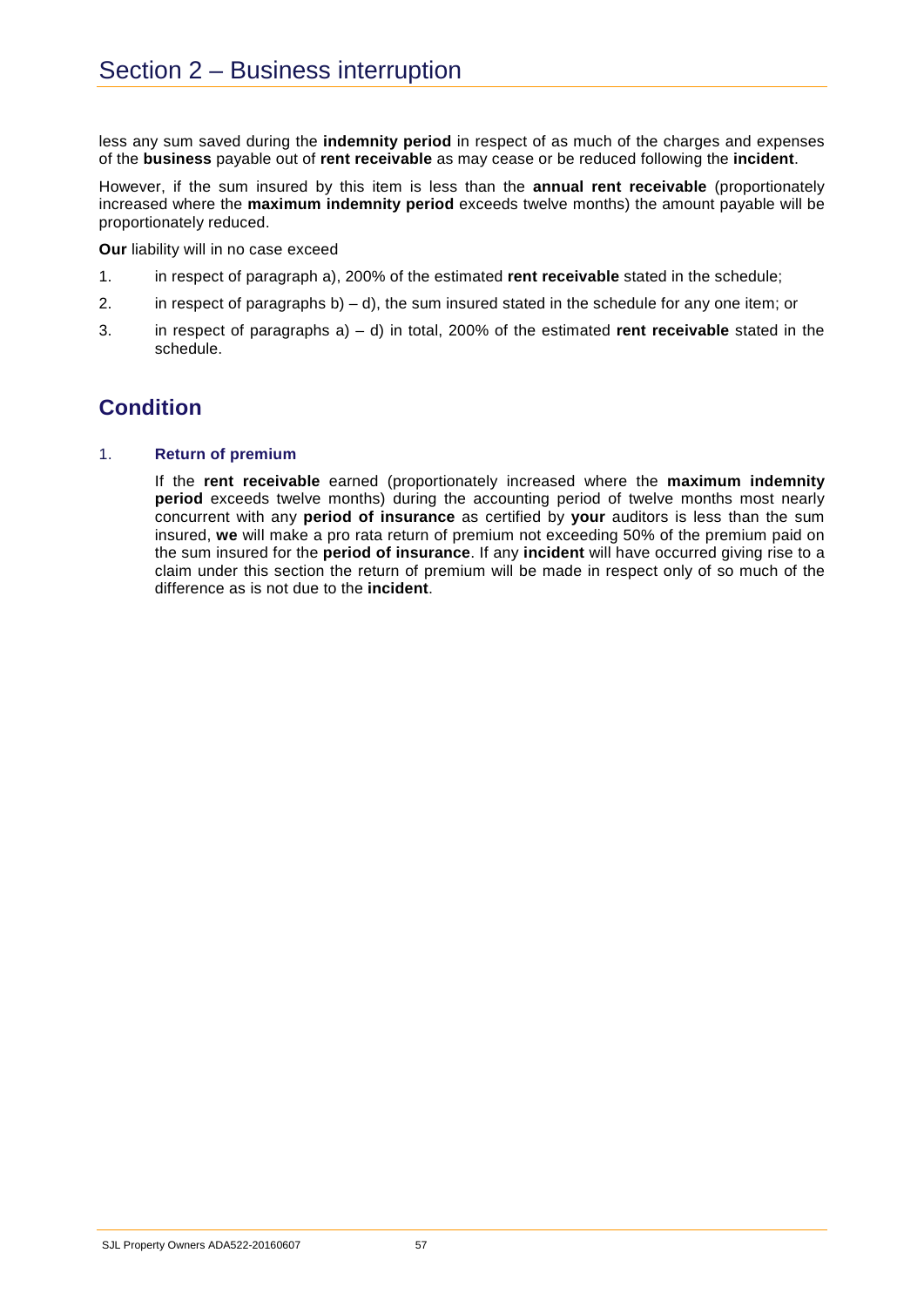# **Appendix B – Loss of book debts**

### *Note 1*

*To the extent that you are accountable to the tax authorities for Value Added Tax all terms in this section will be exclusive of the tax.*

### *Note 2*

*For the purpose of these definitions any adjustment implemented for current cost accounting will be disregarded.*

# **Additional definitions**

### **Book debts**

The financial amounts due to **you** but not yet paid in respect of goods or services supplied by **you** to customers on a credit or hire purchase basis and for which they have accepted delivery.

### **Outstanding debit balances**

Where there are monthly declarations, the total declared under the last statement adjusted for

- a) bad debts;
- b) amounts debited (or invoiced but not debited) and credited to customer accounts in the period between the date to which the statement applied and the date of **damage**; and
- c) any abnormal trade condition which had or could have a material effect on the **business**

OR

A reasonable estimate of the total outstanding debits at the date of the **damage** after adjustment for bad debts and as agreed between **you** and **us** provided that this estimate does not exceed 75% of the sum insured as set out in the schedule.

**We** will not pay more than GBP25,000 any one claim unless otherwise stated in the schedule.

### **Claims - basis of settlement**

The insurance by this item is limited to the loss not exceeding the sum insured sustained by **you** in respect of

- 1. loss of **book debts**; and
- 2. additional expenditure

and the amount payable will be

- a) in respect of loss of **book debts**, the amount of total **outstanding debit balances** less the total of amounts of **outstanding debit balances** traced or received.
- b) in respect of additional expenditure, the amount necessarily and reasonably incurred solely in consequence of the **incident** in order to trace and establish the amount of customer debit balances, but the amount payable under this heading will not exceed the additional amount that would have been payable under paragraph 1. above for loss of **book debts** if no increase in additional expenditure had been incurred.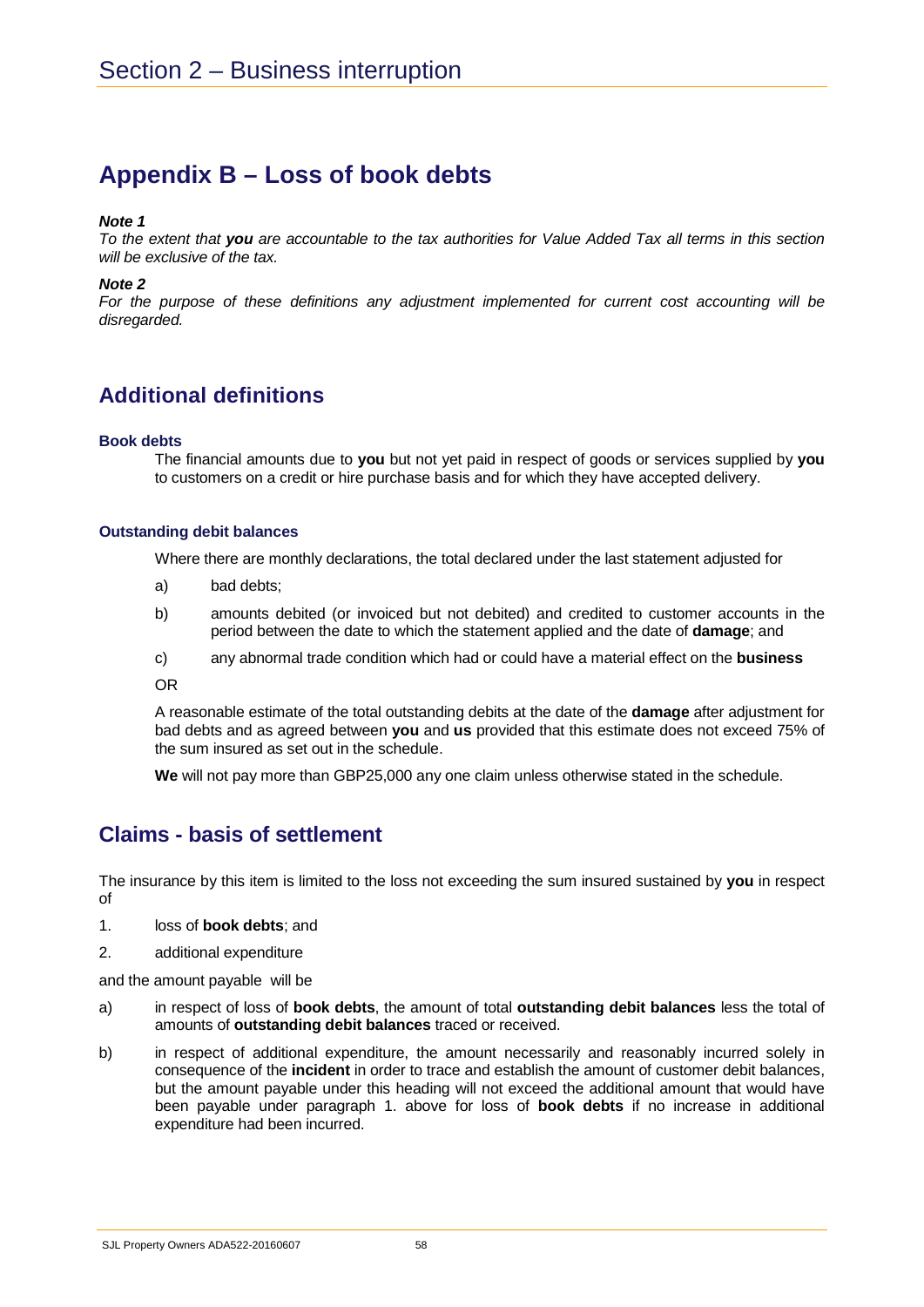# **Conditions**

### 1. **Professional accountants**

**We** will pay professional accountants charges **you** reasonably incur for producing and certifying any particulars, details, information or evidence that **we** may require under the terms of the claims conditions, provided that the amount payable under this memorandum together with the amount otherwise payable under this section does not exceed the sum insured.

### 2. **Declaration**

Within 30 days of the end of each calendar month, **you** will advise **us** in writing of the total amount of **outstanding debit balances** as shown in **your** accounts. If you **do** not advise **us**, **we** will take the maximum sum insured as the total amount declared.

At the end of each **period of insurance** the actual premium will be calculated on the average amount insured i.e. the total of the amounts declared divided by the number of declarations. If the actual premium is greater than the first or annual premium paid, **you** will pay **us** the difference. If it is less, **we** will refund the difference to **you** but only up to one half of the first or annual premium paid.

### 3. **Automatic reinstatement**

**We** will not reduce the sum insured by the amount of any loss as long as **you** pay the extra premium on the amount of the loss from the date it occurred to the date of the expiry of the **period of insurance**.

## **Condition**

It is a condition of this policy that **your** books of account and other business books or records in which **you** record customer accounts are kept in fire resisting safes or cabinets when not in use.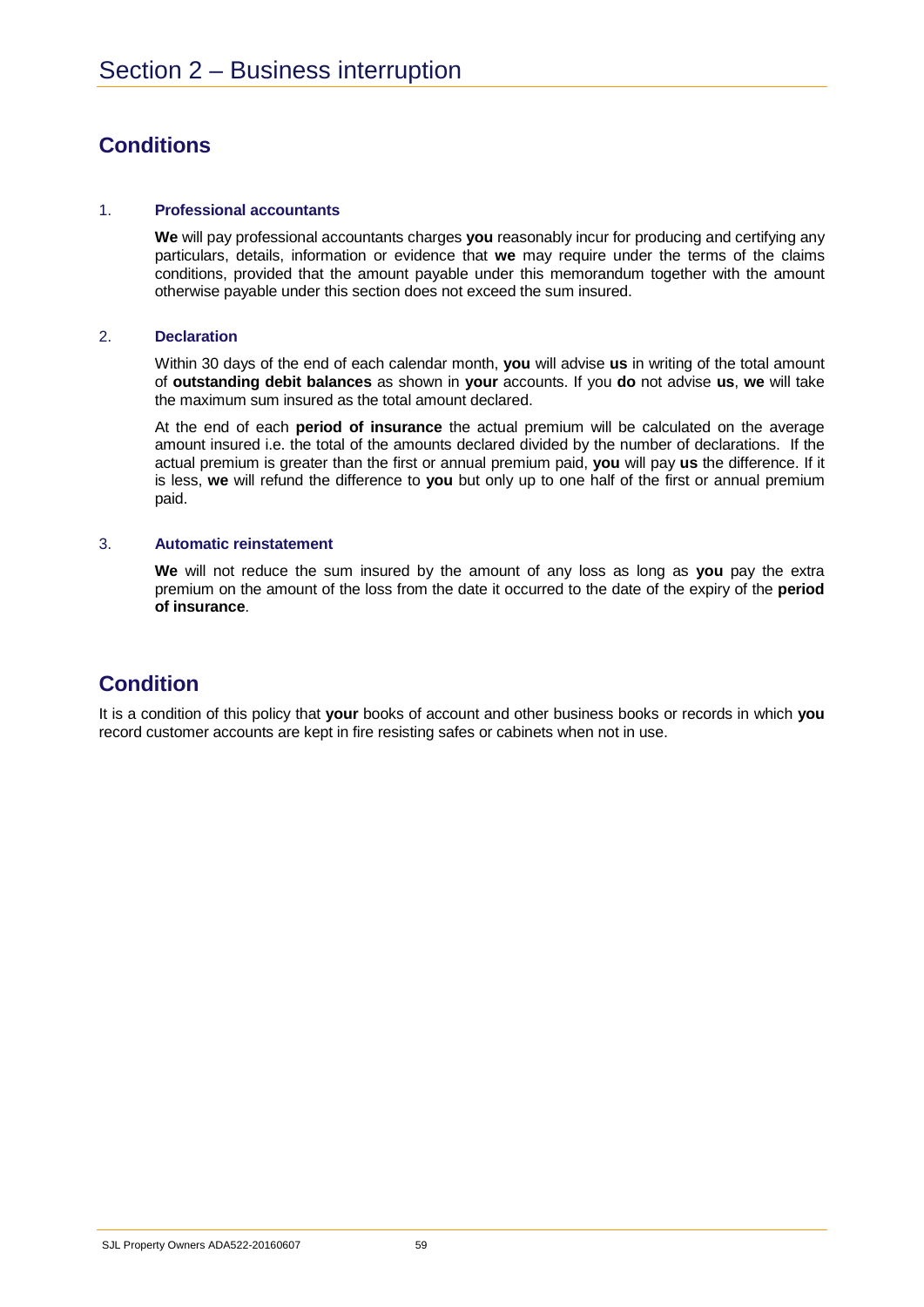## **Definitions**

*The following words will have the same meaning wherever they appear in this section of the policy or in the schedule relating to this section. To help identify these words they will appear in bold in the section wording.* 

### **Business**

The business carried on in the **United Kingdom** including the following activities

- a) use, repair, maintenance and decoration of premises owned or occupied by **you**;
- b) repair or maintenance of vehicles or plant owned or used by **you**;
- c) the provision and management of canteen, social, sports, educational and welfare organisations for the benefit of any **employee** and first aid, fire, security and ambulance services;
- d) participation in exhibitions held in the **United Kingdom** in connection with the business specified in the schedule; and
- e) private work undertaken for **you** by any **employee** or for any director or **employee** with **your** consent.

### **Costs and expenses**

- a) Claimants costs and expenses arising in respect of any claim against **you** which may be the subject of cover under this policy.
- b) All cost and expenses incurred by **you** with **our** written consent in respect of any claim against **you** which may be the subject of cover under this policy.

### **Bodily injury**

Death, injury, illness, disease or nervous shock.

### **Property**

Property which is both material and tangible.

### **Offshore**

From the time of embarkation by an **employee** onto a conveyance at the point of final departure to an offshore rig or offshore platform until disembarkation by that **employee** from a conveyance on to land upon return from an offshore rig or offshore platform.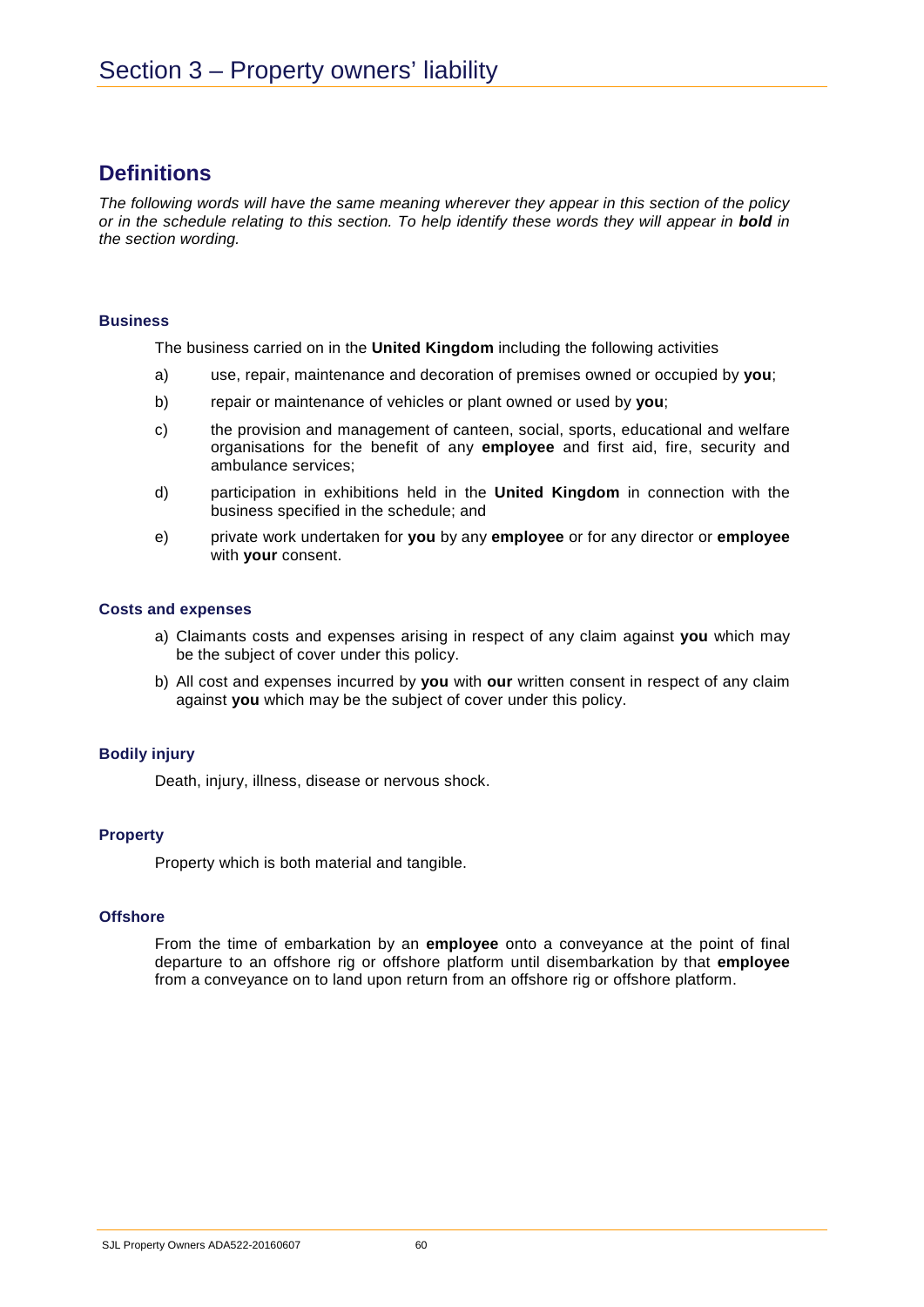### **You/your**

- a) The policyholder named in the schedule.
- b) Any associated or subsidiary company of the insured provided it has been notified to **us**.
- c) At your request
	- i) any director or **employee** while thay are acting on behalf of or in course of their employment or engagement with you in respect of liability for which you would have been entitled to cover under this policy if the claim against the person had been made against you.
	- ii) any officer, member or **employee** of your social, sports or welfare organisation or fire, first aid or ambulance service in their respective capacity as such.
	- iii) any of your directors, partners or senior officials in respect of private work carried out by any **employee** for them with your consent.
	- iv) any principal for legal liability in respect of which you would have been entitled to cover under this policy if the claim had been made against you arising out of work carried out by you under a contract or agreement.
	- v) your personal representatives (in the event of your death) in respect of liability incurred by you, provided that if cover is extended to any party described in paragraphs a) to c) above, thatcover will be limited by the terms of this policy so far as they can apply and in any event **our** liability will not exceed the limit of cover.

# **Insuring clause**

**We** will cover **you** under this section of the policy against

- 1. all sums which **you** will become legally liable to pay as damages; and
- 2. **costs and expenses**

in the event of

- a) accidental **bodily injury** to any person other than any **employee**;
- b) accidental loss of or damage to **property**;
- c) accidental obstruction, loss of amenities, trespass, nuisance or interference with any right of way, light, air or water; or
- d) wrongful arrest of false imprisonment

occurring during the **period of insurance** and arising out of **your business** in the **United Kingdom**.

## **Limit of cover**

- 1. **Our** liability in respect of all claims arising out of one original cause will not exceed the limit of cover detailed in the schedule irrespective of the number of claims or claimants
- 2. **Costs and expenses** are payable in addition to the limit of cover detailed in the schedule.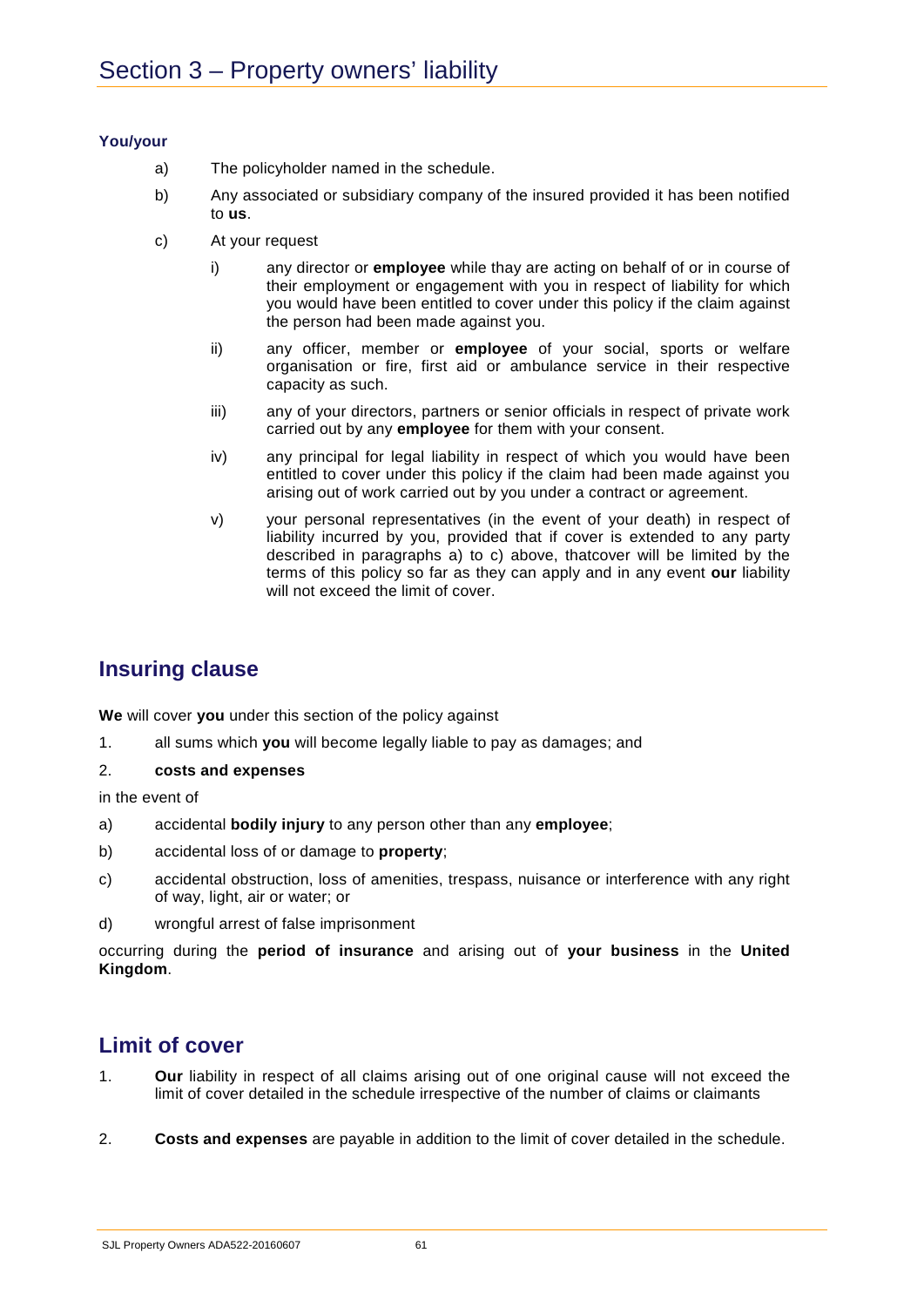## **Extensions of cover**

These extensions of cover are in accordance with all other terms of this policy so far as they can apply unless otherwise stated.

### 1. **Additional benefit**

**We** will pay costs incurred with **our** consent for

- a) representation at any coroner's inquest or fatal injury inquiry in respect of any death; or
- b) defending in any court of summary jurisdiction any proceedings in respect of any act or omission causing or relating to any event which may be the subject of cover under this section.

### 2. **Compensation for court attendance**

In the event of any of **your** directors, partners or **employees** attending court as a witness at **our** request in connection with a claim in respect of which **you** are entitled to coverunder this policy, **we** will provide compensation at the following rates for each day on which attendance is required.

- a) Any director or partner GBP250 per day
- b) Any **employee** GBP100 per day

**We** will not pay more than GBP5,000 in total during any one **period of insurance**.

### 3. **Contingent liability (non-owned vehicles)**

**We** will cover **you** in respect of legal liability for **bodily injury** and loss of or damage to **property** arising out of the use of any motor vehicle, which is not **your property** or leased or hired to **you** and is not provided by **you**, being used in connection with the **business**.

This cover does not apply in respect of

- i) loss of or damage to the vehicle;
- ii) **bodily injury** or **damage** to **property** while the vehicle is being driven by **you**;
- iii) liability arising from circumstances in which it is compulsory for you to insure or provide security in respect of the vehicle as a requirement of relevant Road Traffic Act legislation; or
- iv) a vehicle being used outside the **United Kingdom**.

For the purposes of this extension the definition of "**you**" is restricted to paragraphs a) and b) only.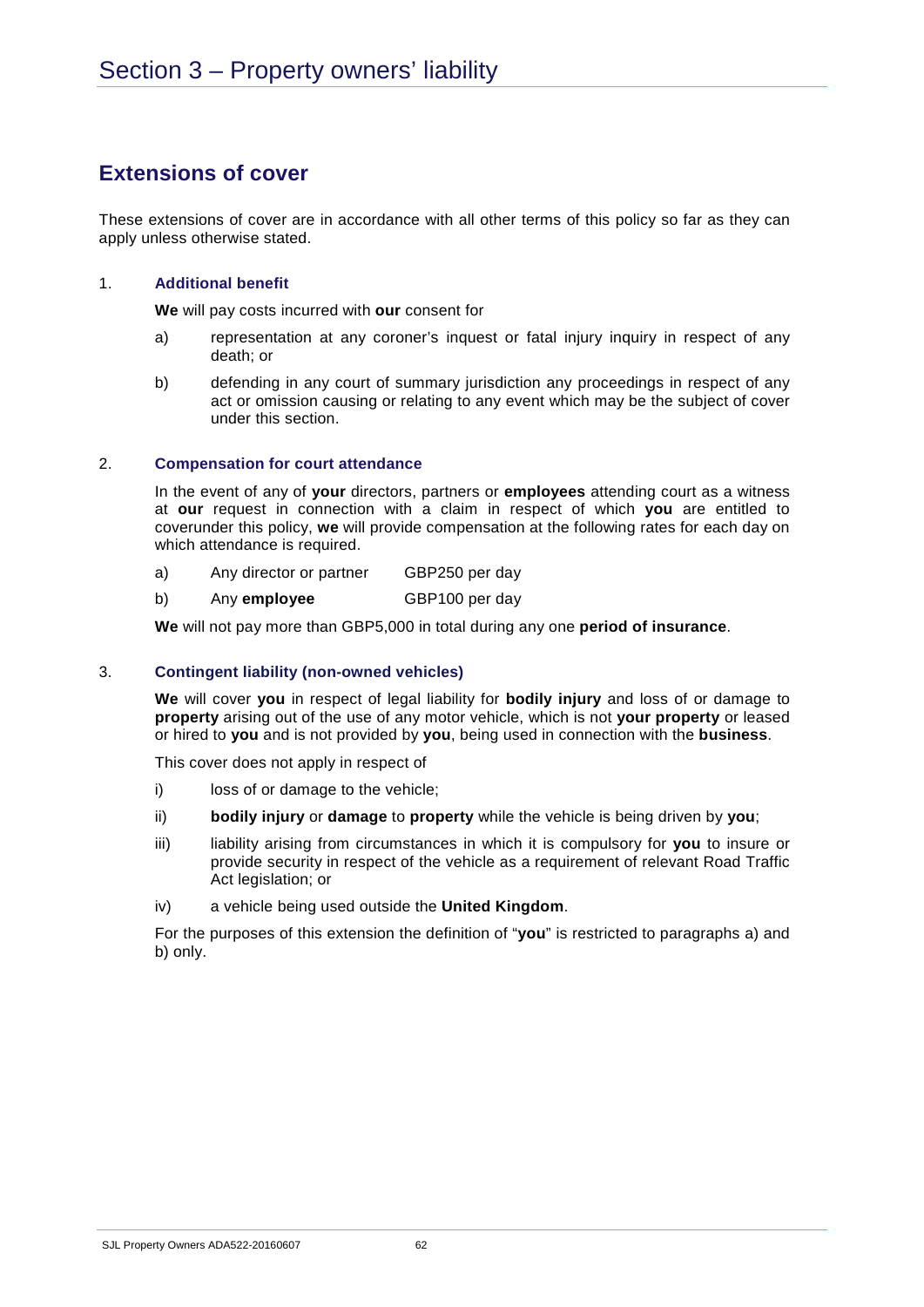### 4. **Contractual liability**

**We** will cover **you** under this extension against liability in respect of **bodily injury** or **damage** to **property** assumed by **you** to the extent that any contract or agreement entered into by **you** with any principal so requires, provided that

- a) the liability arises out of the performance by **you** of the contract or agreement;
- b) the conduct and control of claims is vested in **us**;
- c) nothing in this extension will increase **our** liability to pay any amount in excess of the limit of cover under this section.

For the purpose of this extension, "principal" means the other party to a contract or agreement for whom **you** are undertaking work or services or providing products, where the party is responsible for setting out the terms of the contract or agreement.

### 5. **Cross liabilities**

If **you** comprise more than one party, **we** will treat each party as though a separate policy had been issued to each of them.

However, nothing in this extension will increase **our** liability to pay any amount in excess of the limit of cover under this section.

### 6. **Data Protection legislation**

**We** will provide coverto **you** and, at **your** request, any of **your** directors, partners or **employees** against legal liability to pay damages and **costs and expenses** for damage or distress as described in Section 13 of the Data Protection Act 1998.

However this extension will not apply in respect of

- i) the payments of fines or penalties;
- ii) the costs of replacing, reinstating, rectifying or erasing any personal data;
- iii) liability arising from or caused by a deliberate act or omission of any person eligible for cover by this extension if the result of this could reasonably have been expected by **you** or any other person having regard to the nature and circumstances of the act or omission;
- iv) claims which arise out of circumstances notified to previous insurers and known to **you** at inception of this extension; or
- v) liability where cover is provided by any other insurance.

### 7. **Defective premises**

**We** will cover **you** against liability in respect of **bodily injury** or **damage** to **property** arising in respect of any **premises** disposed of by **you**. This cover does not apply to any **costs or expenses** incurred in repairing, replacing or making any refund in respect of these **premises**.

### 8. **Discharge of liability**

**We** may at any time pay to **you** or on **your** behalf

- a) the maximum sum payable under this policy in respect of any one occurrence;
- b) the balance of the maximum sum should any payments have already been made in respect of claims arising out of the same occurrence; or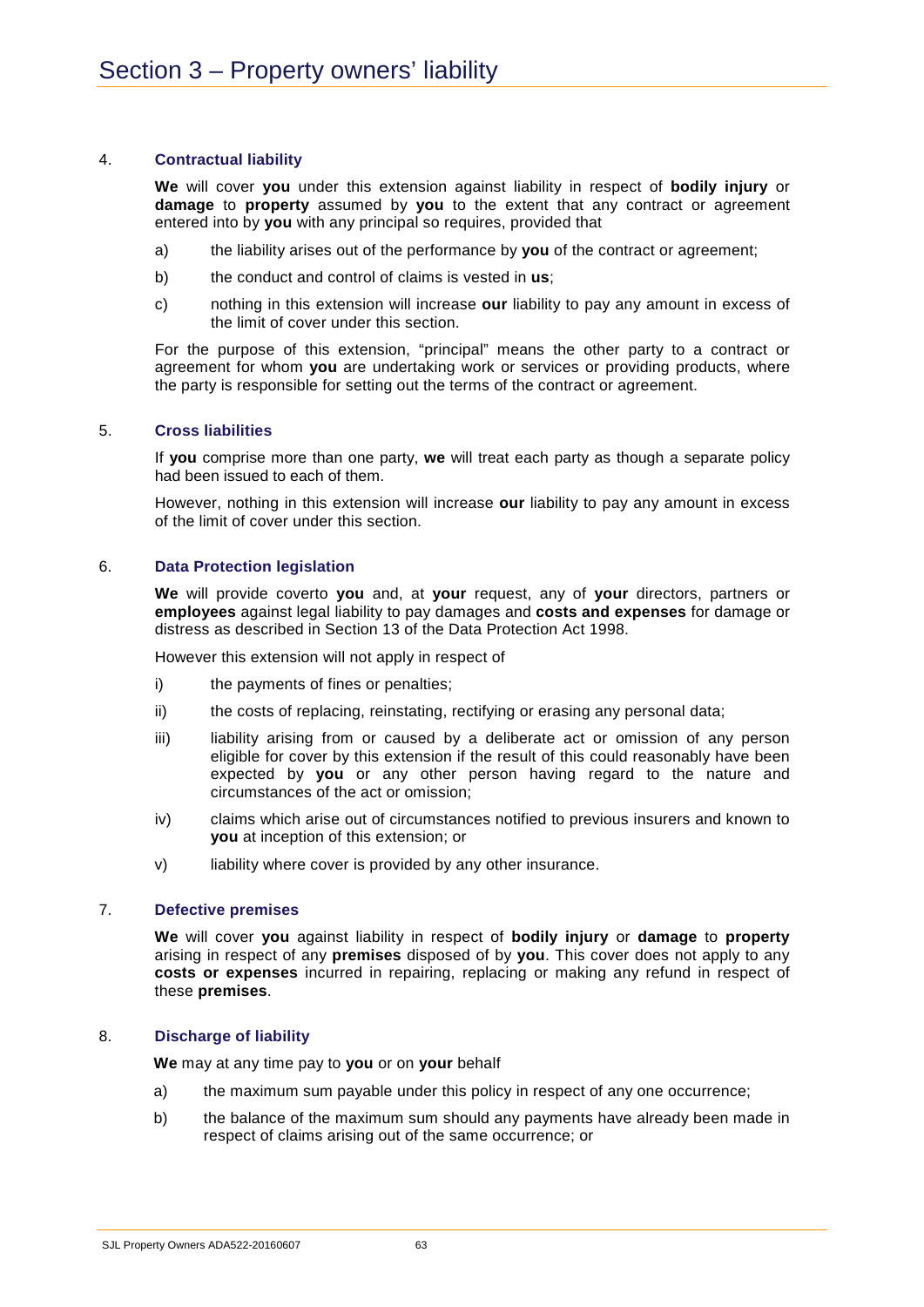c) the balance of the maximum sum payable in any one **period of insurance** if this is less than either of the amounts specified in paragraphs a) and b) by reason of any payments made in connection with any previous claims together with the amount of any legal costs incurred before the time of this payment

and **our** liability for any further payment arising out of or in connection with the occurrences will be fully discharged and at an end.

If the sum payable in respect of any claim or claims occurring in connection with or arising out of any one source or original cause exceeds the sum payable under this policy, **you** will pay

- a) the excess; and
- b) the proportion of the law costs payable to any claimants or incurred in the defence of any claim or claims in respect of the occurrence as the excess bears to the total sum payable in respect of the occurrences.

### 9. **Environmental statutory clean up costs**

**We** will pay for all sums including statutory debts that **you** are legally liable to pay in respect of **remediation** or **clean up** costs arising from environmental damage caused by **pollution** where the liability arises under an environmental Directive, Statute or Statutory Instrument.

The following conditions apply.

- a) Liability must arise from **pollution** caused by a sudden, identifiable, unintended and unexpected incident which takes place in its entirety at a specific time and place during the **period of insurance**. All **pollution** which arises out of one incident will be deemed to have occurred at the same time the incident takes place.
- b) **Our** liability will not exceed GBP1,000,000 for any one occurrence and in total in any one **period of insurance** and will be the maximum **we** will pay inclusive of all **costs and expenses**. This limit will form part of and not be in addition to the limit of liability stated in the schedule.
- c) **We** will not be liable
	- i) in respect of **remediation** or **clean up** costs for **damage** to **your** land, **premises**, watercourses or bodies of water whether owned, leased, hired, tenanted or otherwise in **your** care, custody or control;
	- ii) in respect of primary, complementary or compensatory **remediation** costs for damage to **your** land, **premises**, watercourses or bodies of water whether owned, leased, hired, tenanted or otherwise in **your** care, custody or control;
	- iii) in respect of removal of any risk of an adverse effect on human health on **your** land, **premises**, watercourses or bodies of water whether owned, leased, hired tenanted or otherwise in **your** care, custody or control;
	- iv) in respect of costs in achieving an improvement or alteration in the condition of the land, atmosphere or any watercourse or body of water beyond that required under any relevant and applicable law or statutory enactment at the time **remediation** commences;
	- v) in respect of costs for prevention of imminent threat of environmental damage where the costs are incurred without there being **pollution** caused by a sudden, identifiable, unintended and unexpected incident.
	- vi) in respect of costs for the reinstatement or reintroduction of flora or fauna; or
	- vii) in respect of fines or penalties of any kind.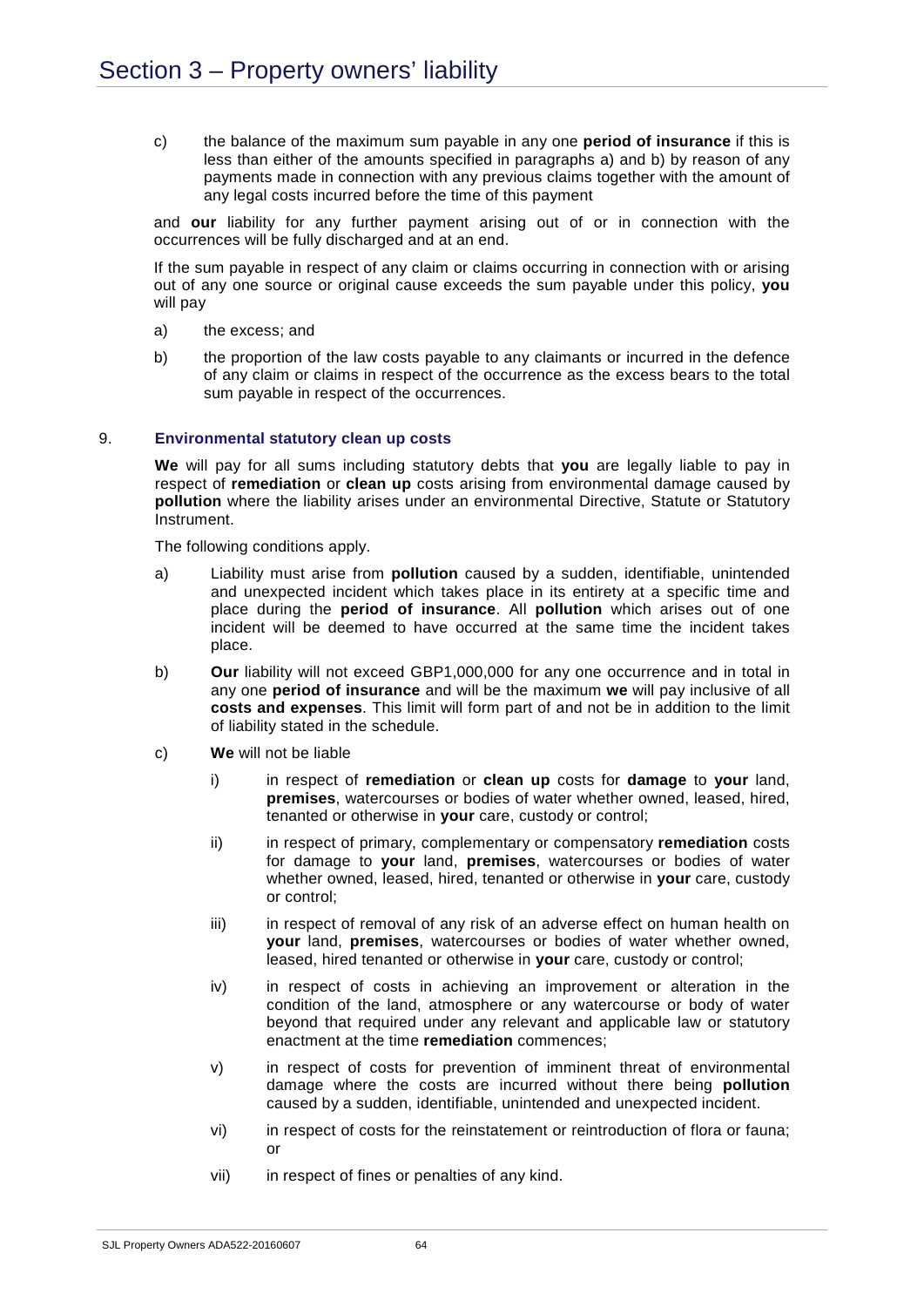### 10. **Cover for directors and employees**

In the event of any claim in respect of which **you** would be entitled to receive cover under this policy being brought or made against

- a) any of **your** directors or **employees**; or
- b) any officer, member or **employee** of **your** social, sports or welfare organisations, first aid, fire or ambulance services

**we** will cover them if **you** request it against any claim and any costs, charges and expenses in accordance with the following conditions.

- a) The person must not be entitled to cover under any other insurance.
- b) The person must observe, fulfil and be bound by the terms, limitations and conditions of this policy as though he were **you**.
- c) **We** will not be liable under this extension unless **we** have the sole conduct and control of all claims.
- d) **Our** total liability under this extension to pay compensation will not exceed the limit of cover.

### 11. **Cover for principal**

In the event of any claim in respect of which **you** would be entitled to receive cover under this policy being brought or made against any public or local authority or other principal, **we** will cover them against the claim and its costs, charges and expenses provided always that **we** will not be liable under this extension unless **we** have the sole conduct and control of all claims.

### 12. **Leased premises**

**We** will cover **you** against liability for **damage** to premises or their fixtures or fittings which are leased to **you**. This cover does not apply in respect of liability for

- i) **damage** if the liability is assumed under any tenancy or other agreement and would not have attached in the absence of the agreement; or
- ii) the first GBP250 of the **damage**.

### 13. **Legal costs**

In addition to the cover provided by this section, **we** will cover **you** in respect of all legal costs awarded to any claimant or incurred in the defence of any claim that is contested by or with **our** consent.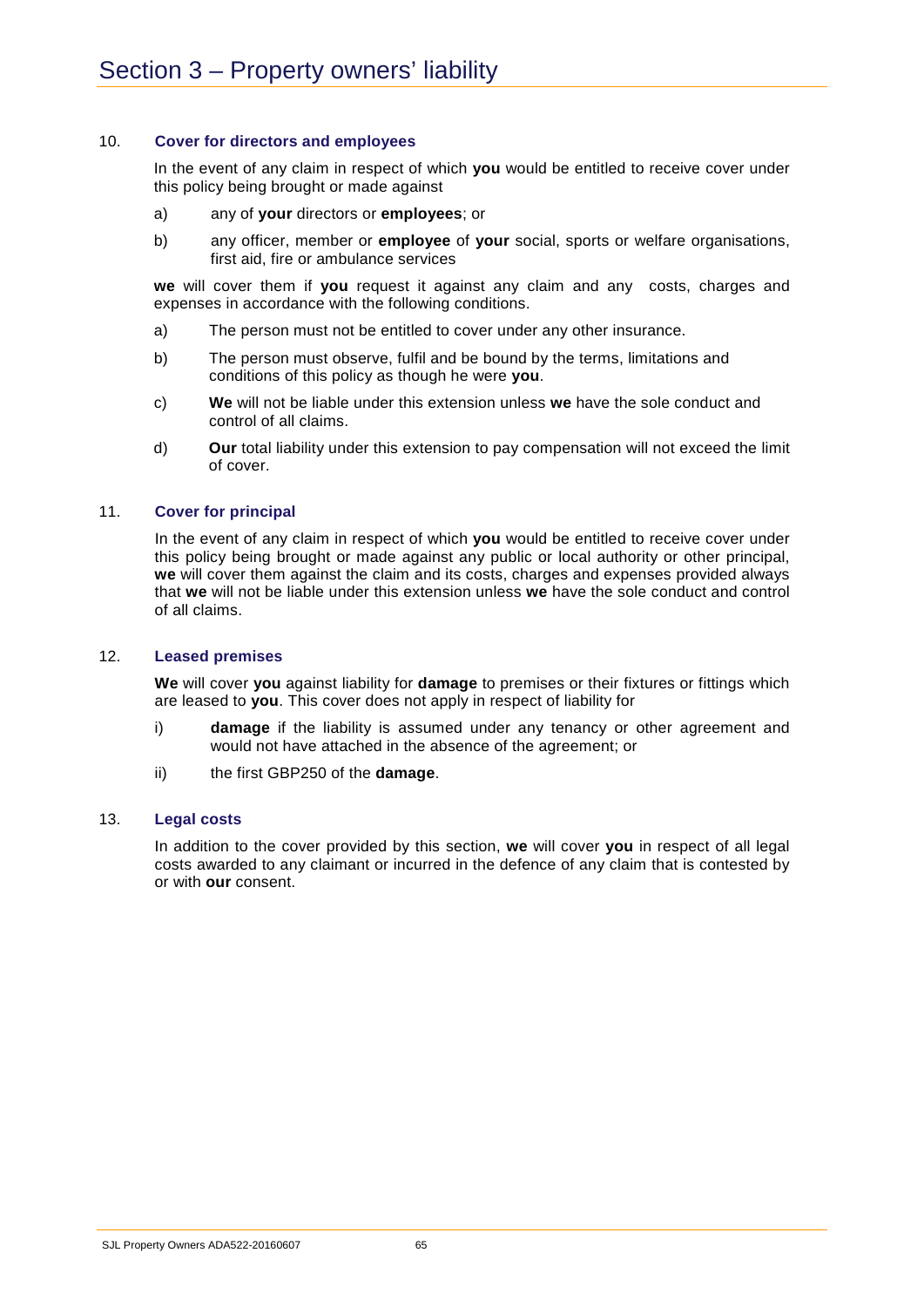### 14. **Legionellosis**

### **We** will provide cover to **you**

- a) against legal liability for damages and **costs and expenses** in respect of **bodily injury** caused by legionellosis arising out of the **business** and for which
	- i) a claim first made in writing to **you** during the **period of insurance** or
	- ii) the first notification of any circumstance which
		- a) has caused or is alleged to have caused **bodily injury**; or
		- b) can be reasonably expected to give rise to a claim under this policy

is made to **us** during or within thirty days after expiry of the **period of insurance**.

- b) in respect of
	- i) costs of legal representation
		- a) at any coroner's inquest or inquiry in respect of any death;
		- b) at proceedings in any court arising out of any alleged breach of statutory duty resulting in any **bodily injury** specified above; and
	- ii) all other **costs and expenses** in relation to any matter which may form the subject of cover under this extension incurred with **our** written consent.

Provided that the total amount payable by this extension does not exceed GBP1,000,000 in any one **period of insurance**.

### 15. **Libel and slander**

**We** will cover **you** in respect of legal liability to pay compensation and **costs and expenses** in respect of claims made against **you** during the **period of insurance** arising from any act of libel or slander committed or uttered in good faith by **you** during the **period of insurance** in the course of the **business**.

This extension is in accordance with the following conditions.

- a) The cover granted by this extension will apply solely to **your** in-house and trade publications; and
- b) **our** liability under this extension will not exceed GBP250,000 in any one **period of insurance**.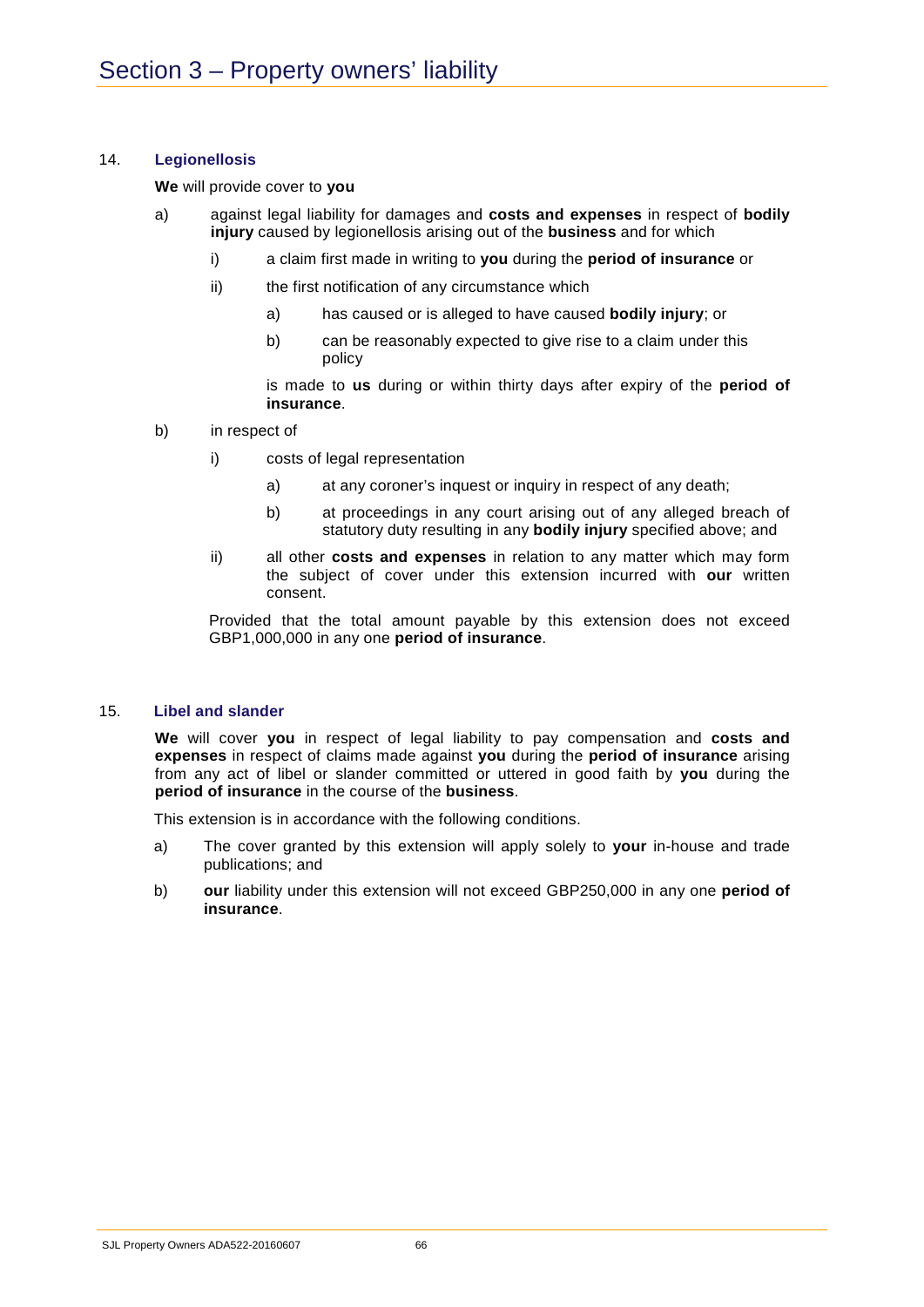### 16. **Personal liability overseas**

This policy applies to the personal liability of any of **your** directors or **employees** or any member of their family whilst accompanying them during temporary visits anywhere in the world in connection with **your business**.

This extension does not apply to

- i) legal liability arising directly or indirectly from
	- a) any agreement or contract unless liability would have existed otherwise;
	- b) the ownership or occupation of land or buildings;
	- c) the carrying on of any trade or profession; or
	- d) the ownership, possession or use of fire arms (other than sporting guns), mechanically propelled vehicles, craft designed to travel through air or space, hovercraft, watercraft or animals of a dangerous species.
- ii) **damage** to property owned or held in trust by any of **your** directors, **employees** or any members of their family.
- iii) liability more specifically insured under any other insurance.
- iv) legal liability for accidental death or personal injury to any of **your** directors, **employees** or members of their family.

This extension is in accordance with the following.

- a) Any person paid under this extension will observe, fulfil and be in accordance with the terms, limitations and conditions of this policy as if they were **you**.
- b) **We** will not be liable under this extension unless **we** have the sole conduct and control of all claims.
- c) **Our** total liability under this extension to pay compensation will not exceed the limit of liability.

### 17. **Personal representatives**

In the event of **your** death, the cover provided by this policy will apply to **your** personal representatives in respect of liability incurred by **you**, provided always that the personal representatives observe, fulfil and comply with the terms, limitations and conditions of this

### 18. **Terrorism**

**We** will cover **you** against legal liability, **costs and expenses** directly or indirectly caused by or contributed to, by or arising from **terrorism** provided that **our** liability for all damages (including interest) does not exceed:

- a) in respect of or arising out of any one event or all events of a series consequent upon one original cause GBP5,000,000 or the amount of the Property owners; liability limit of liability stated in the schedule whichever is the lower but in respect of products supplied this limitation will apply to all insured events occurring in any one **period of insurance**;
- b) in respect of all pollution or contamination consequent upon **terrorism** and which is deemed to have occurred during any one **period of insurance** GBP2,000,000 in total or the amount of the Property owners; liability limit of liability stated in the schedule whichever is the lower.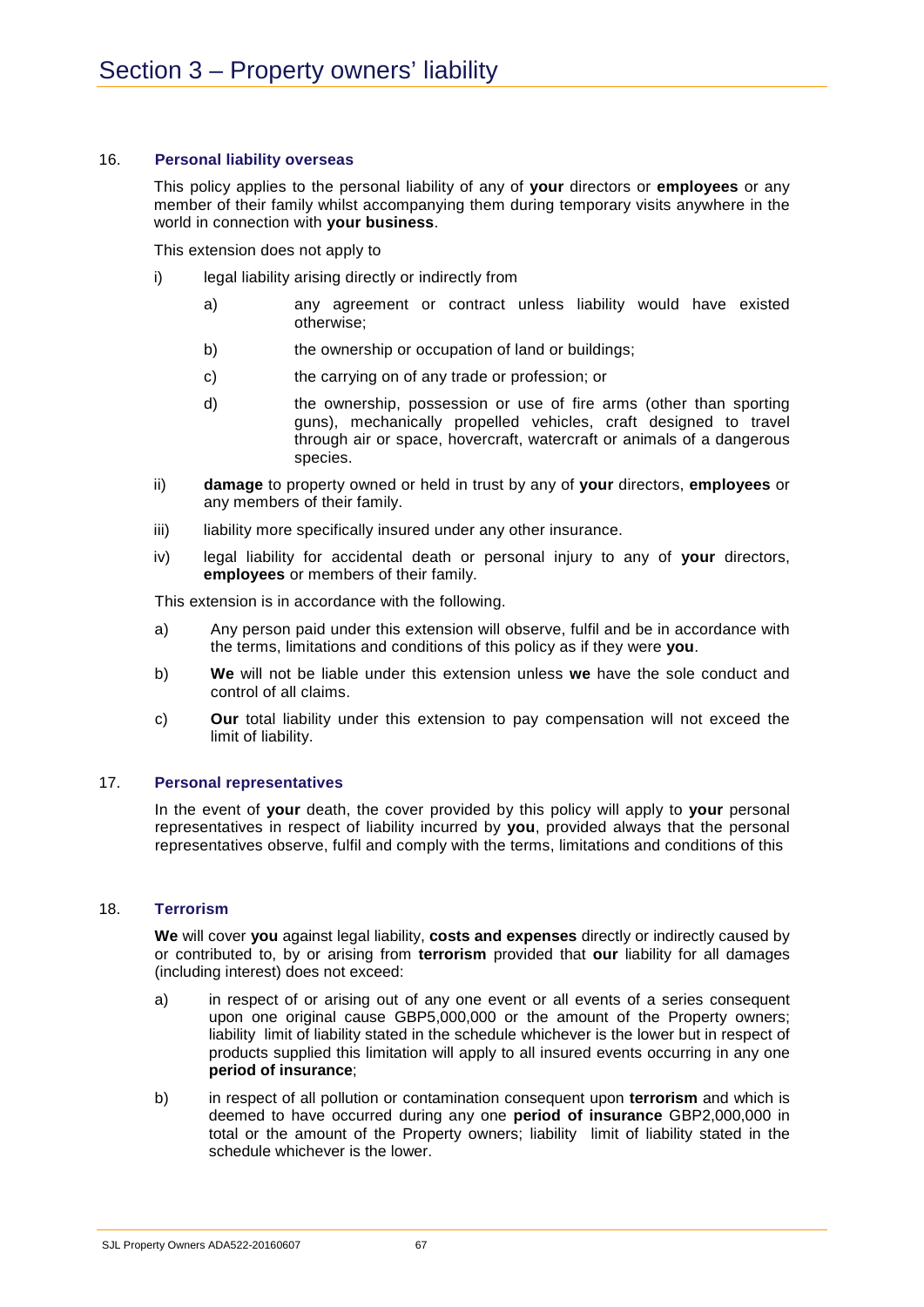# **Conditions**

### 1. **Use of heat**

It is a condition of this policy under this section that the following precautions are complied with on each occasion that the use or application of heat as defined below takes place elsewhere than on **your** own **premises**.

### **a) Application of heat by means of electric oxyacetylene or other welding or cutting equipment or angle grinders, blow lamps, blow torches, hot air guns or hot air strippers.**

- i) The area in the immediate vicinity of the work (including in the case of work carried out on one side of a wall or partition, the opposite side of the wall or partition) must be cleared of all loose combustible material; other combustible material must be covered by sand or over-lapping sheets or screens of non-combustible material.
- ii) At least 2 adequate and appropriate portable fire extinguishers in proper working order must be kept in the immediate area of the work and used as soon as smoke or smouldering or flames are detected.
- iii) A fire safety check of the working area must be made approximately 60 minutes after the completion of each period of work and steps taken to extinguish any smouldering or flames discovered.
- iv) Blow lamps and blow torches must be filled in the open and must not be lit until just before use and must be extinguished as soon as reasonably practicable after use.
- v) A person must be appointed by **you** to act as an observer to watch for signs of smoke or smouldering or flames.

Sub-paragraph v) does not apply to the application of heat by means of blow lamps, blow torches, hot air guns or hot air strippers.

### **b) Use of asphalt, bitumen, tar, pitch or lead heaters**

The heating must be carried out in the open in a vessel designed for the purpose and if carried out on a roof the vessel must be placed on a non-combustible heat insulating base.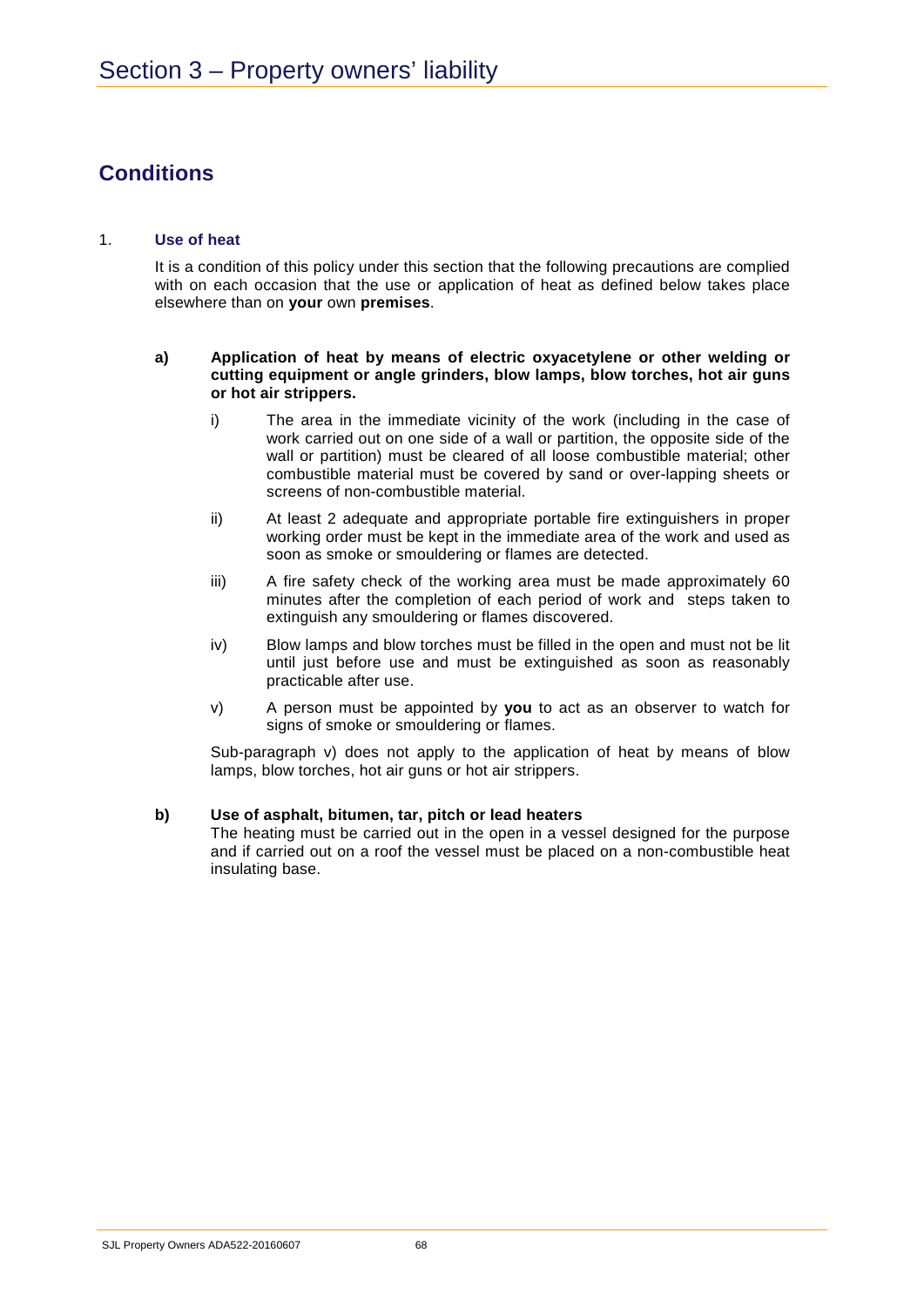# **Exclusions**

**We** will not cover **you** under this section against liability

- 1. for **damage** to **property** belonging to **you** or in the custody or control of **you** or any **employee** other than
	- a) **property** including motor vehicles belonging to an **employee** or visitor;
	- b) any premises or their contents which are temporarily occupied by **you** for the purpose of carrying out work in or to the premises.
- 2. arising from the ownership, possession or use under the control of **you** or any **employee** of any mechanically propelled vehicle in circumstances where compulsory insurance or security is required under any Road Traffic Act legislation.
- 3. arising out of the ownership, possession or use by **you** or on **your** behalf of any aircraft or other aerial devices, hovercraft, **offshore** installation or watercraft (other than hand-propelled or wind-powered watercraft whilst on inland waterways).
- 4. arising from any products after they have ceased to be in **your** custody or control other than food or drink for consumption on **your premises**.
- 5. caused by or arising out of the deliberate, conscious or intentional disregard of **your**  obligation to take all reasonable steps to prevent **bodily injury** or **damage** to **property**.
- 6. caused by or arising out of liquidated damages clauses, penalty clauses or performance warranties unless liability would have attached in the absence of the clauses or warranties.
- 7. caused by or arising out of **pollution**.

But **we** will cover **you** against liability in respect of accidental **bodily injury** or accidental **damage** to **property** caused solely by **pollution** which results from a sudden, identifiable, unintended and unexpected incident and the incident takes place in its entirety at a specific and identified time and place during the **period of insurance** provided that

- a) all **pollution** which arises out of any one incident will be deemed to have occurred at the time the incident takes place;
- b) nothing in these provisos will increase **our** liability to pay damages, costs, fees and expenses in excess of the limit of cover in the schedule in total in respect of any one **period of insurance**.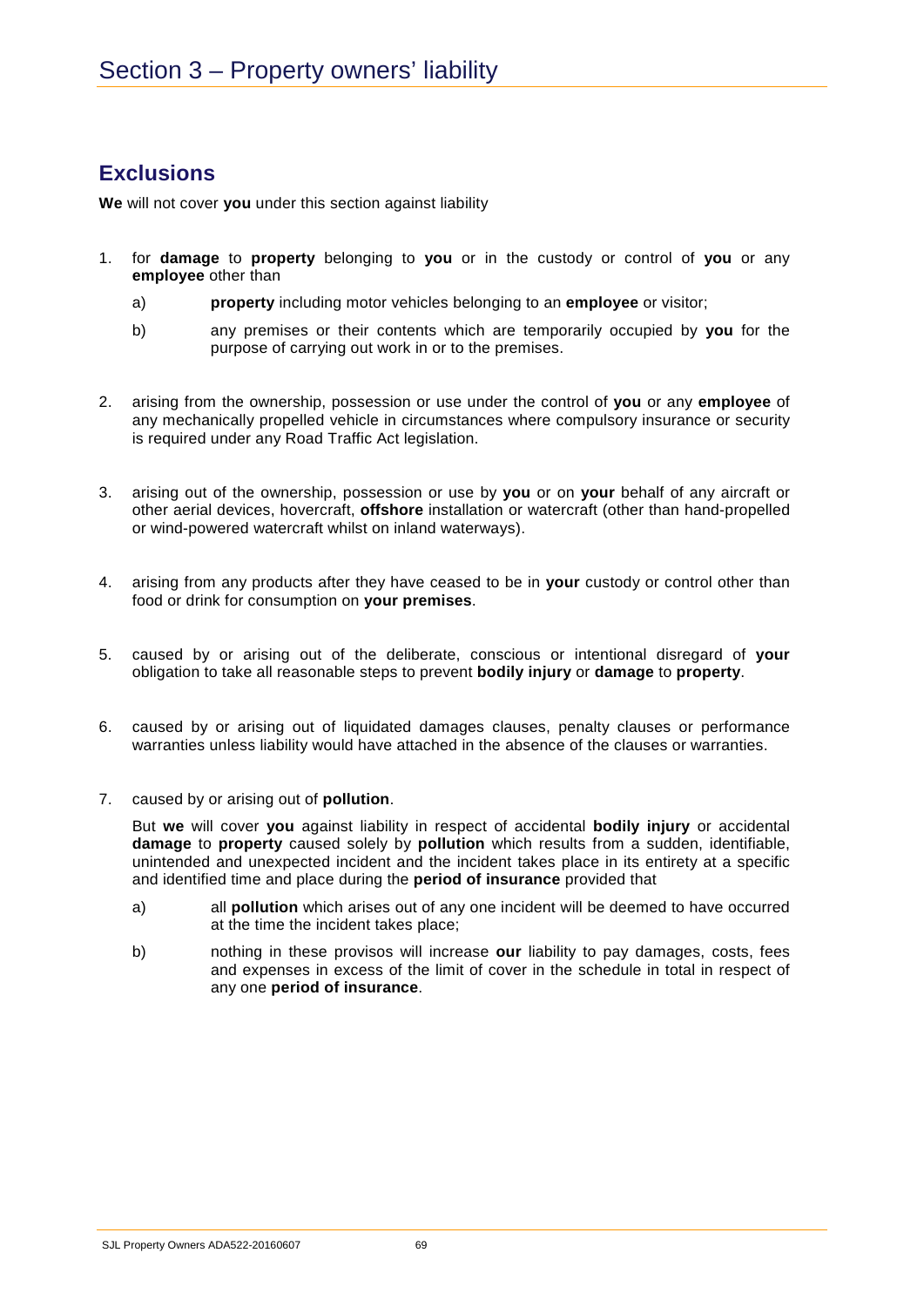## **Definitions**

*The following words will have the same meaning wherever they appear in this section of the policy or in the schedule relating to this section. To help identify these words they will appear in bold in the section wording.* 

### **Business**

The business stated in the schedule and carried on in the **United Kingdom** including the following activities.

- a) Ownership, use, repair, maintenance and decoration of premises occupied by **you**.
- b) Repair or maintenance of vehicles or plant owned or used by **you**.
- c) The provision and management of canteen, social, sports, educational and welfare organisations for the benefit of any **employee** and first aid, fire, security and ambulance services.
- d) Private work undertaken for **you** by any **employee** or for any director or **employee** with **your** consent.

### **Costs and expenses**

- a) Claimants costs and expenses arising in respect of any claim against **you** which may be the subject of cover under this policy.
- b) All cost and expenses incurred by **you** with **our** written consent in respect of any claim against **you** which may be the subject of cover under this section.

### **Bodily injury**

Death, injury, illness, disease or nervous shock.

### **Offshore**

From the time of embarkation by an **employee** onto a conveyance at the point of final departure to an offshore rig or offshore platform until disembarkation by that **employee** from a conveyance on to land upon return from an offshore rig or offshore platform.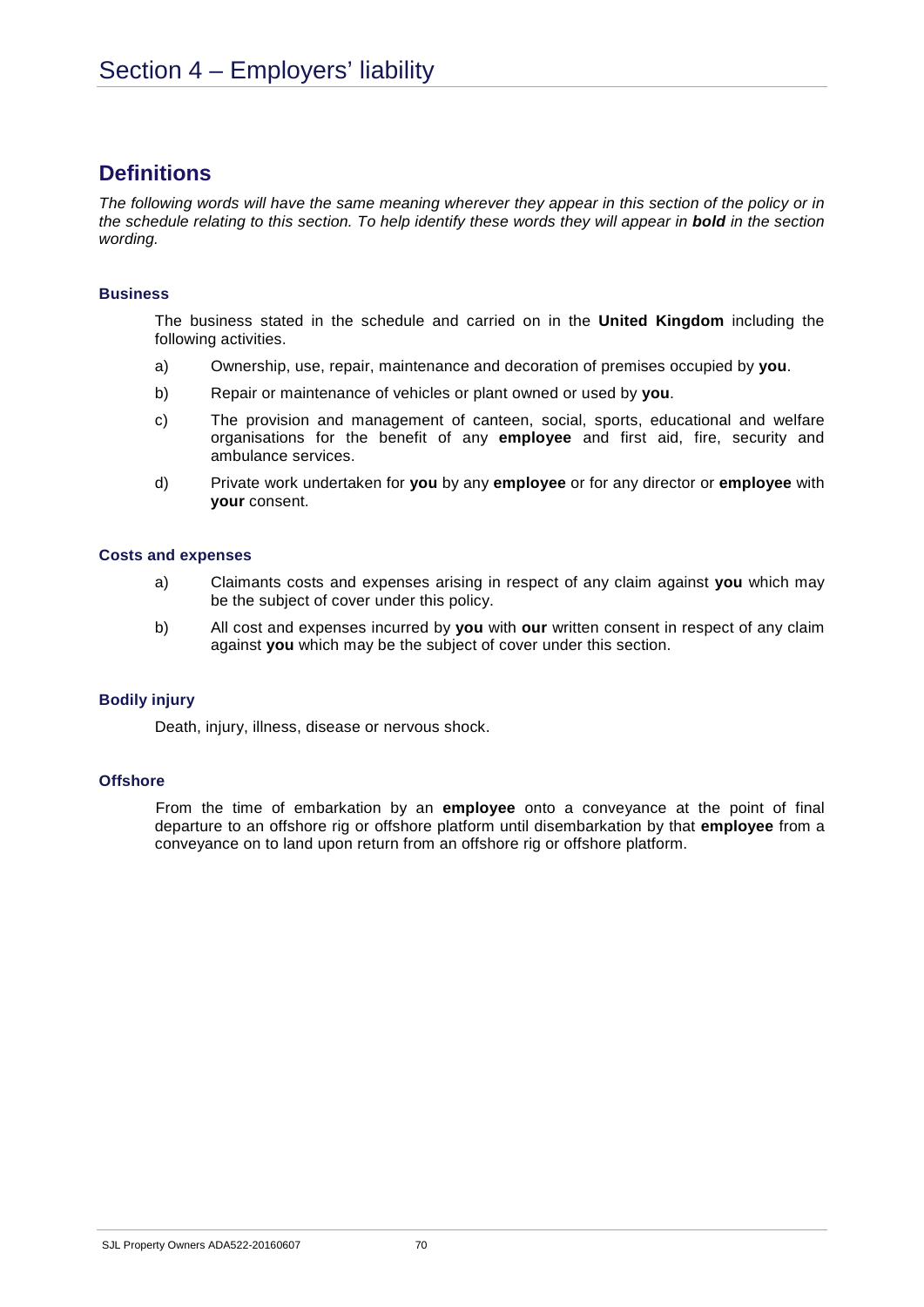### **You/your**

- a) The policyholder named in the schedule.
- b) Any of your associated or subsidiary companies provided they have been notified to **us**.
- c) At your request
	- i) any director or **employee** while acting on behalf of or in course of their employment or engagement with you in respect of liability for which you would have been entitled to cover under this policy if the claim against any the person had been made against you.
	- ii) any officer, member or **employee** of your social, sports or welfare organisation or fire, first aid or ambulance service in their respective capacity as such.
	- iii) any of your directors, partners or senior officials in respect of private work carried out by any **employee** for them with your consent.
	- iv) any principal for legal liability in respect of which you would have been entitled to cover under this policy if the claim had been made against you arising out of work carried out by you under a contract or agreement.
	- v) your personal representatives (in the event of your death) in respect of liability incurred by you provided that if cover is extended to any party described in paragraphs a) to c) above that party will be in accordance with the terms of this policy so far as they can apply and in any event our liability will not exceed the limit of cover.

## **Insuring clause**

**We** will cover **you** against

1. all sums which **you** will become legally liable to pay as damages; and

### 2 **costs and expenses**

in the event of **bodily injury** sustained by any **employee** which arises out of and in the course of their employment by **you** in the **business** and which is caused

- a) in the **United Kingdom**.
- b) elsewhere in the world in respect of temporary manual visits by any **employee** provided that the **employee** is normally resident in the **United Kingdom**.

### **Limit of cover**

1. The amount specified in the schedule.

**Our** liability for all compensation payable to any claimant or any number of claimants in respect of or arising out of any one event or all events of the series consequent on or attributable to one source or original cause will not exceed the limit of cover.

The limit of cover will be the maximum amount payable including **costs and expenses**.

- 2. **Our** liability under this section for damages and **costs and expenses** payable in respect of any one claim arising out of any one event or all events of a series consequent on or attributable to one source or original cause and arising out of **terrorism** will not exceed GBP5,000,000.
- 3. **Our** liability under this section for damages and **costs and expenses** payable in respect of any one claim arising out of any one event or events of a series consequent on or attributable to one source or original cause and arising out of or caused by the manufacture, mining, processing, distribution, testing, **remediation**, removal, storage, disposal, sale, use or exposure to asbestos or materials or products containing asbestos will not exceed GBP5,000,000.

SJL Property Owners ADA522-20160607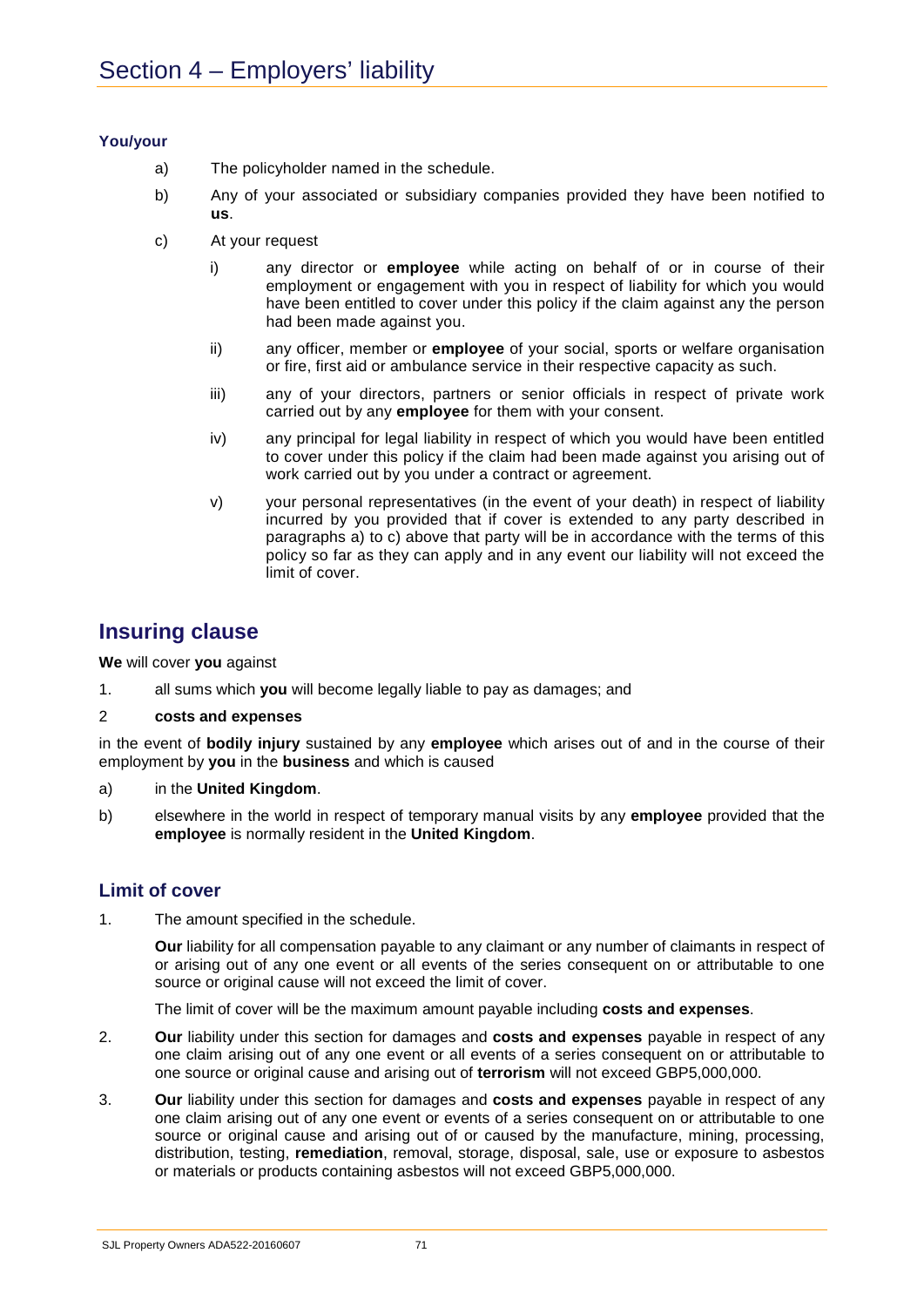## **Employers' liability compulsory insurance**

The cover granted by this section is deemed to be in accordance with the provisions of any law enacted in the **United Kingdom** relating to compulsory insurance of liability to **employees**.

If, however, **we** pay any sum which would not have been paid but for the provisions of the law then **you** will repay the sum to **us**.

# **Extensions of cover**

These extensions of cover are in accordance with all other terms of this policy so far as they can apply unless otherwise stated.

## 1. **Compensation for court attendance**

In the event of any of **your** directors, partners or **employees** attending court as a witness at **our** request in connection with a claim in respect of which **you** are entitled to cover under this policy, **we** will provide compensation at the following rates for each day on which attendance is required.

- a) Any director or partner GBP250 per day
- b) Any **employee** GBP100 per day

limited to a maximum total limit in the **period of insurance** of GBP5,000.

## 2. **Contractual liability**

Despite General exclusion 3, **we** will cover **you** under this section against liability in respect of **bodily injury** assumed by **you** to the extent that any contract or agreement entered into by **you** with any principal so requires provided that

- a) the liability arises out of the performance by **you** of the contract or agreement;
- b) the conduct and control of claims is vested in **us**;
- c) the cover granted will apply only in respect of liability to any **employee**;
- d) nothing in this extension will increase **our** liability to pay any amount in excess of the limit of cover under this section.

For the purpose of this extension, "principal" means the other party to a contract or agreement for whom **you** are undertaking work or services where the party is responsible for setting out the terms of the contract or agreement.

#### 3. **Cross liabilities**

If **you** comprise more than one party, **we** will treat each party as though a separate policy had been issued to each of them.

However, nothing in this extension will increase **our** liability to pay any amount in excess of the limit of cover under this section.

#### 4. **Cover for principal**

In the event of any claim in respect of which **you** would be entitled to receive cover under this policy being brought or made against any public or local authority or other principal, **we** will cover them against the claim and its costs, charges and expenses provided always that **we** will not be liable under this extension unless **we** have the sole conduct and control of all claims.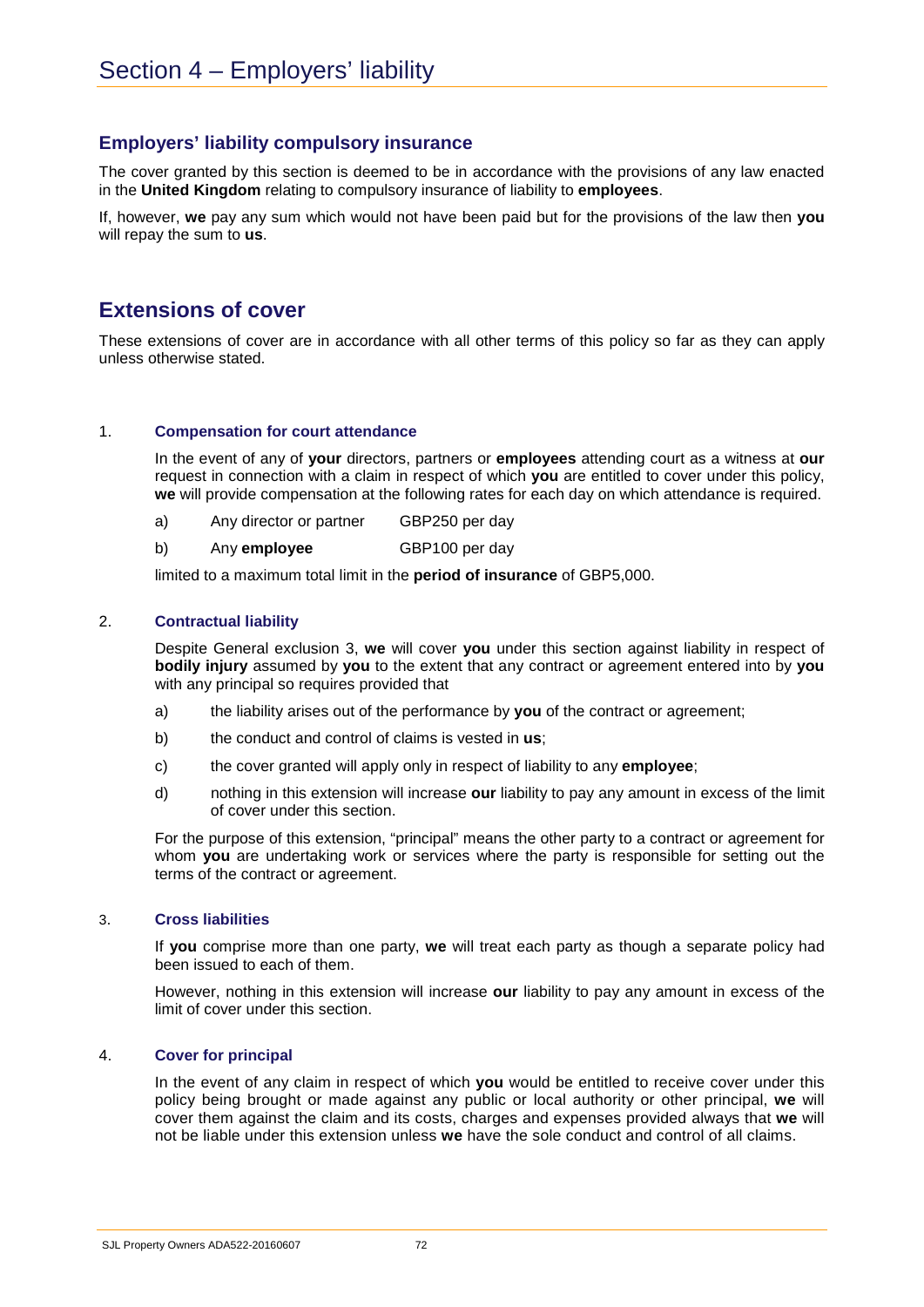## 6. **Injury to partner or proprietor**

In respect of **bodily injury** to any partner or proprietor named in the schedule as the policyholder, **we** will deem them to fall within the definition of **employee** in accordance with the following conditions.

- a) **Bodily injury** arises out of and in the course of **your business;**
- b) **Bodily injury** is caused by another partner or **employee** working for **you** in connection with **your business**; and
- c) the partner or the proprietor has a valid right of action against the party responsible for **bodily injury**.

## 7. **Solicitors' fees**

**We** will pay solicitors' fees incurred with **our** consent for

- a) representation at any coroners' inquest or fatal injury inquiry in respect of any death; and
- b) defending in any court of summary jurisdiction any proceedings in respect of any act or omission causing or relating to any event

which may be the subject of cover under this section.

## 8. **Unsatisfied court judgements**

In the event that

- a) a judgement for damages is obtained against any company or individual operating from premises within the **United Kingdom** by any **employee** in respect of **bodily injury** caused during any **period of insurance** arising out of and in the course of their employment by **you** in the **business** and
- b) it remains unsatisfied in whole or in part six months after the date of the judgement

**we** will cover the **employee** or their personal representative up to the limit of cover for the amount of damages and awarded costs which remain unsatisfied as long as

- i) there is no appeal outstanding;
- ii) any payment made by **us** will only be in respect of **bodily injury** which would otherwise be within the scope of cover of this section of the policy;
- iii) any payment made by **us** will only be in respect of liability for which **you** would have been entitled to cover under this section of the policy if the judgement had been made against **you**; and
- iv) **we** will be entitled to take over and prosecute for **our** own benefit any claim against any other party and **you**, the **employee** or their personal representatives will give all information and assistance required.

# **Exclusions**

- 1. **We** will not cover **you** under this section against liability for **bodily injury** to an **employee** in circumstances where compulsory insurance or security is required by Road Traffic Act legislation.
- 2. **We** will not cover **you** under this section against liability arising **offshore**.

SJL Property Owners ADA522-20160607 73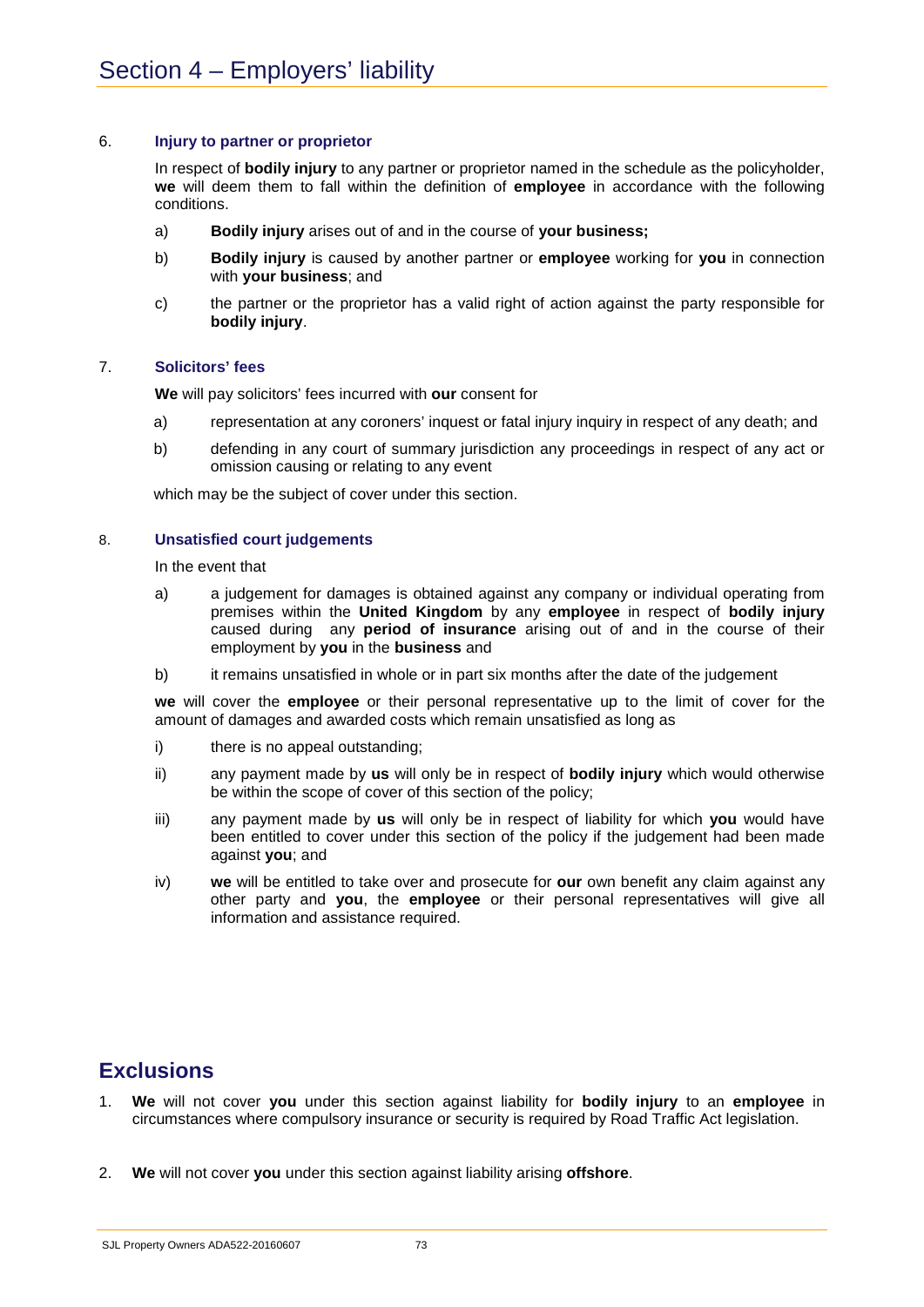*The following only applies where either Section 3 – Property Owner' liability or Section 4 – Employers' liability or both are operative.*

# **Definitions**

*The following words will have the same meaning wherever they appear in this section or in the schedule*  relating to this section. To help identify these words they will appear in **bold** in the section wording.

## **Applicable legislation**

- a) Health and Safety at Work etc. Act 1974 including the Control of Substances Hazardous to Health Regulations 2002 concerning the risk from exposure to legionella;
- b) Management of Health and Safety at Work Regulations 1999;
- c) Corporate Manslaughter and Corporate Homicide Act 2007;
- d) Health and Safety Inquiries (Procedure) Regulations 1975;
- e) Protection from Harassment Act 1997,

or similar legislation in force in the **terrritorial limits**; and

f) Part II of the Consumer Protection Act 1987 and Part II of the Food Safety Act 1990.

## **Appointed advisor**

The solicitor, accountant, mediator or other suitably qualified person, who has been appointed to act for an **insured person** in accordance with the terms of this section.

#### **Costs and expenses**

- a) Reasonable legal costs, fees and disbursements reasonably and proportionately incurred by the **appointed advisor** on the **standard basis** and agreed in advance by **us**.
- b) In civil claims, the other side's costs, fees and disbursements where the **insured person** has been ordered to pay them or pays them with **our** agreement.

#### **Insured person**

- a) **You** and **your** directors, partners, managers, officers and the **employees** of **your business**.
- b) The estate, heirs, legal representatives or assigns of any persons mentioned in a) in the event of the person dying.
- c) Any other person who is contracted to perform work for **you**, who in all other respects **you** have arranged to insure on the same basis as **your** other **employees** and who performs work under **your** supervision.

#### **Reasonable prospects of success**

In criminal prosecution claims where the **insured person**

- i) pleads guilty, a greater than fifty per cent chance of the **insured person** successfully reducing any sentence or fine;
- ii) pleads not guilty, a greater than fifty per cent chance of that plea being accepted by the court.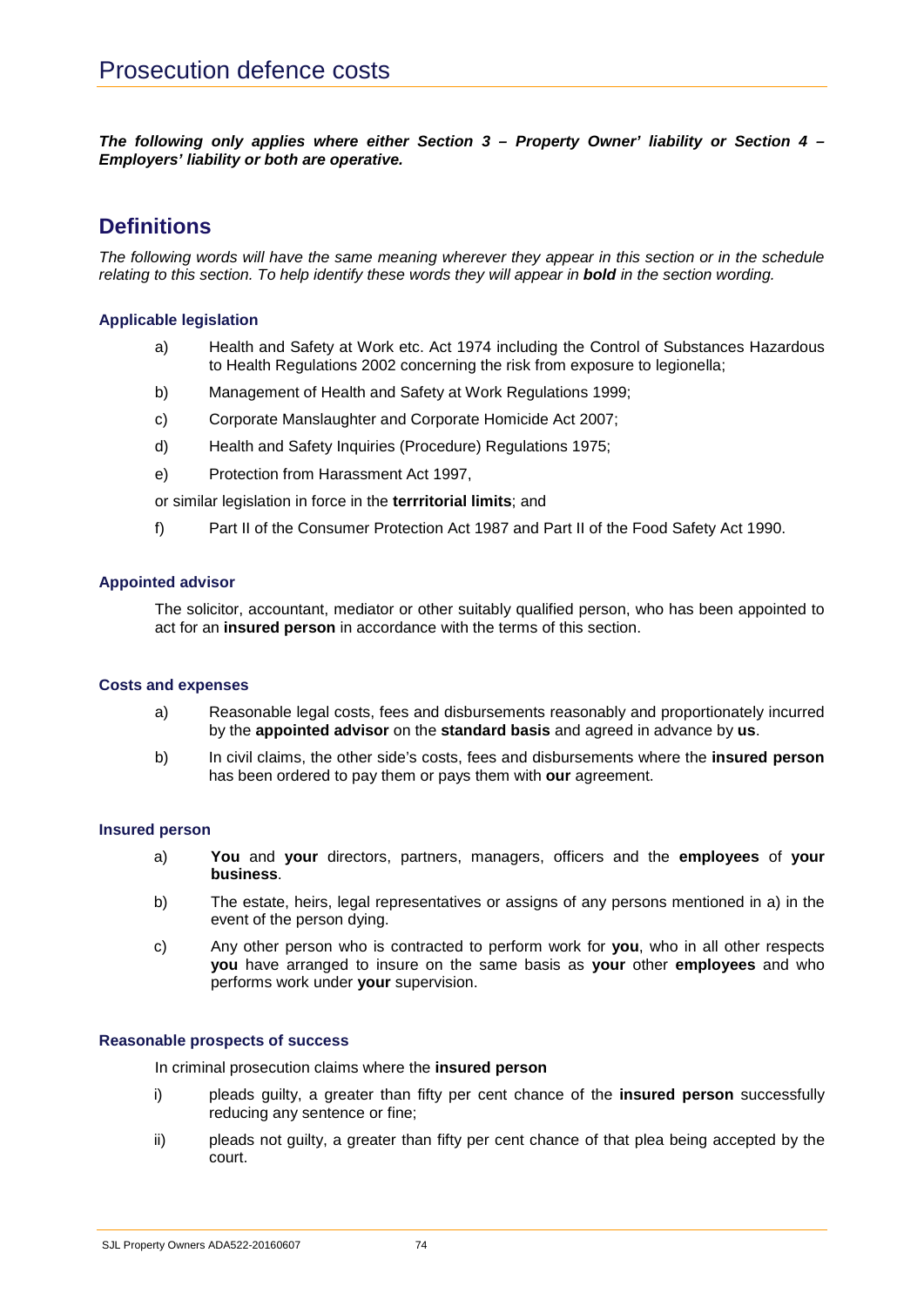## **Standard basis**

The basis of assessment of costs where the court only allows recovery of costs which are proportionate to the claim and which have been reasonably incurred.

# **Insuring clause**

**We** will pay the **insured person's costs and expenses** up to GBP100,000 in total during the **period of insurance** for all claims related by time or original cause including the cost of appeals, in respect of

- a) the defence of any criminal proceedings brought against **you** in respect of an offence or breach, whether actual or alleged, of any **applicable legislation**;
- b) any prosecution costs awarded against **you** arising from those proceedings described in a) above;
- c) **costs and expenses** incurred with **our** consent for **your** legal representation at an inquiry ordered under any applicable legislation;
- d) appeals against improvement and prohibition notices incurred with **our** consent.

Provided that

- 1. the claim arises in connection with **your business** and occurs within the **United Kingdom**;
- 2. the claim always has **reasonable prospects of success**; and
- 3. the prosecution or proceedings relate to an offence alleged to have been committed during the **period of insurance**.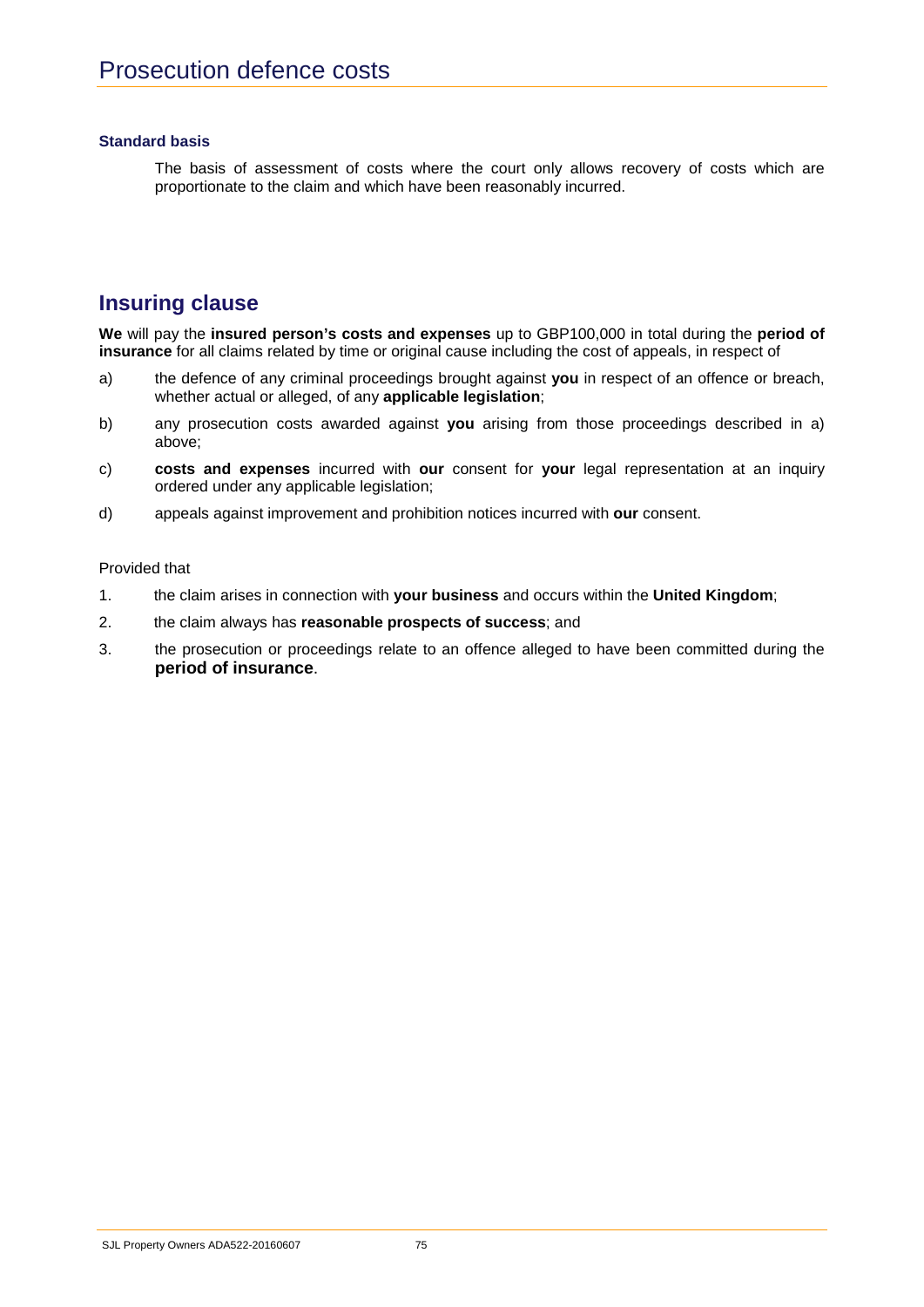# **Conditions**

Included here are the conditions of the insurance that **you** need to meet as **your** part of this contract. If **you** do not meet these conditions, **we** may need to reject a claim or a claim payment could be reduced.

## 1. **Acts of parliament, statutory instruments, civil procedure rules and jurisdiction**

All legal instruments and rules referred to within this section of the policy include equivalent legislation in Scotland, Northern Ireland, the Isle of Man and the Channel Islands and any subsequent amendment or replacement legislation.

## 2. **Consent**

The **insured person** must agree to **us** having sight of the **appointed advisor's** file relating to the **insured person's** claim. The **insured person** is considered to have provided consent to **us** or **our** appointed agent to have sight of the **appointed advisor's** file for auditing and quality and cost control purposes.

## 3. **Freedom to choose an appointed advisor**

- a) **We** will choose the **appointed advisor**; however, the **insured person** is free to choose an **appointed advisor** if they wish.
- b) Where the **insured person** wishes to exercise their right to choose, they must write to **us** (by e-mail, fax or letter) with their preferred representative's contact details. If the **insured person** does choose their own **appointed advisor**, the amount payable for their services will be on the basis of **our** standard terms of appointment for legal representation or other reasonable terms of appointment to which **we** agree, **our** agreement not to be unreasonably withheld.
- c) If the **insured person** dismisses the **appointed advisor** without good reason, or withdraws from the claim without **our** written agreement or if the **appointed advisor** refuses with good reason to continue acting for the **insured person**, cover will end with immediate effect.

## 4. **Barrister's opinion**

At any time **we** may seek an independent barrister's opinion as to the **reasonable prospects of success** in defending the prosecution.

If the opinion is that a "not guilty" plea does not have a **reasonable prospect of success** then **we** will advise **you** of that opinion.

Should **you** elect to continue with a "not guilty" plea then **we** will withdraw **our** support for the **insured person's** defence and be under no further obligation to cover **you** for any costs incurred from the date of **your** refusal to accept that opinion; unless **you** obtain an independent barrister's opinion at **your** own expense which contradicts the opinion that **we** have obtained; in which case **we** will ask the chairperson or vice-chairperson of the bar council to appoint a Queen's Counsel to give a final opinion, at **our** expense, as to the prospects of success in defending the prosecution.

If the opinion of the Queen's Counsel agrees with the **insured person's** barrister's opinion then **we** will continue to support the **insured person's** defence, but if it does not **we** will withdraw **our** support for the **insured person** and be under no further obligation to cover the **insured person's** costs incurred from the date of the queen's counsel final opinion.

This does not affect the **insured person's** right under the Arbitration clause contained within the Claims conditions section.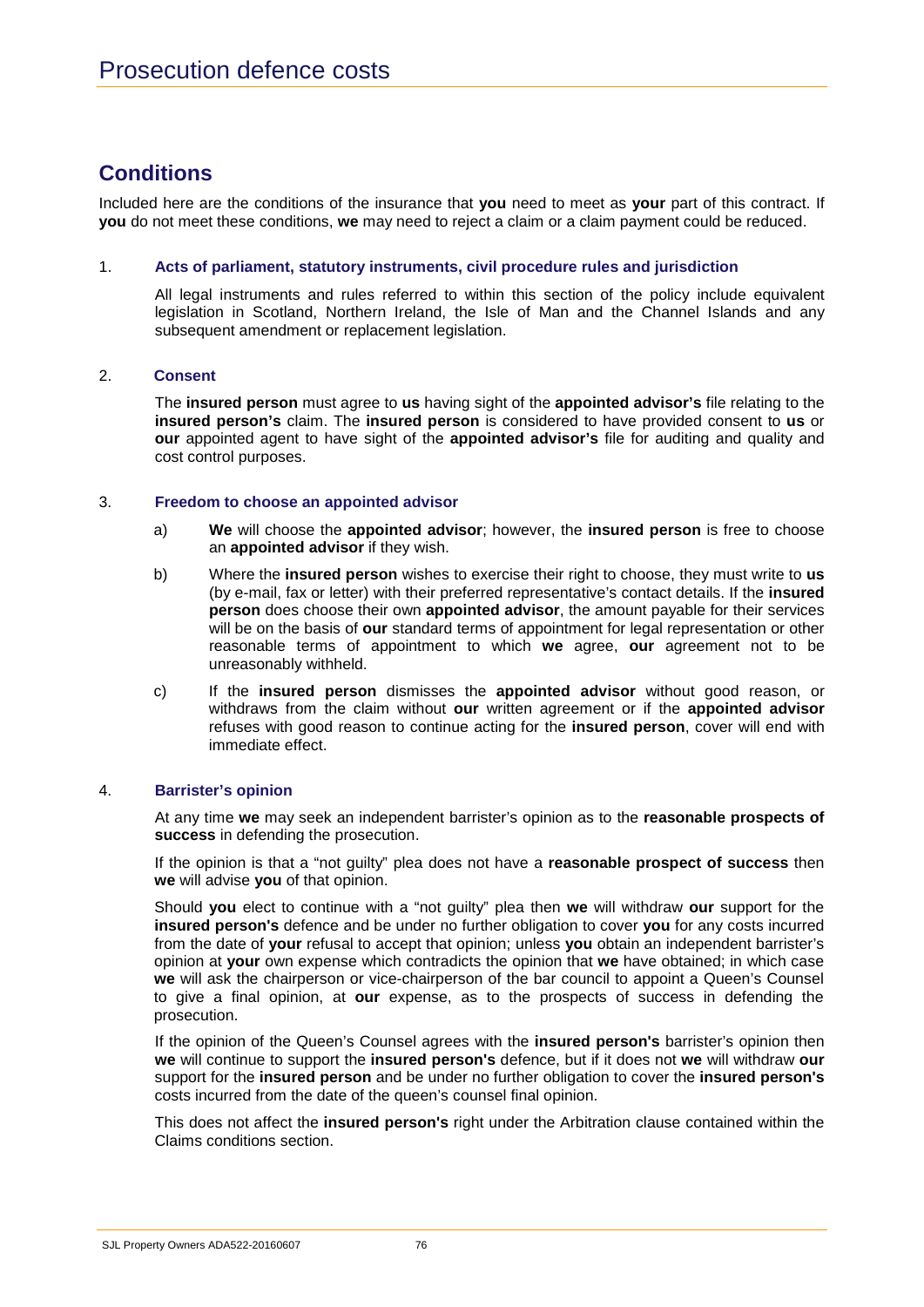## 5. **The insured person's responsibilities**

#### An **insured person** must

- a) tell **us** as soon as is practicably possible of anything that may make it more costly or difficult for the **appointed advisor** to resolve a claim in their favour;
- b) cooperate fully with **us**, give the **appointed advisor** any instructions **we** require, and keep them updated with progress of the claim and not hinder them;
- c) take reasonable steps to recover **costs and expenses** and pay them to **us**; and
- d) keep **costs and expenses** as low as reasonably possible.

## **Exclusions**

**We** will not be liable under this section for any claim arising from or relating to

## 1. **Costs and expenses incurred without consent**

**costs and expenses** incurred without **our** consent;

#### 2. **Fines & penalties**

fines or penalties of any kind;

#### 3. **Prior losses**

any actual or alleged act, omission or dispute happening before or existing at the inception of the policy and which the **insured person** knew or ought reasonably to have known could lead to a claim; and

#### 4. **Legal expenses insurance**

**costs and expenses** incurred as a result of any criminal proceedings, appeals or inquiries which arise independently of any legal liability **you** may have to pay damages which may, subject always to all applicable terms, conditions and exclusions, be covered under any legal expenses insurance **you** may have.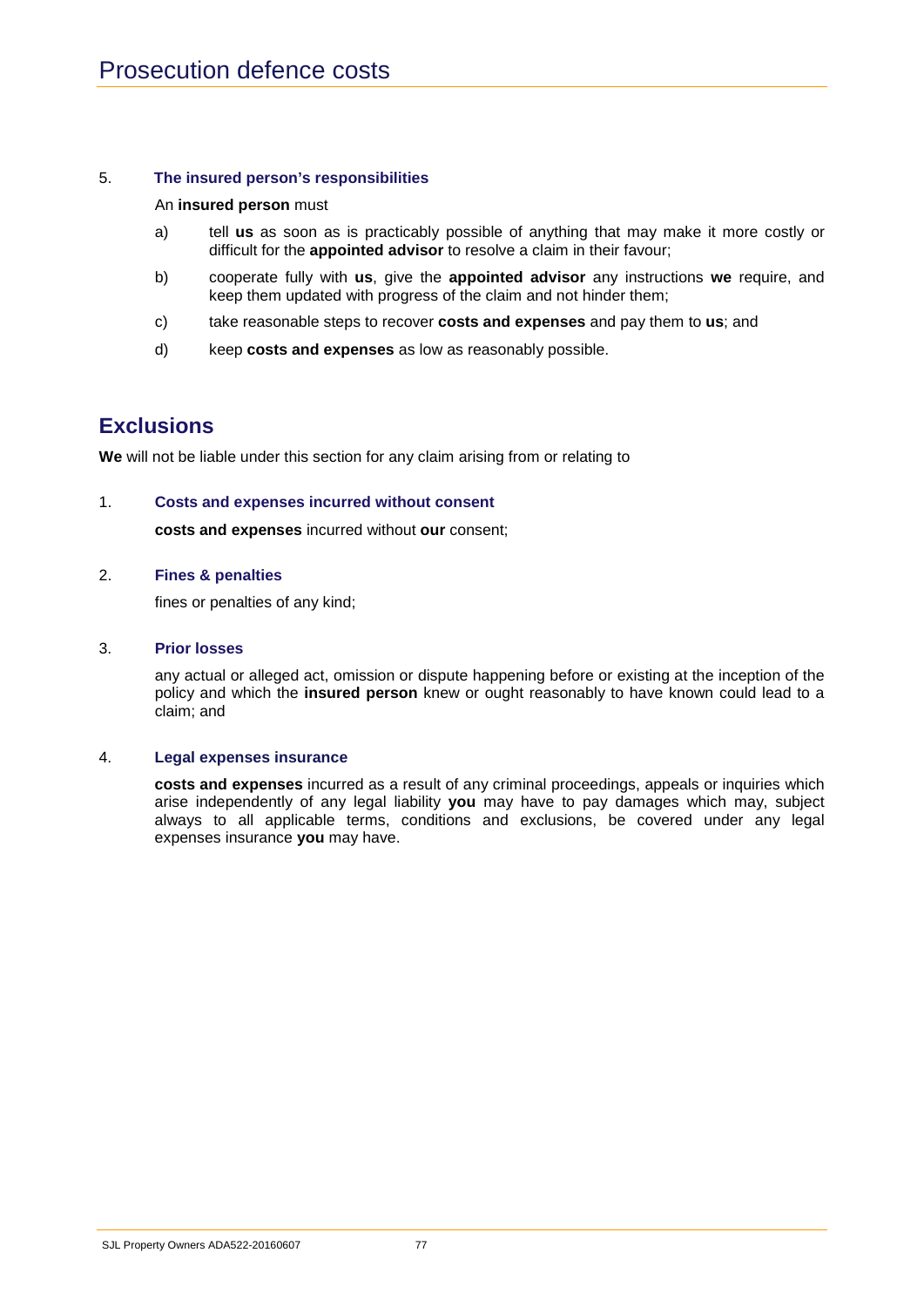# **Definitions**

The following words will have the same meaning wherever they appear in this section or in the schedule relating to this section. To help identify these words they will appear in bold in the section wording.

## **Appointed advisor**

The solicitor, mediator or other suitably qualified person, who has been appointed by **us** to act for **you** in accordance with the terms of this section.

## **Legal costs**

- a) Reasonable legal costs, fees and disbursements reasonably and proportionately incurred by the **appointed advisor** on the standard basis and agreed in advance by **us**.
- b) In civil claims, other side's costs, fees and disbursements where the insured person has been ordered to pay them or pay them with **our** agreement.

## **Reasonable prospects of success**

A greater than 50% chance of **you** successfully pursuing the claim (or making or defending an appeal against judgment).

## **Standard basis**

The basis of assessment of costs where the court only allows recovery of costs which are proportionate to the claim and which have been reasonably incurred.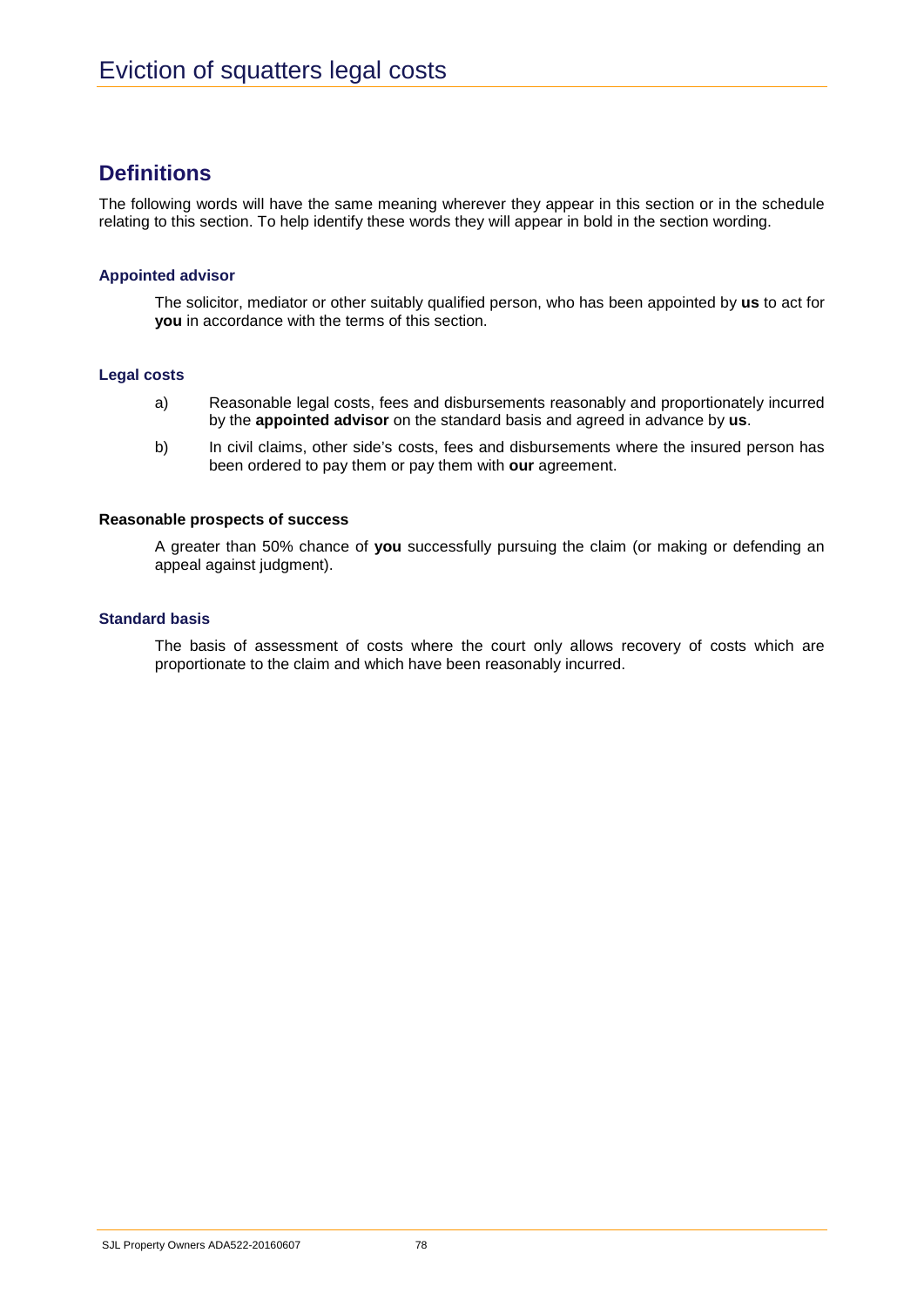# **Insuring clause**

**We** will pay **legal costs** to remove squatters from any **premises** that are situated within the **United Kingdom**, provided that all of the following apply.

- 1. Any claim:
	- a) is notified to **us** during the **period of insurance** and as soon as practicable after **you** first become aware of an illegal occupancy that first commences during the **period of insurance**, and
	- b) always has **reasonable prospects of success**.
- 2. Legal proceedings will be dealt with by a court or other body **we** agree to within the **United Kingdom**.
- 3. Unless there is a conflict of interest, **you** always agree to use the **appointed advisor** chosen by **us** in any claim to be heard in the small claims court or before proceedings have been or need to be issued.

The most **we** will pay for claims that arise from the same originating cause is GBP100,000.

A claim is considered to be reported to **us** when we have **your** fully completed claim form.

# **Exclusions**

This section does not cover the following:

- 1. any claim relating to a contract between **you** and a third party;
- 2. **legal costs** incurred without **our** consent;
- 3. any claim resulting from the occupation of the **premises** by squatters before the start of this section;
- 4. defending any claim brought against **you** other than defending an appeal;
- 5. any insured incident deliberately or intentionally solicited by **you**;
- 6. a dispute with **us** not otherwise dealt with under the conditions of this section that provide for arbitration;
- 7. an application for judicial review.